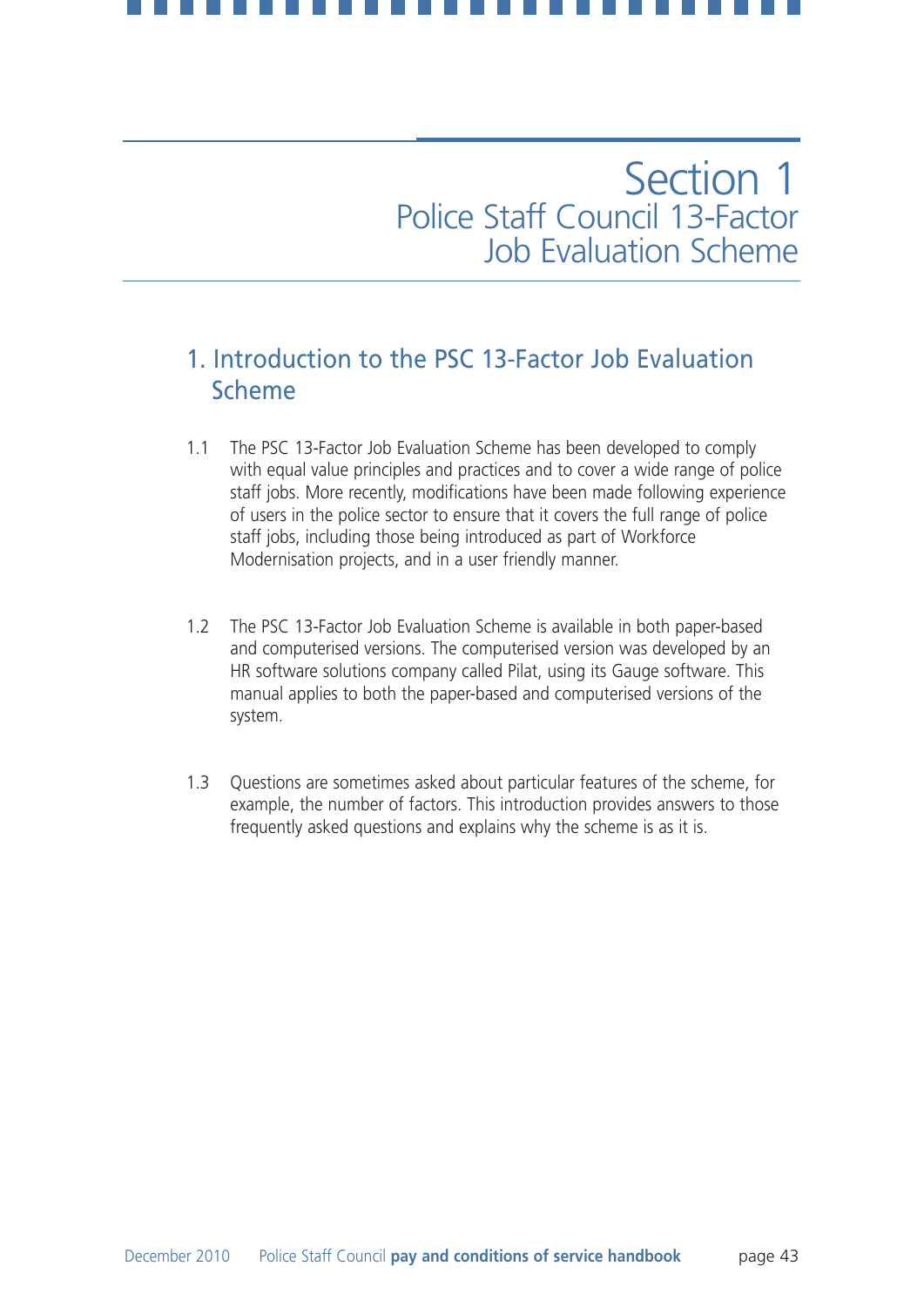## 2. The Factor Plan

- 2.1 The joint group, which agreed the 13-Factor Scheme for use for staff police jobs, accepted that the aim should be to have factors which would between them cover all significant features of a wide range of administrative, clerical, professional, technical and manual jobs. It was agreed that the factors should be representative of 4 standard groups of factors:
	- (1) Knowledge and Skills
	- (2) Responsibilities
	- (3) Effort
	- (4) Environmental Demands

It was also agreed that the broad factor groups should be broken down into a number of individual factors to ensure that all job features are fairly measured (equality principle) and to facilitate evaluation.

2.2 The justification for the inclusion of individual factors is as follows:

| Factor Group/ Factor        | Justification for Inclusion                                                                                                                                                                                                                                                                  |  |  |  |  |  |
|-----------------------------|----------------------------------------------------------------------------------------------------------------------------------------------------------------------------------------------------------------------------------------------------------------------------------------------|--|--|--|--|--|
| <b>Knowledge and Skills</b> |                                                                                                                                                                                                                                                                                              |  |  |  |  |  |
| Job Knowledge               | Occurs as a main factor in nearly all modern JE<br>systems; measures the major 'input' to the job;<br>defined in the PSC 13-Factor JES in relation to the<br>actual job knowledge requirements rather than<br>qualifications and experience, which have proved<br>discriminatory in the past |  |  |  |  |  |
| <b>Mental Skills</b>        | Occurs in some other JE systems as Problem Solving<br>or Analytical/ Creative/ Innovation Skills; defined to<br>include developmental and creative skills in relation<br>to people as well as to e.g. policies, for equality reasons                                                         |  |  |  |  |  |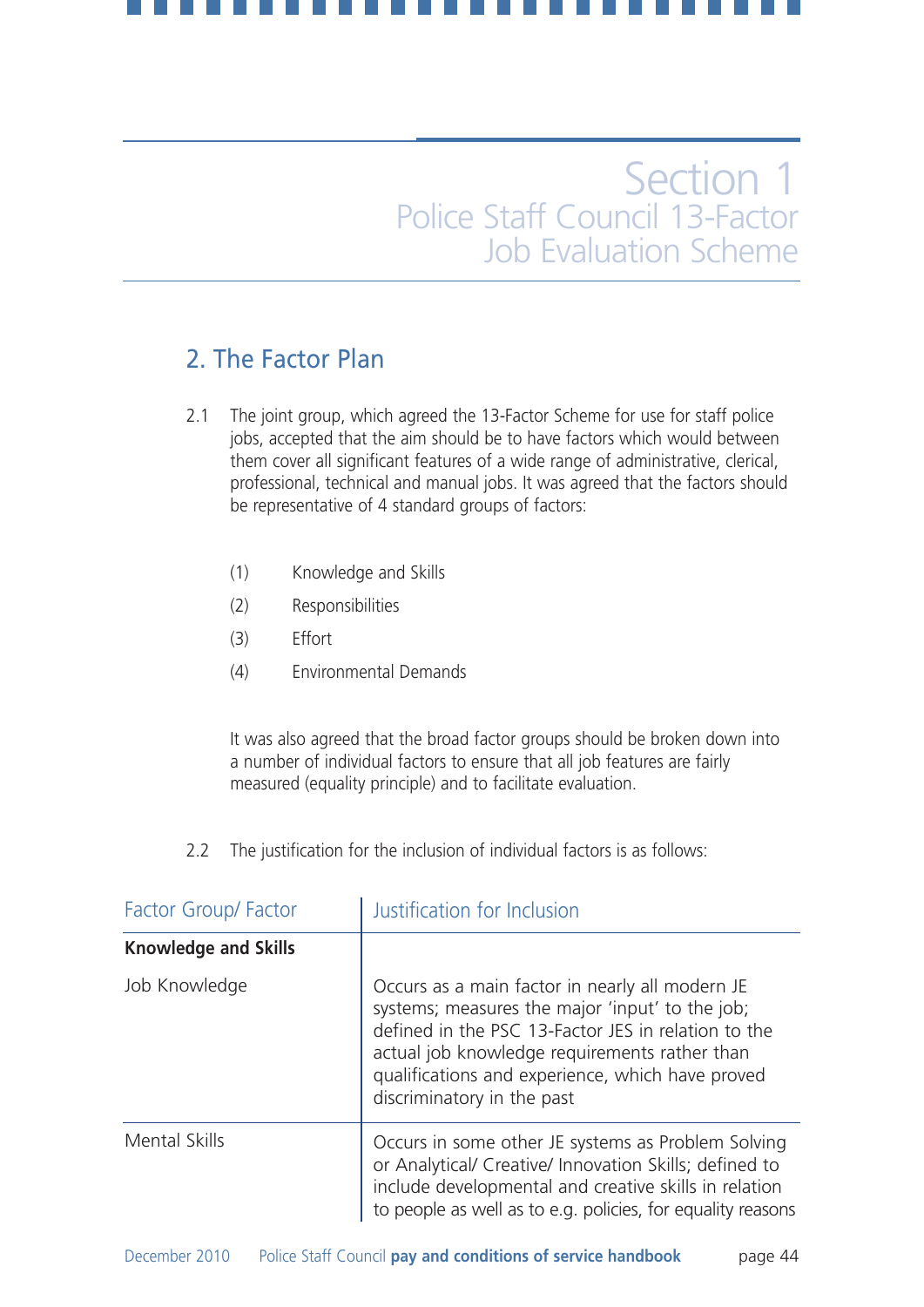| <b>Factor Group/ Factor</b>                                       | Justification for Inclusion                                                                                                                                                                                                                                                                                                        |
|-------------------------------------------------------------------|------------------------------------------------------------------------------------------------------------------------------------------------------------------------------------------------------------------------------------------------------------------------------------------------------------------------------------|
| <b>Communication Skills</b>                                       | A standard factor in modern JE systems; separately<br>measured in order to ensure fair assessment of jobs<br>where communication skills are particularly important.                                                                                                                                                                |
| <b>Physical Skills</b>                                            | Included to ensure that the skill of jobs involving<br>driving and/or keyboard work are fairly measured, as<br>there is evidence that these are undervalued when<br>measured under a Job Knowledge heading                                                                                                                         |
| <b>Responsibilities</b>                                           |                                                                                                                                                                                                                                                                                                                                    |
| Initiative and Independence                                       | A standard JE factor, sometimes labelled Freedom to<br>Act or Discretion; included to ensure that scope for<br>decision making and exercising responsibilities is<br>taken into account                                                                                                                                            |
| Contacts with and<br>Responsibility for Members<br>of the Public  | Included to reflect the nature of responsibilities in the<br>police service; and intended to measure the<br>responsibilities of front-line, direct service providing jobs                                                                                                                                                          |
| Responsibility for<br>Supervision etc of other<br>Force Personnel | A traditional JE factor; measures managerial and<br>supervisory responsibilities; defined in terms of the<br>nature and demands of the responsibility, rather than<br>through numbers or types of employees supervised<br>or managed, as the latter have proved indirectly<br>discriminatory                                       |
| Responsibility for Financial<br>Resources                         | Commonly found in JE schemes, although sometimes<br>measured through an Impact factor: included as a<br>separate factor distinct from other physical resources<br>to avoid under-valuation of finance jobs; defined to<br>cover all forms of financial resources, including e.g.<br>accounts processing and income generation jobs |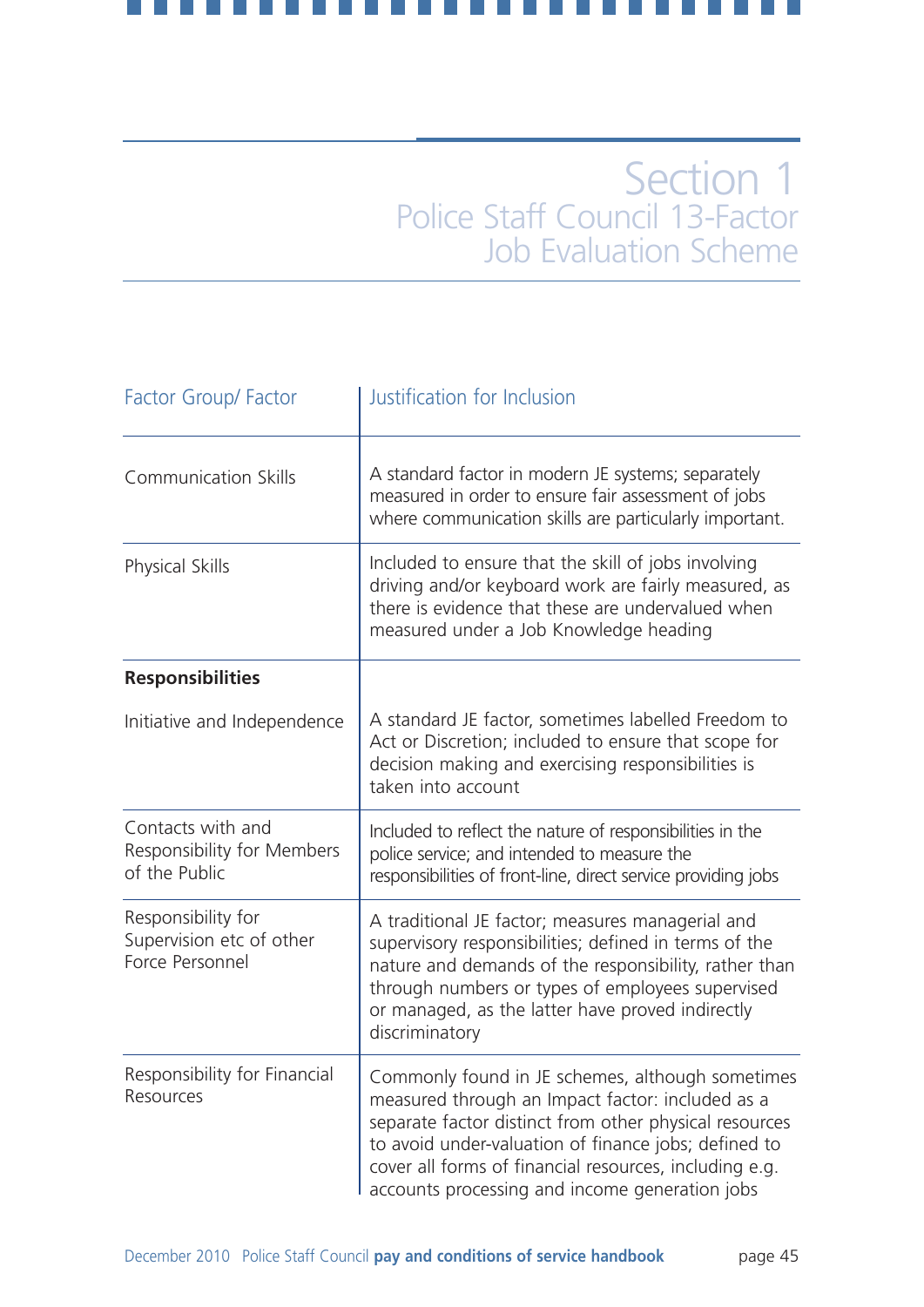| <b>Factor Group/ Factor</b>                               | Justification for Inclusion                                                                                                                                                                                                                                                                                                                                                                                             |
|-----------------------------------------------------------|-------------------------------------------------------------------------------------------------------------------------------------------------------------------------------------------------------------------------------------------------------------------------------------------------------------------------------------------------------------------------------------------------------------------------|
| Responsibility for Physical<br>Resources                  | Commonly found in modern JE schemes, in this<br>case, defined to include information resources, as<br>well as responsibilities for stocks, supplies, security,<br>design and development of physical assets                                                                                                                                                                                                             |
| <b>Effort Demands</b>                                     |                                                                                                                                                                                                                                                                                                                                                                                                                         |
| <b>Mental Demands</b>                                     | Defined to measure demands for concentration,<br>alertness and attention demands of the work                                                                                                                                                                                                                                                                                                                            |
| <b>Emotional Demands</b>                                  | Not always recognised in older JE schemes; defined<br>to measure the effort demands arising from dealing<br>with members of the public or others whose<br>behaviour or circumstances cause distress                                                                                                                                                                                                                     |
| Physical Demands                                          | Commonly found in JE schemes covering jobs with<br>manual features, less commonly in schemes covering<br>non-manual jobs; defined to include stamina as well<br>as strength-related job features                                                                                                                                                                                                                        |
| <b>Environmental Demands</b><br><b>Working Conditions</b> | Commonly included in JE schemes covering jobs<br>with manual features, less commonly in schemes<br>covering non-manual employees; measures<br>unavoidable and inevitable unpleasant conditions in<br>line with good JE practice; defined to include<br>people-related working conditions (e.g. body<br>odours, verbal aggression) as well as environmental<br>conditions (e.g. dust, fumes, extremes of<br>temperature) |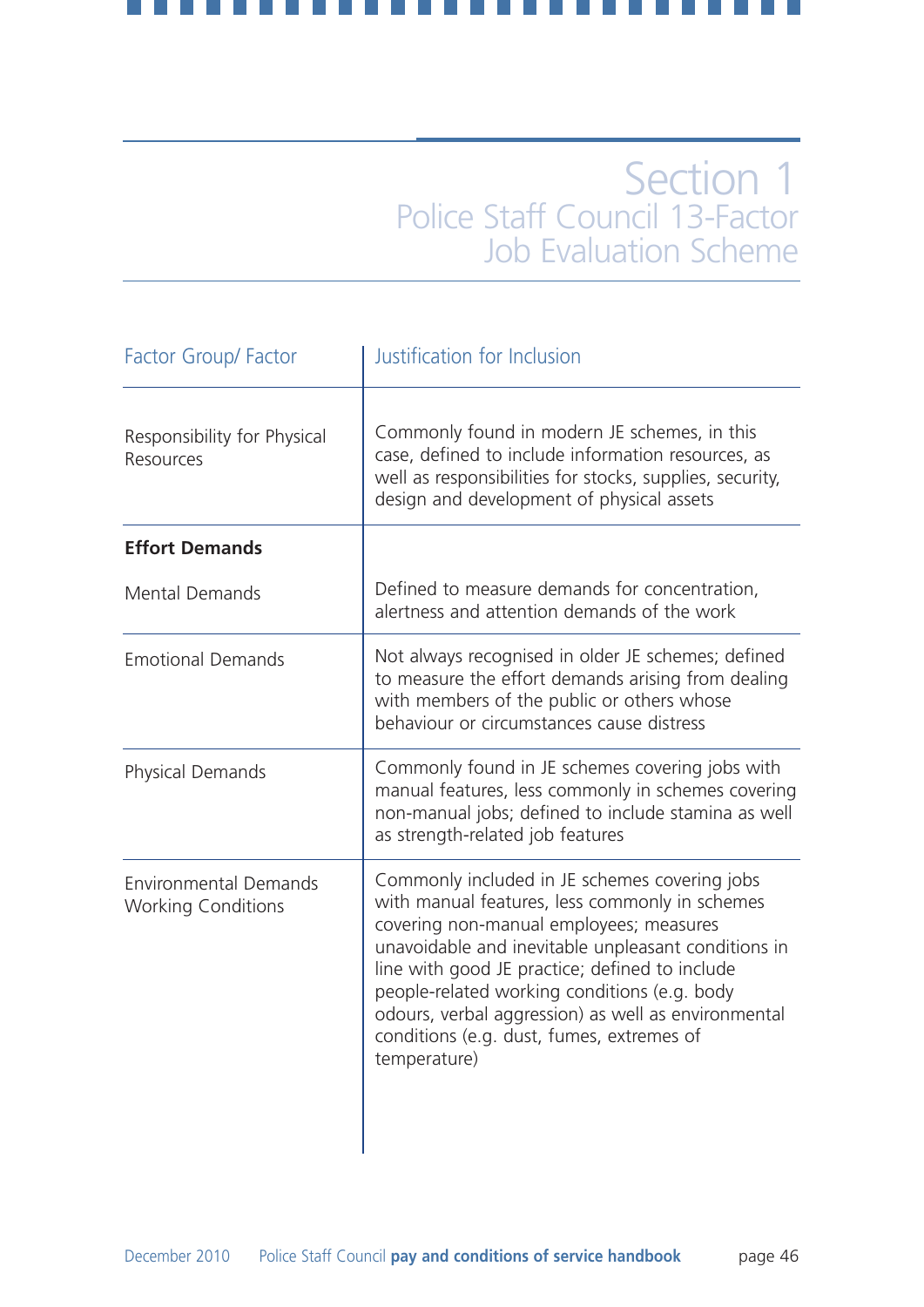## 3. Factor Weighting

- 3.1 The factor weighting and scoring principles agreed to be applicable to the police service were:
	- Each factor should have a minimum 5% of scheme total points, in order to have potential impact on the JE outcomes
	- Overall weighting should reflect the implicit weighting arising from there being different numbers of levels identified for different factors; this gave most weighting to Knowledge and Initiative and Independence, followed by the Responsibility and Skills factors, then Effort and Working Conditions
	- Similar factors (e.g. the four Responsibility factors) should be similarly weighted in order to avoid incorporating bias in favour of particular types of jobs (e.g. managerial jobs compared to people related jobs)
	- Additional weighting should be applied to the Knowledge factor in recognition of it being a traditional determinant of pay levels
	- Scoring steps between factor levels should be equal to reflect the aim of equal steps in demand between levels (e.g. 10-20-30-40-50 rather than 6-14-24-36-50). There was also concern that there could be a perception of bias in favour of more senior posts if scoring increases more rapidly at higher factor levels than at lower levels.
	- Scoring should reflect the fact that level 1 on each factor is defined as a small but positive amount, so no zero scores
- 3.2 For transparency, 1000 points were allocated amongst the factors in accordance with the above principles to give the 13-Factor PSC JES weighting. 3 'spare' points out of the 1000 were allocated to the top 3 levels of the Knowledge factor. They have no impact on outcomes.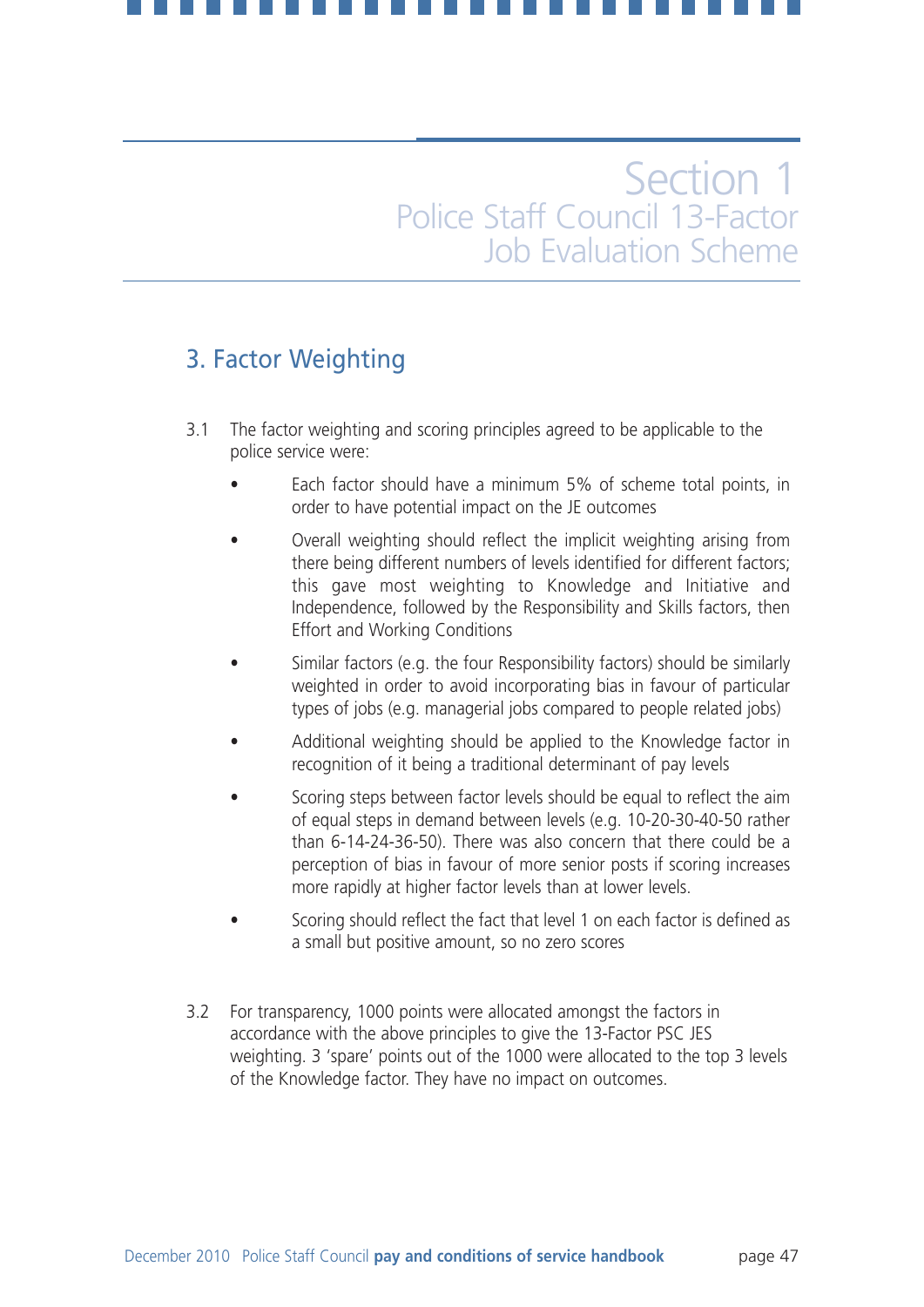| Factor/ Level                                             | 1  | $\overline{2}$ | 3  | $\overline{4}$ | 5   | 6   | 7   | 8   | Total | $\%$ |
|-----------------------------------------------------------|----|----------------|----|----------------|-----|-----|-----|-----|-------|------|
| Knowledge                                                 | 20 | 40             | 60 | 80             | 100 | 121 | 142 | 163 | 163   | 16.3 |
| Mental Skills                                             | 13 | 26             | 39 | 52             | 65  | 78  |     |     | 78    | 7.8  |
| Communication/<br>Interpersonal Skills                    | 13 | 26             | 39 | 52             | 65  | 78  |     |     | 78    | 7.8  |
| Physical Skills                                           | 13 | 26             | 39 | 52             | 65  |     |     |     | 65    | 6.5  |
| Initiative & Independence                                 | 13 | 26             | 39 | 52             | 65  | 78  | 91  | 104 | 104   | 10.4 |
| Contact with, Responsibility<br>For Members of the Public | 13 | 26             | 39 | 52             | 65  | 78  |     |     | 78    | 7.8  |
| Responsibility for<br>Supervision                         | 13 | 26             | 39 | 52             | 65  | 78  |     |     | 78    | 7.8  |
| Responsibility for<br><b>Financial Resources</b>          | 13 | 26             | 39 | 52             | 65  | 78  |     |     | 78    | 7.8  |
| Responsibility for<br>Physical Resources                  | 13 | 26             | 39 | 52             | 65  | 78  |     |     | 78    | 7.8  |
| <b>Mental Demands</b>                                     | 10 | 20             | 30 | 40             | 50  |     |     |     | 50    | 5.0  |
| <b>Emotional Demands</b>                                  | 10 | 20             | 30 | 40             | 50  |     |     |     | 50    | 5.0  |
| Physical Demands                                          | 10 | 20             | 30 | 40             | 50  |     |     |     | 50    | 5.0  |
| <b>Working Conditions</b>                                 | 10 | 20             | 30 | 40             | 50  |     |     |     | 50    | 5.0  |
| Totals                                                    |    |                |    |                |     |     |     |     | 1000  | 100  |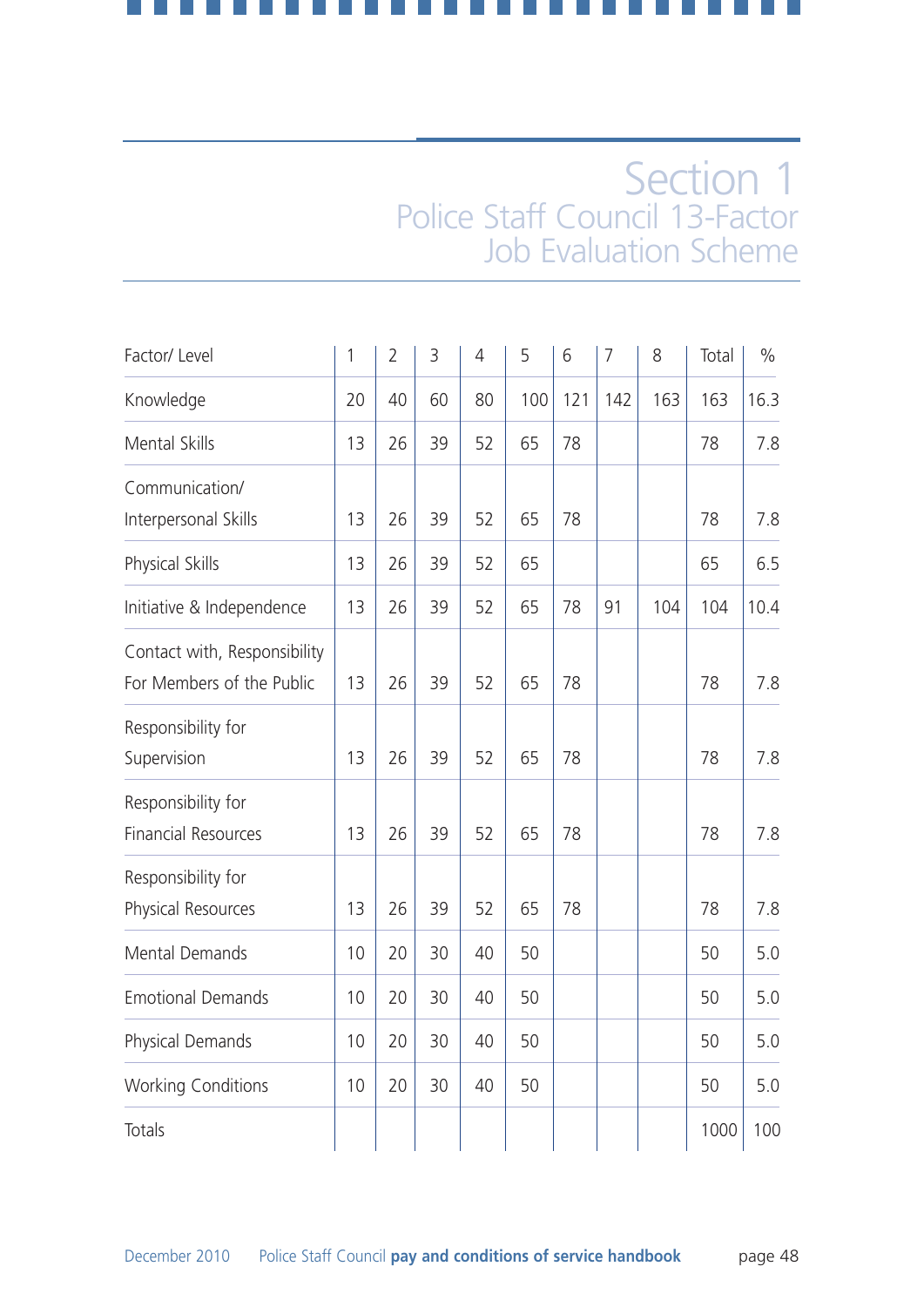## Police Staff Council Job Evaluation Scheme: Factors

|    | Knowledge                                                                          | 50 |
|----|------------------------------------------------------------------------------------|----|
| 2  | <b>Mental Skills</b>                                                               | 52 |
| 3  | Communication and Interpersonal skills                                             | 54 |
| 4  | <b>Physical Skills</b>                                                             | 57 |
| 5  | Initiative and Independence                                                        | 59 |
| 6  | Contacts with and responsibilities for members of the public                       | 61 |
| 7  | Responsibility for supervision/direction/co-ordination of<br>other force personnel | 64 |
| 8  | Responsibility for financial resources                                             | 66 |
| 9  | Responsibility for physical resources                                              | 69 |
| 10 | Mental demands                                                                     | 73 |
| 11 | <b>Emotional demands</b>                                                           | 75 |
| 12 | Physical demands                                                                   | 76 |
| 13 | <i>Working conditions</i>                                                          | 78 |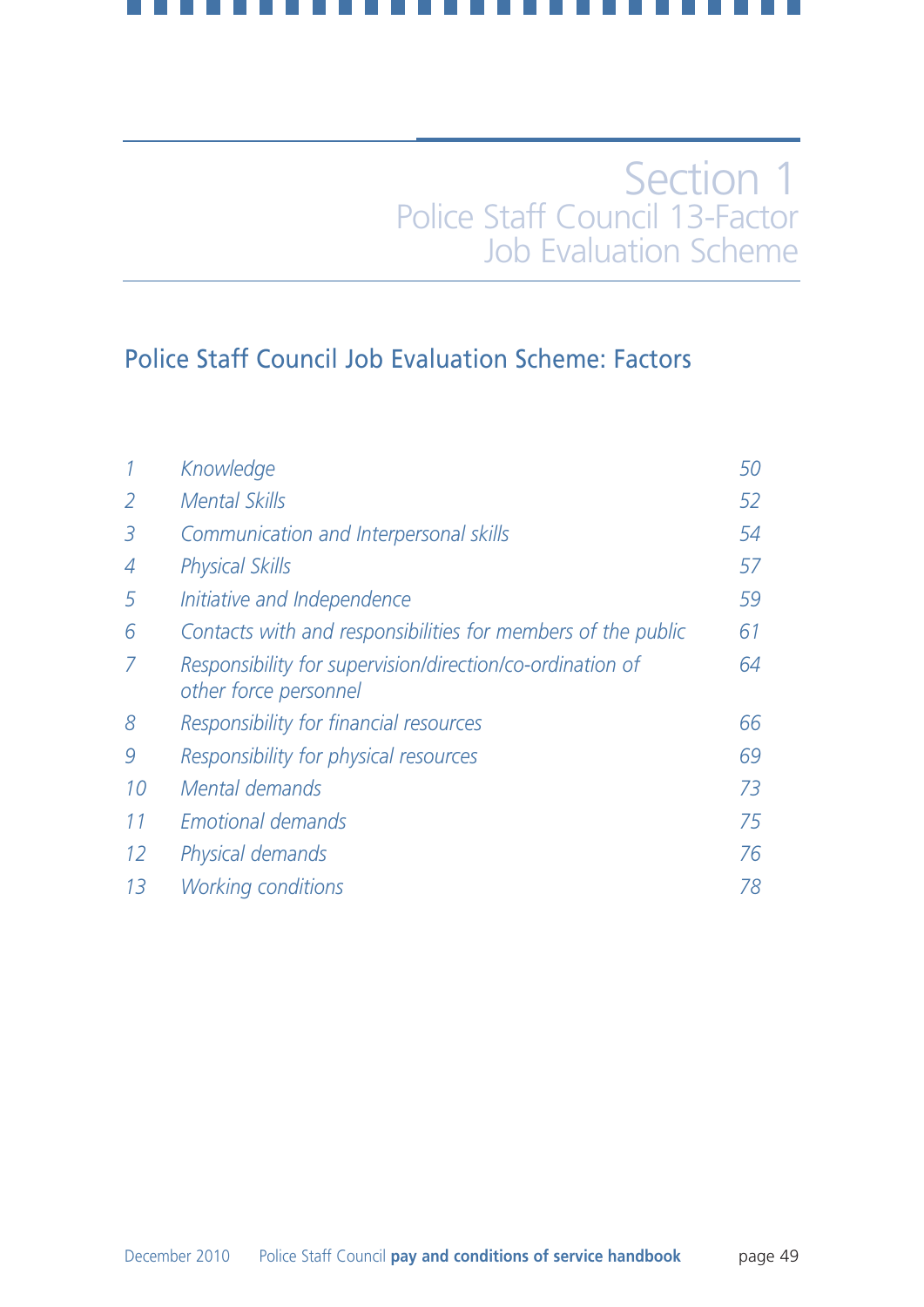## *1. Knowledge*

This factor measures the knowledge required for the job. It covers all technical, specialist, procedural and organisational knowledge, including knowledge of the police service and how it operates, required for the job, including numeracy and literacy, knowledge of equipment and machinery; and knowledge of concepts, ideas, other cultures or languages, theories, techniques, policies and practices.

It takes into account the breadth, diversity and range of knowledge and the depth and complexity of the understanding required.

This factor does not take into account physical, mental and interpersonal/ communication skills required, as these are covered by separate factors.

- **Level 1:** The job requires knowledge of the procedures for a limited number of tasks and the operation of associated basic tools and equipment. The jobholder needs to be able to follow straightforward oral and written instructions and keep basic work records.
- **Level 2:** The job requires knowledge of the procedures for a range of tasks and the operation of associated tools and equipment. The jobholder needs basic literacy and numeracy skills.
- **Level 3:** The job requires knowledge of the procedures for a range of tasks, some of which, singly **or** in combination, are relatively complex, and of the operation of associated equipment and tools. Literacy and numeracy skills are required.
- **Level 4:** The job requires predominantly practical and procedural knowledge across a technical **or** specialist area or an equivalent level of organisational, procedural and policy knowledge.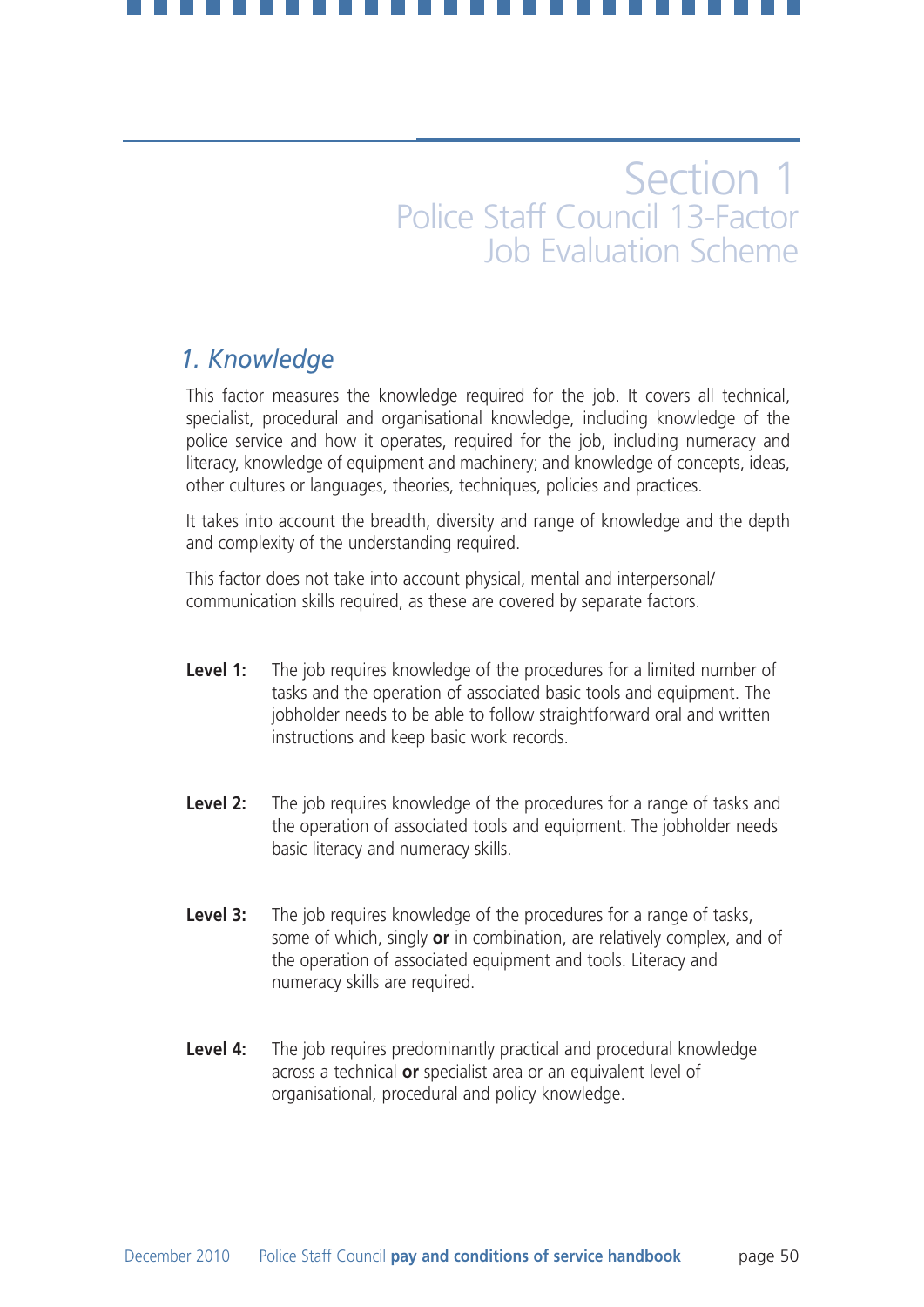- **Level 5:** The job requires theoretical plus practical and procedural knowledge in a specialist area **or** an equivalent level of organisational, procedural and policy knowledge.
- Level 6: The job requires advanced theoretical, practical and procedural knowledge across a specialist area **or** an equivalent level of organisational, procedural and policy knowledge.
- **Level 7:** The job requires advanced theoretical, practical and procedural knowledge across a specialist area plus detailed knowledge of the associated organisational policies, practices and procedures **or** an equivalent level of organisational, procedural and policy knowledge.
- **Level 8:** The job requires advanced theoretical, practical and procedural knowledge across a specialist area plus detailed knowledge of the associated organisational policies, practices and procedures for that and other related specialist areas or an equivalent level of organisational, procedural and policy knowledge.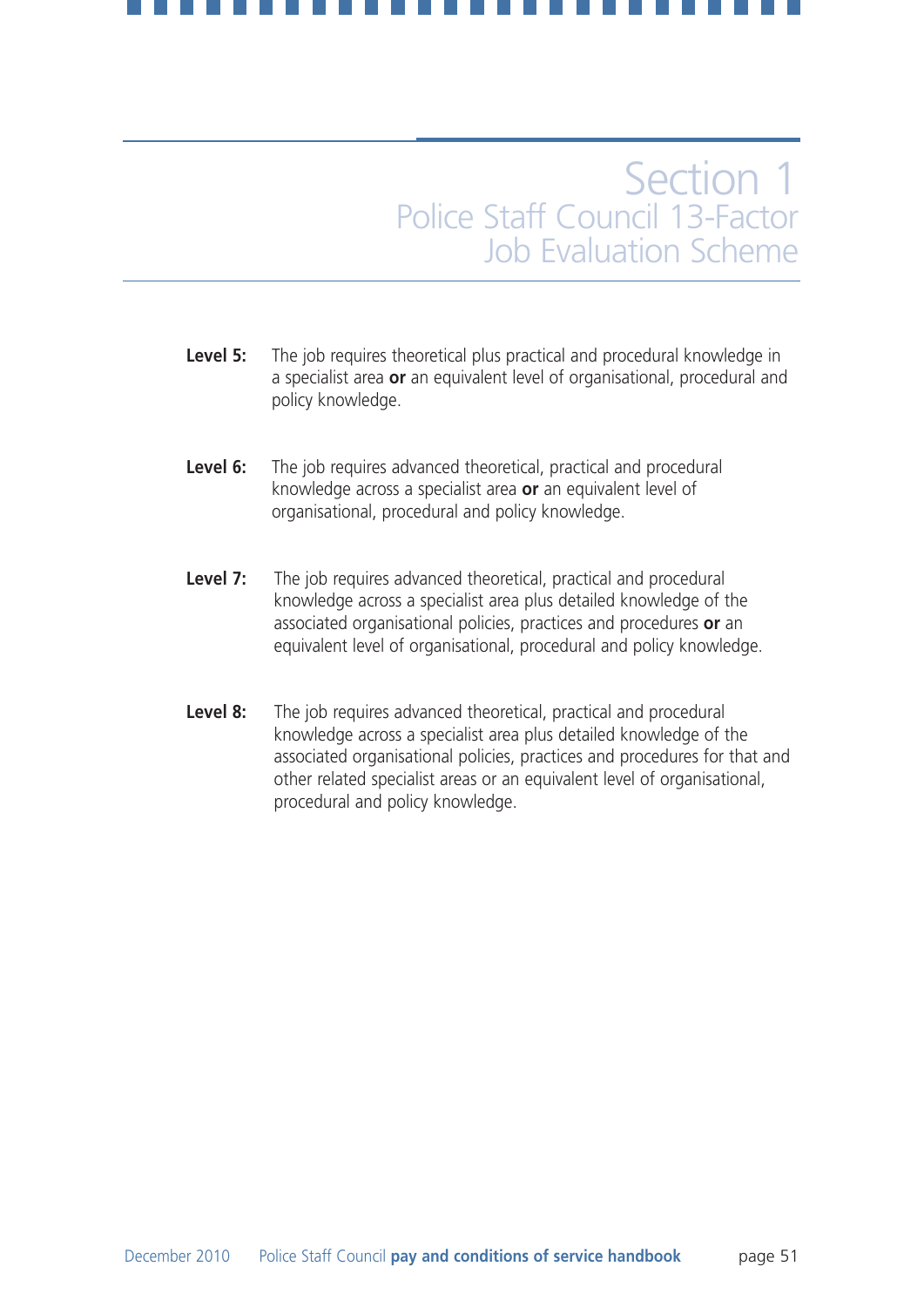## *2. Mental Skills*

This factor measures the mental skills required for the job. It includes analytical, problem solving and judgmental skills. It also includes creative and developmental skills, whether related to design, handling of people or development of policies and procedures; and planning and strategic skills.

It takes into account requirements to gather, collate and analyse the facts needed to solve problems; and also requirements for imaginative thinking.

- Level 1: The job requires judgmental skills, in order to identify straightforward solutions to simple problems.
- **Level 2:** The job requires judgmental or creative skills, where there is some need to interpret information or situations and to solve straightforward problems.
- Level 3: The job requires analytical and judgmental or creative and developmental skills, where there is need to interpret information or situations and to solve varied problems or develop solutions or plans over the short term.
- **Level 4:** The job requires analytical and judgmental or creative and developmental skills to analyse and interpret complex information or situations and to solve difficult problems or develop solutions or plans over the medium term.
- **Level 5:** The job requires analytical and judgmental or creative and developmental skills to analyse and interpret varied and complex information or situations and to produce solutions or strategies over the long term.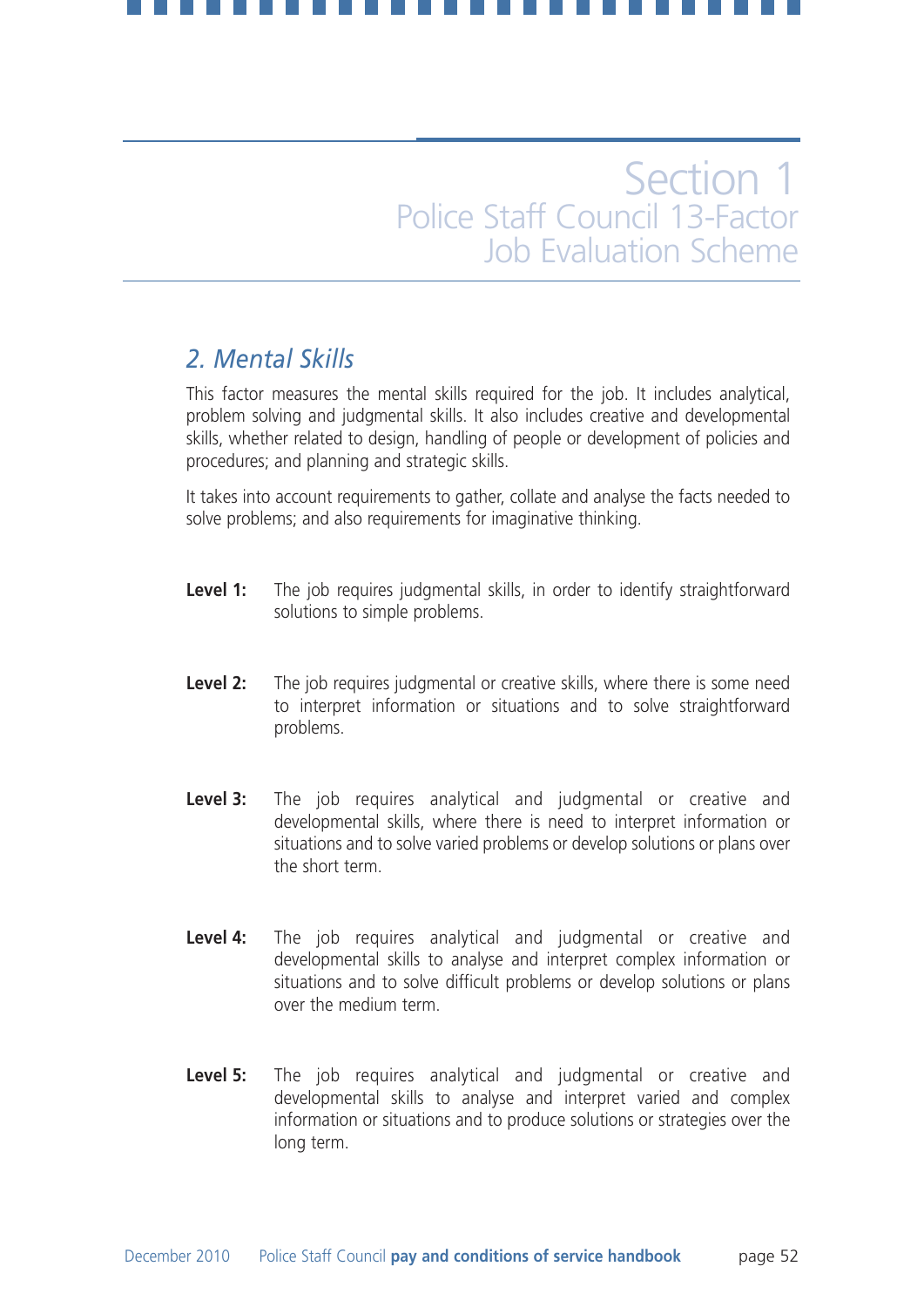**Level 6:** The job requires analytical and judgmental or creative and developmental skills to analyse and interpret very varied and highly complex information or situations and to produce solutions or strategies over the long term.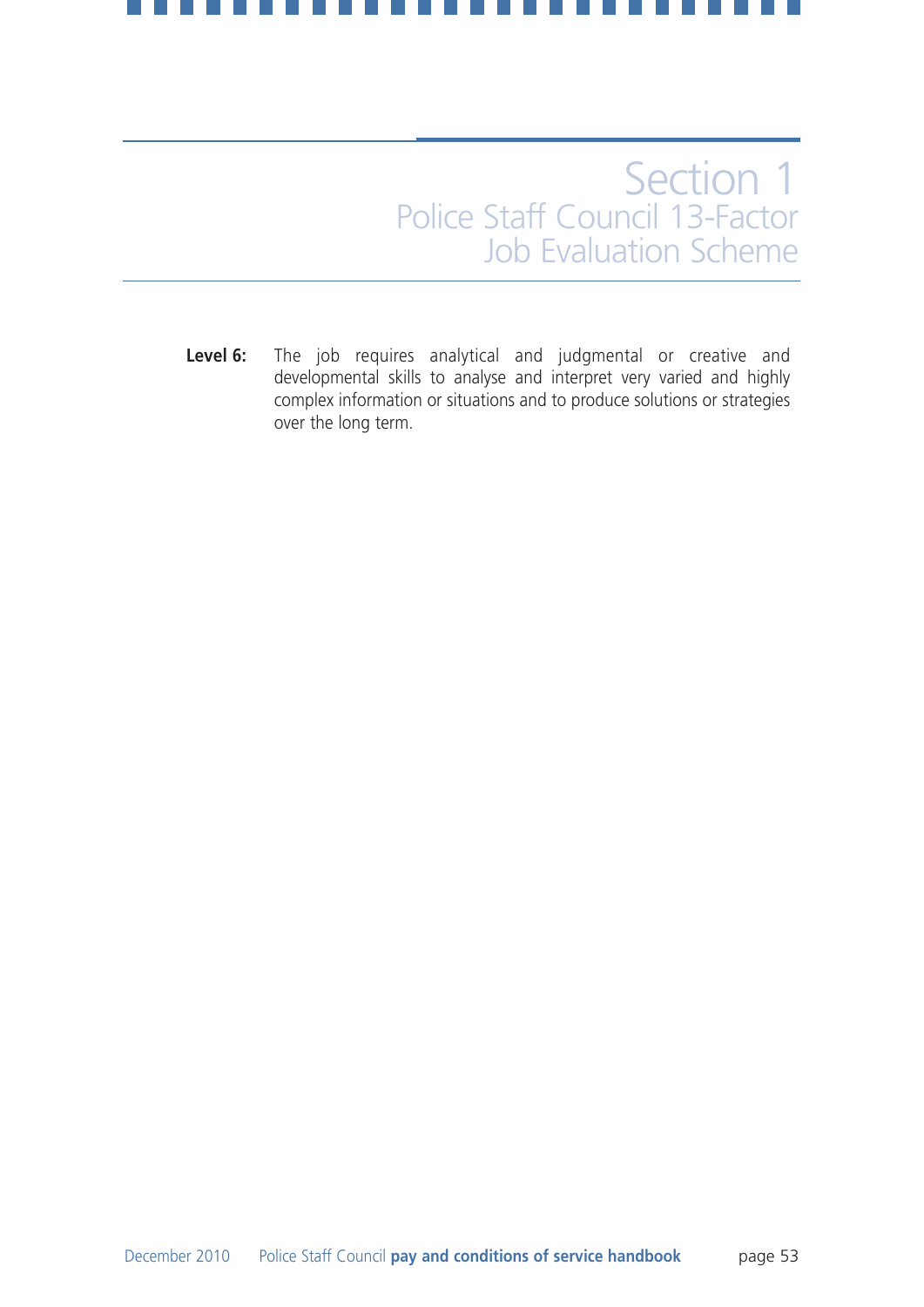## *3. Communication and Interpersonal Skills*

This factor measures the communication and interpersonal skills required for the job. It includes oral, linguistic, sign and written communication skills.

The emphasis of the factor is on the purpose to which the communication and interpersonal skills are put (for example, training, promoting, obtaining information from others, interviewing, gaining the co-operation of others, team working, advising, motivating, persuading, counselling, conciliating, negotiating, meeting the needs of others).

The factor covers the complexity or contentiousness of the subject matter to be conveyed, and any requirements to exercise confidentiality or sensitivity. It takes into account the nature, diversity, cultural background and size of the intended audiences.

- **Level 1:** The job involves exchanging straightforward information, usually orally, and with work colleagues, but could include other people.
- **Level 2:** The job involves exchanging orally or in writing information to inform other staff or members of the public. Some tact may be required.
- **Level 3:** The job involves **either:**
	- (a) exercising training or motivational skills, in relation to other members of staff **or**
	- (b) exchanging orally or in writing varied information with a wide range of audiences **or**
	- (c) exercising interviewing, advisory, guiding, negotiating or persuasive skills **or**
	- (d) exercising interpersonal skills, in order to identify the needs of people for information or assistance **or**
	- (e) using a language other than English where there is a need to exchange greetings and straightforward information in that language.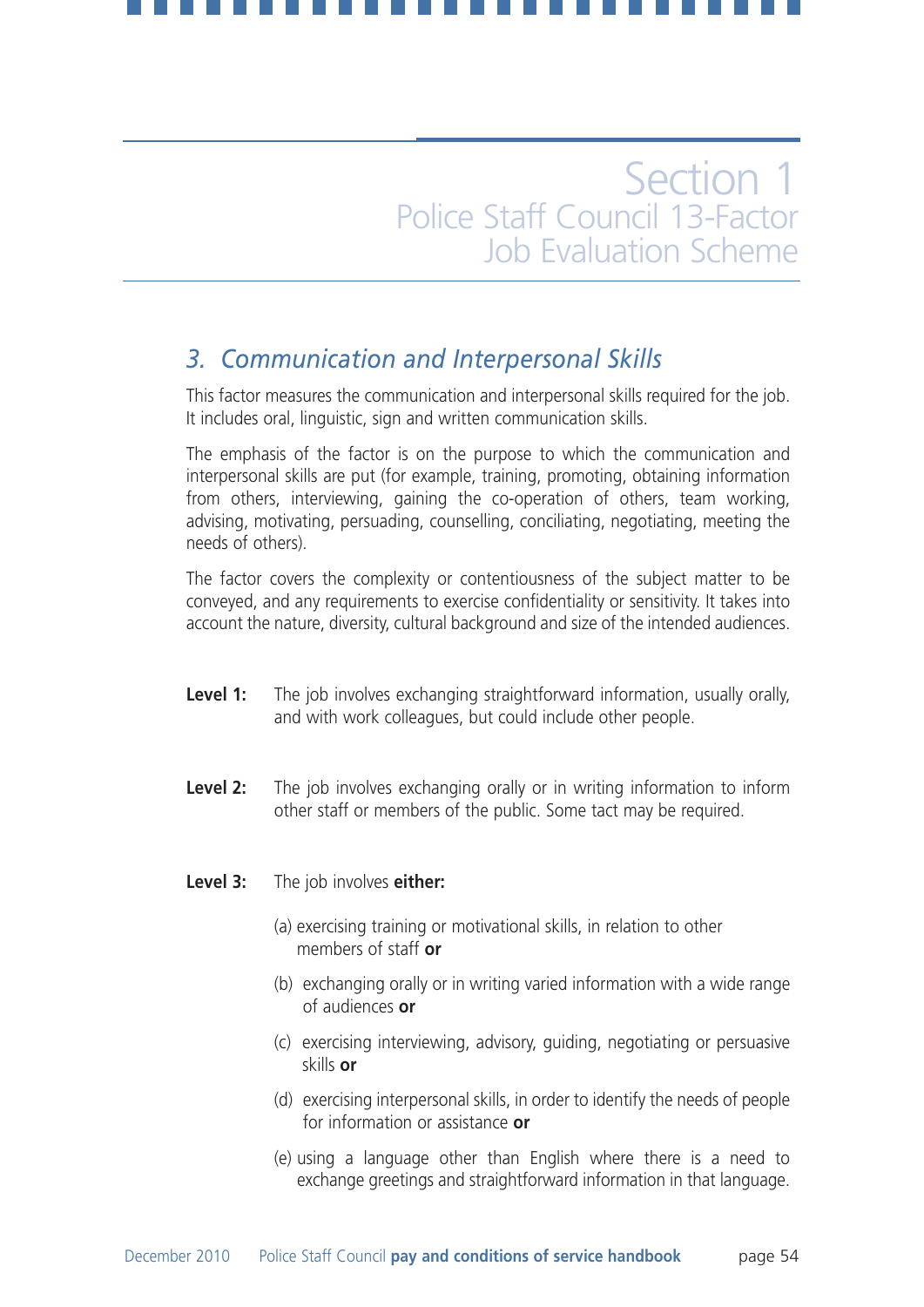### **Level 4:** The job involves **either:**

- (a) exercising developed training, developmental, leadership or motivational skills in relation to other staff **or**
- (b) exercising developed interviewing, advisory, guiding, negotiating or persuasive skills in order to encourage others to adopt a particular course of action **or**
- (c) exchanging orally and in writing complicated or sensitive information with a range of audiences **or**
- (d) exercising developed interpersonal skills, in order to identify and meet the more demanding needs of people for information or assistance **or**
- (e) using one or more languages other than English where there is a need to exchange complicated information with individuals, or to identify: and respond to the needs of clients, in that language.

### **Level 5:** The job involves **either:**

- (a) exercising highly developed advisory, counselling, negotiating or persuasive skills, or advocacy, in order to convince others to adopt courses of action they might not otherwise wish to take **or**
- (b) exchanging orally and in writing complex and contentious information with a range of audiences, including non-specialists **or**
- (c) exercising highly developed interpersonal skills, in order to identify and meet the very demanding needs of people for information or assistance **or**
- (d) using one or more languages other than English where there is a need to exchange orally and in writing complicated information with groups and individuals, or to identify and respond to the demanding needs of clients, in that language.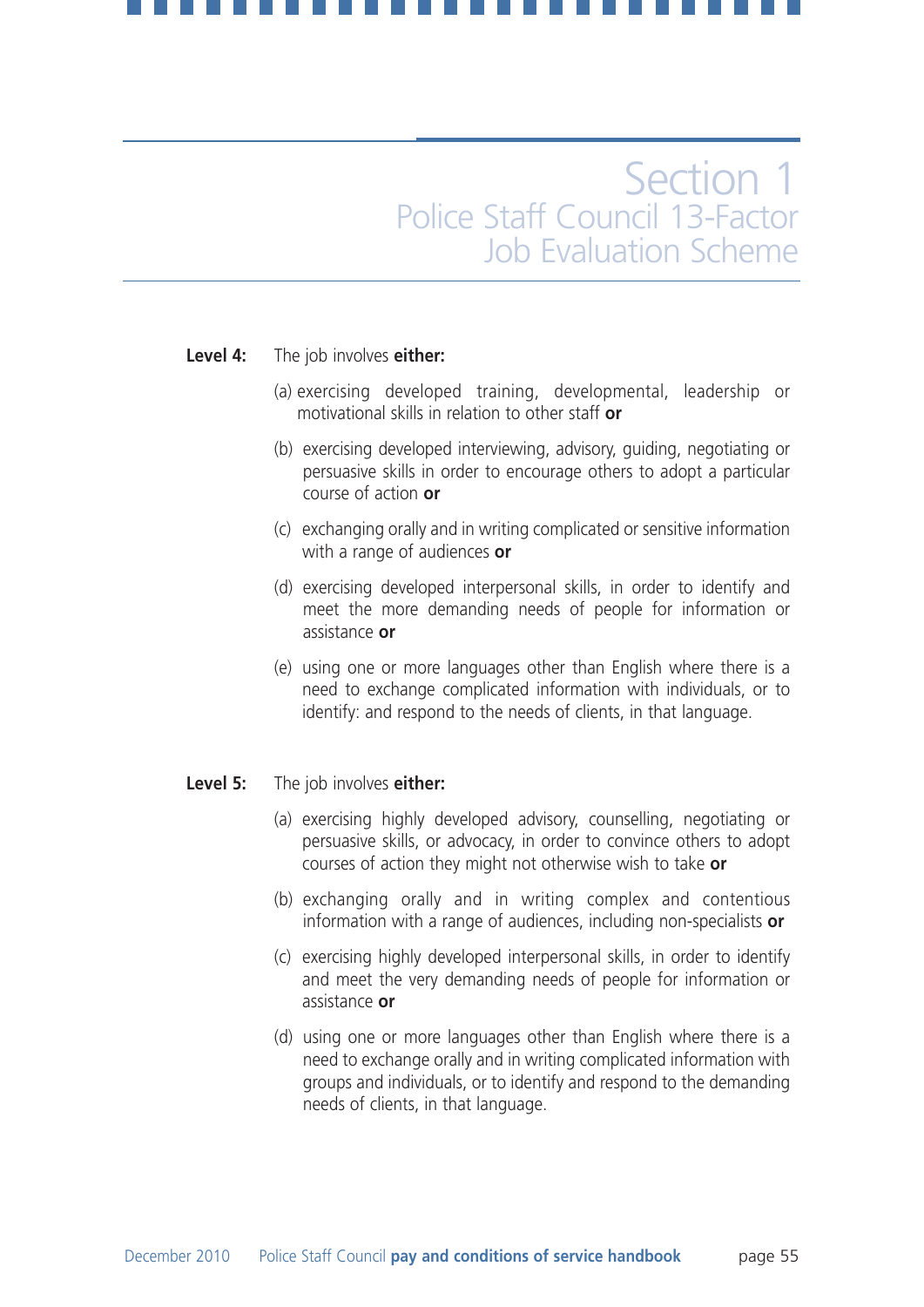### **Level 6:** The job involves **either:**

- (a) exercising very highly developed interpersonal skills, in order to meet the exceptionally demanding needs of people for information or assistance **or**
- (b) exercising very highly developed influencing, counselling, negotiating and persuasive skills, or advocacy, in order to convince others to adopt policies and courses of action they might not otherwise wish to take **or**
- (c) exchanging orally and in writing wide ranging complex and contentious information with a range of audiences, including nonspecialists.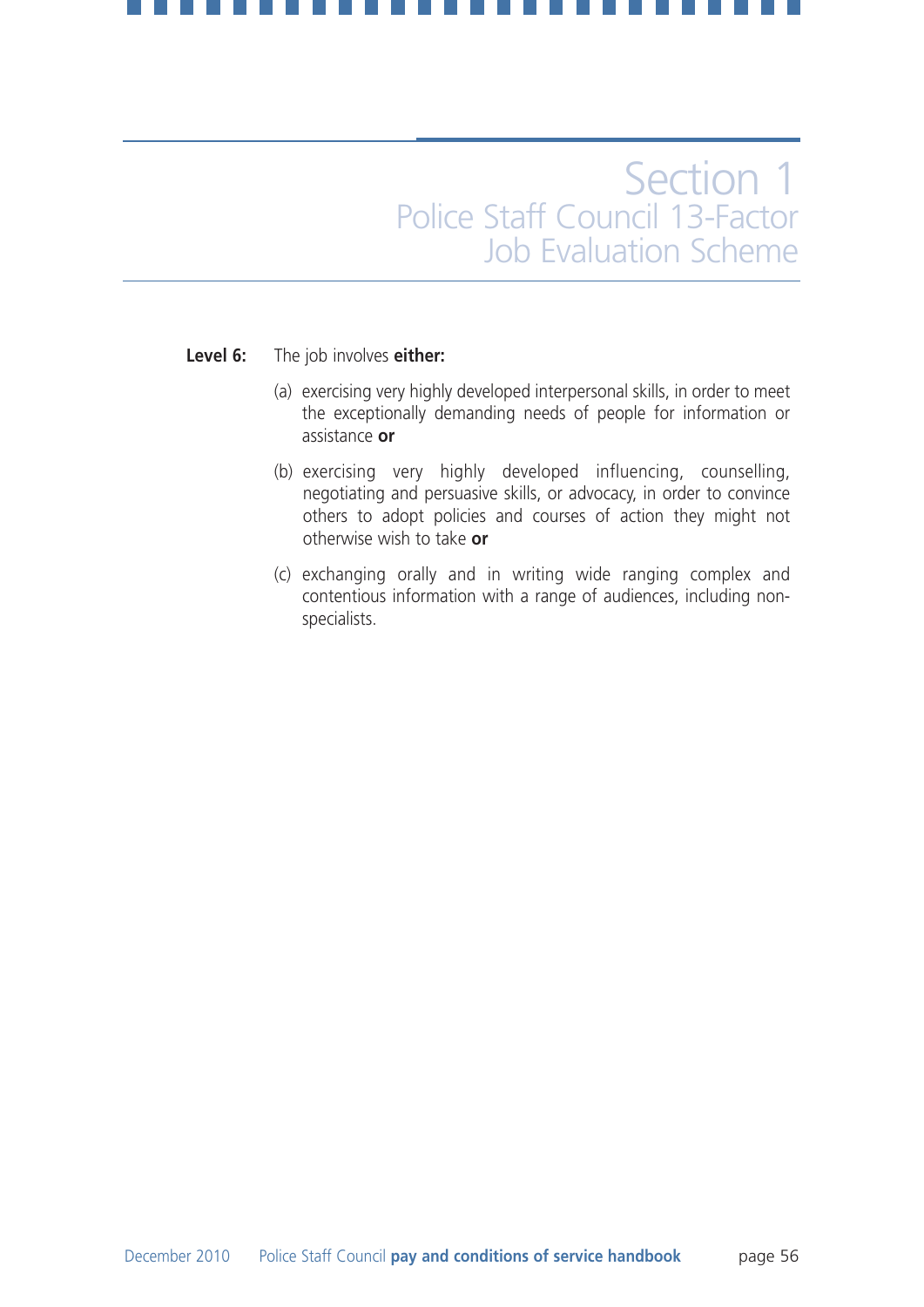## *4. Physical Skills*

This factor measures the physical skills required for the job. It covers manual and finger dexterity, hand-eye co-ordination, co-ordination of limbs, and sensory co-ordination.

It takes into account the purpose to which the skills are put and demands arising from the need to achieve specified standards of speed and precision.

- **Level 1:** There are no particular requirements for developed physical skills. This includes use of a keyboard with a limited number of digits and without any time constraints.
- **Level 2:** The work requires dexterity, co-ordination or sensory skills, where there is some demand for precision in the use of these skills, for example:
	- (a) driving skills for a car or small van or equivalent, where these are required for carrying out the job duties **or**
	- (b) keyboard skills where these are required for some aspects of the work **or**
	- (c) skills for operating standard tools or equipment.
- **Level 3:** The work requires dexterity, co-ordination or sensory skills, where there is either some demand for both precision and speed: or considerable demand for precision, in the use of these skills, for example:
	- (a) driving skills for a minibus or medium van, where these are required for carrying out the job duties **or**
	- (b) keyboard skills, where these are integral to the main duties of the job, for example, regular input to financial or other record systems **or**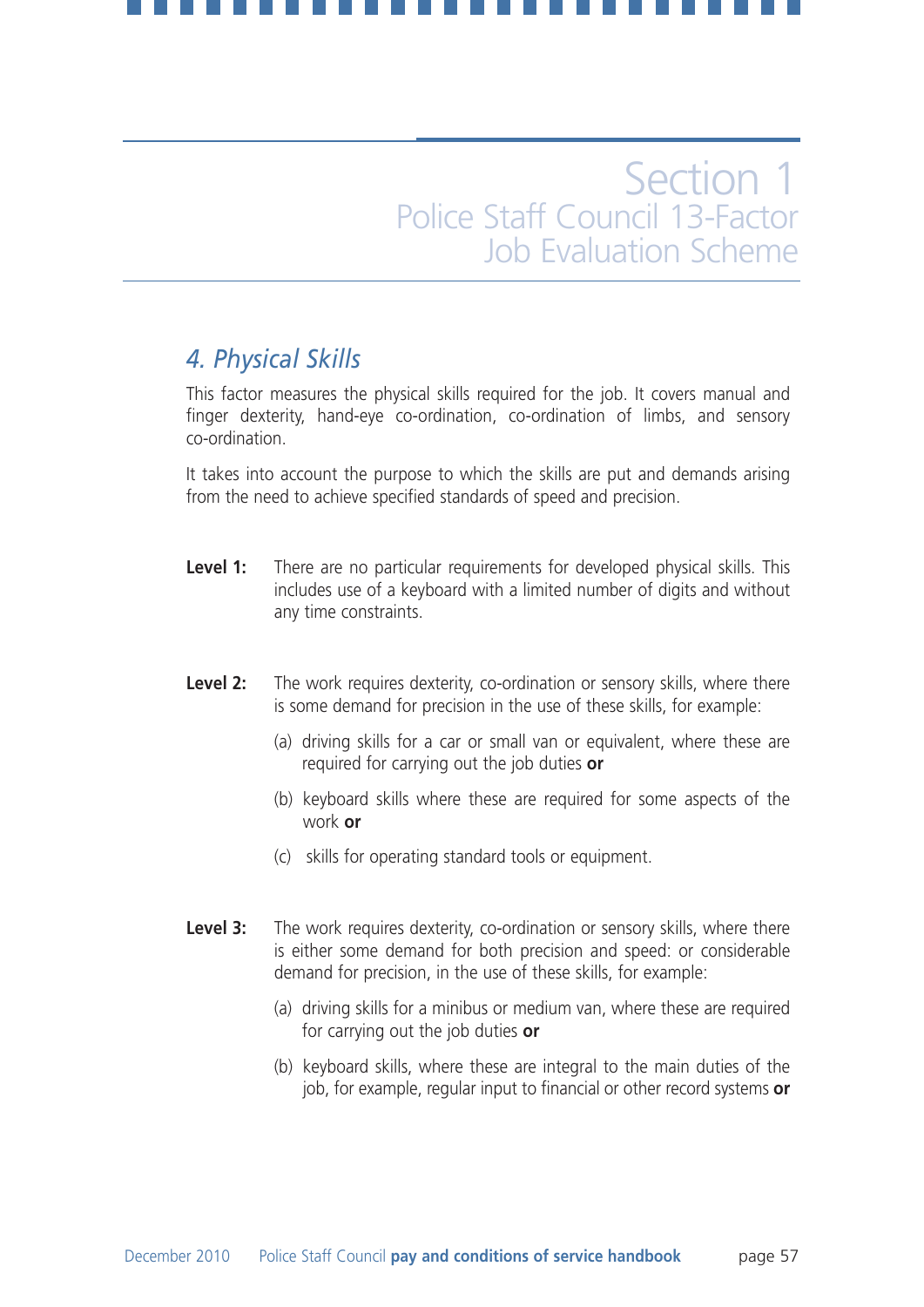- (c) skills for operating tools or equipment, where fine hand or finger movements are required.
- **Level 4:** The work requires dexterity, co-ordination or sensory skills, where there are: **either** considerable demands for both precision and speed: **or** high demands for precision, in the use of these skills, for example:
	- (a) advanced driving skills for a lorry, truck or articulated vehicle, where these are required for carrying out the job duties **or**
	- (b) advanced keyboard skills, where both precision and speed are required in order to complete tasks to required standards and timescales, for example, word processing or data input to specified deadlines **or**
	- (c) developed skills for operating tools and equipment, where fine hand and finger movements are required.
- **Level 5:** The work requires dexterity, co-ordination or sensory skills, where there are very high demands for precision in the use of these skills, for example, where exceptionally fine hand and finger movements are required.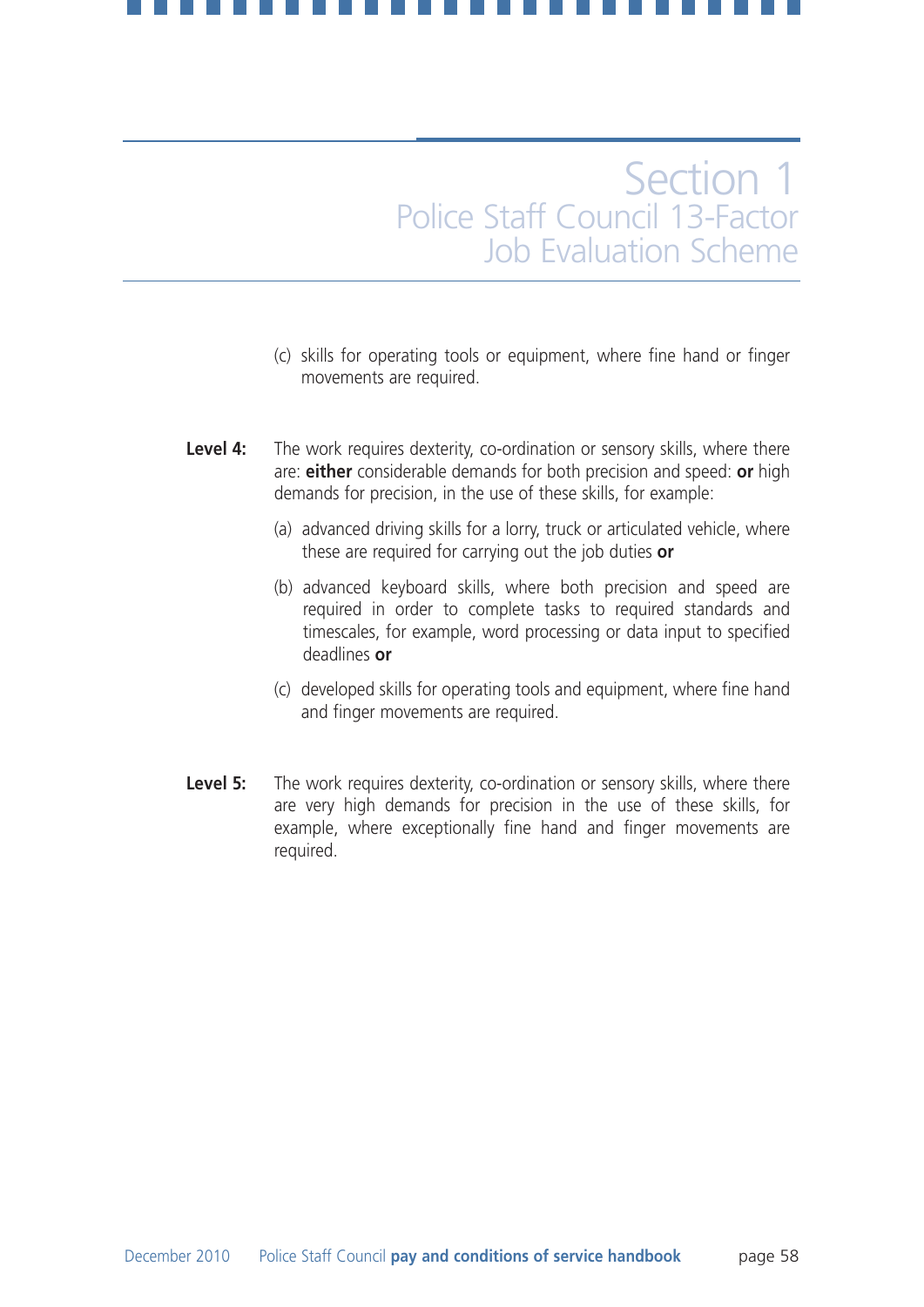## *5. Initiative and Independence*

This factor measures the scope allowed to the jobholder to exercise initiative and take independent actions.

It takes into account the nature and level of supervision of the jobholder; the level and degree of direction and guidance provided by policies, precedents, procedures and regulations; and any requirements to organise or quality check own work.

- **Level 1:** The job involves following instructions which define the tasks in detail. Minimal personal initiative is required. The job is subject to supervisory or customer checks or close supervision.
- **Level 2:** The job involves working from instructions, but making minor decisions involving the use of initiative. Problems are referred to a supervisor or manager. Little close supervision is necessary beyond that provided by working arrangements and methods.
- **Level 3:** The job involves working within recognised procedures, which leave some room for initiative. The work may involve responding independently to unexpected problems and situations. The jobholder generally has access to a supervisor or manager for advice and guidance on unusual or difficult problems.
- **Level 4:** The job involves working within recognised procedures. The work involves making decisions as to when and how duties are to be carried out, and responding independently to unanticipated problems and situations. The jobholder generally has access to a supervisor **or** manager for advice and guidance on serious problems.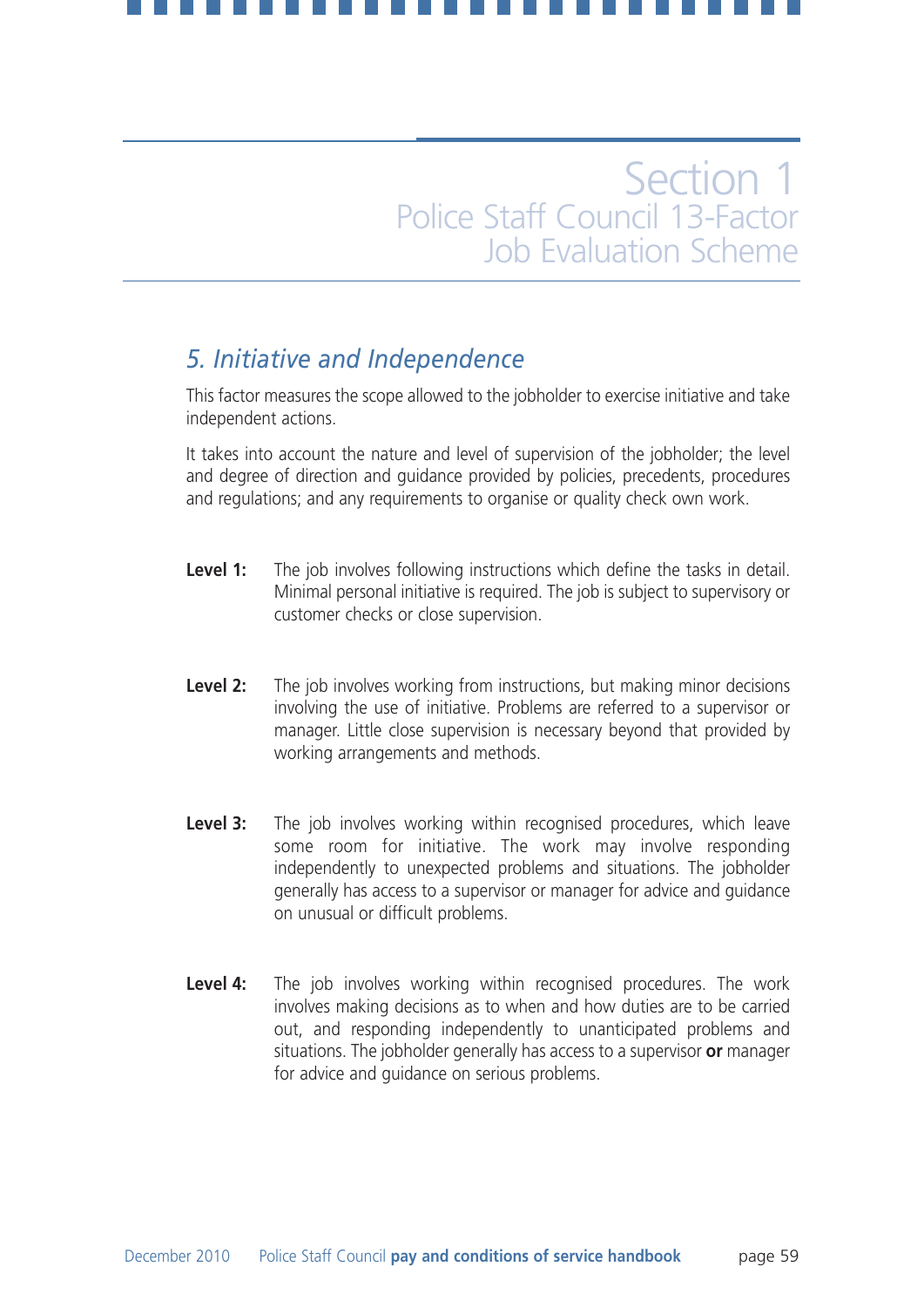- Level 5: The job involves progressing a series of activities within recognised guidelines. The work involves making frequent decisions and exercising initiative without ready access to more senior colleagues. The jobholder consults a supervisor **or** manager for advice on policy or resource issues.
- **Level 6:** The job involves working within broad practice or guidelines. The work involves using discretion and initiative over a broad area of activity, with little access to more senior colleagues. The job is subject to broad managerial direction.
- **Level 7:** The job involves working within Force policies. The work involves using wide discretion and initiative over a very broad area of activity, with little access to others. The job is subject to minimal managerial direction.
- **Level 8:** The job involves working within overall Force policies. The work involves using very wide discretion and initiative over a very broad area of activity, without recourse to others. The job is subject to minimal managerial direction.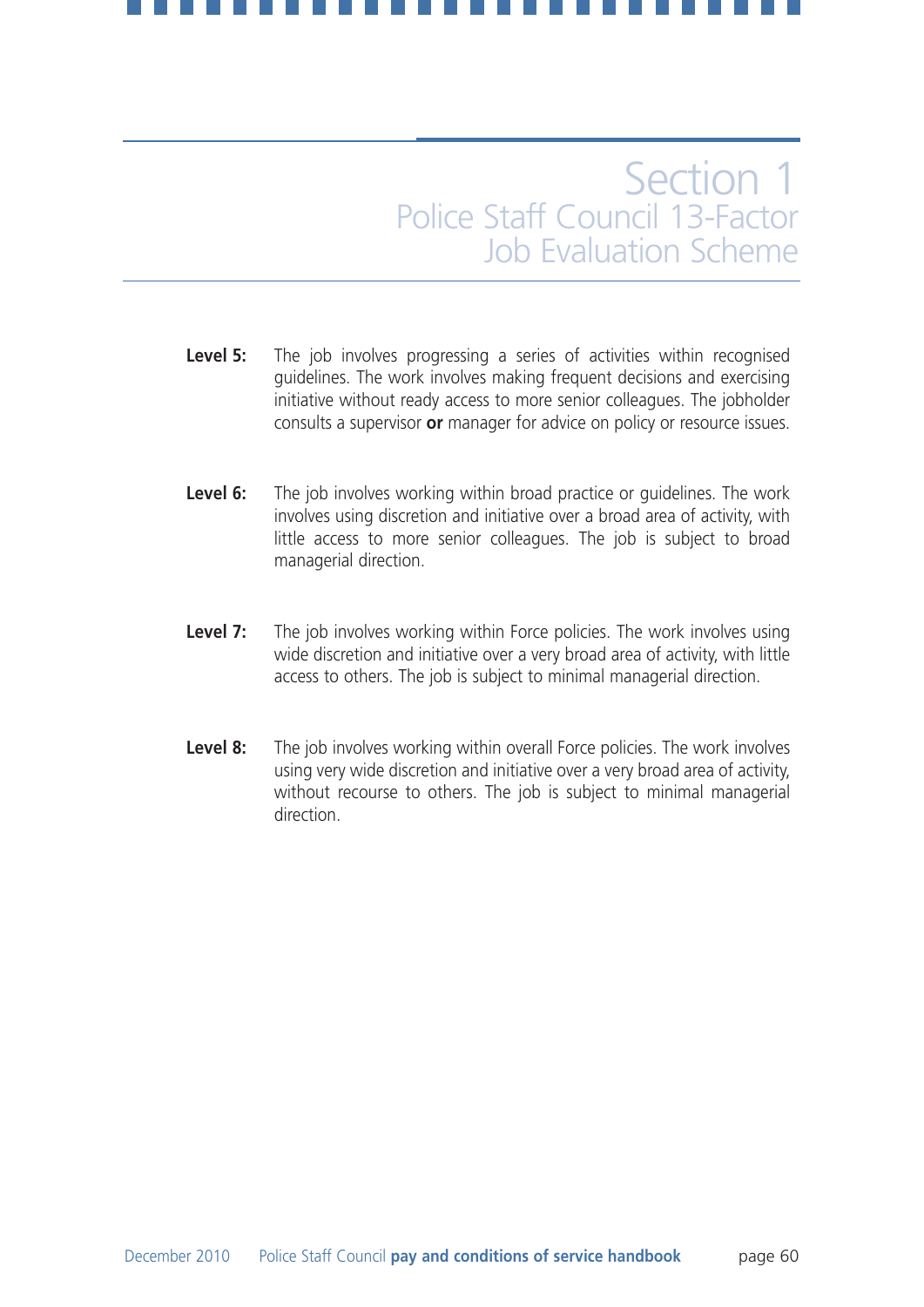## *6. Contacts with and responsibility for members of the public*

This factor measures the contacts with and responsibility of the jobholder for individual, or groups of, members of the public, service users and recipients, and those within the service who are in an equivalent relationship to the jobholder.

The emphasis of the factor is on the nature and extent of the contacts with or responsibility for individuals or groups. It takes into account requirements for confidentiality in dealings with members of the public.

- **Level 1:** The job involves limited, or no direct contact with or responsibility for members of the public. The work may require common courtesy or consideration when encountering members of the public incidentally in the course of normal duties.
- **Level 2:** The job involves:
	- (a) some direct contact with or responsibility for members of the public. The work requires courtesy and consideration when encountering members of the public in the course of normal duties **or**
	- (b) providing general information, advice and guidance on established internal procedures in relation to personnel or human resources.
- **Level 3:** The job involves:
	- (a) considerable direct contact with or responsibility for members of the public, for example, by responding to enquiries from members of the public or providing equivalent services as a significant part of the work **or**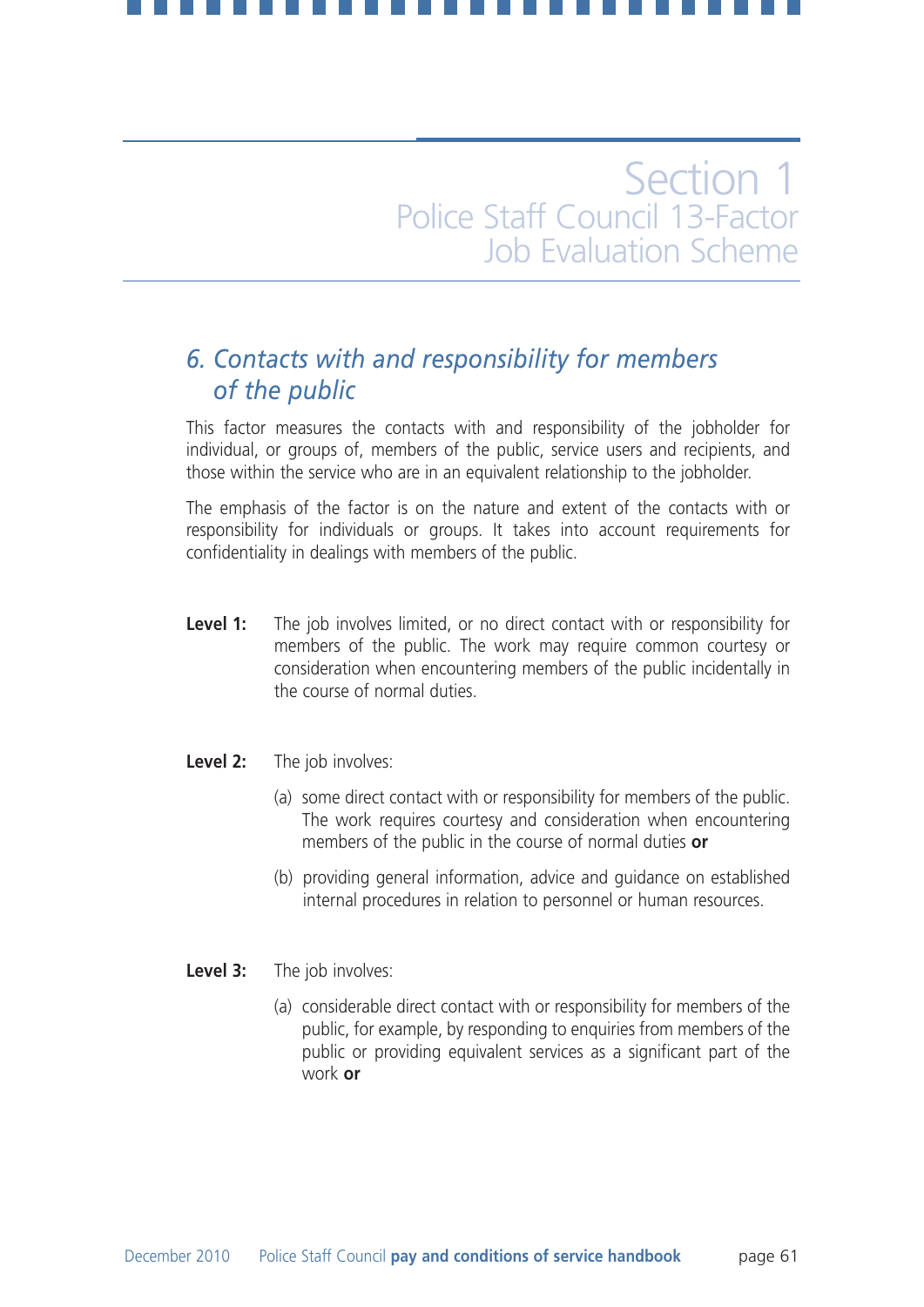(b) undertaking specific personnel duties and/or providing advice and guidance on the operation of established internal policies and procedures in relation to personnel or human resources. This may involve interpretation of policies and procedures to meet specific circumstances or problems.

### **Level 4:** The job involves:

- (a) extensive direct contact with or responsibility for members of the public, for example, by responding to emergency enquiries from members of the public or providing equivalent services as a major part of the work **or**
- (b) providing interpretation, advice and guidance on the operation and implementation of external regulations and statutory requirements in relation to the provision of services directly to or on behalf of members of the public. This may require adaptation of internal policies and procedures to meet the demands placed on the organisation **or**
- (c) providing interpretation, advice and guidance on the operation and implementation of external regulations and statutory requirements in relation to personnel or human resources. This may require adaptation of internal policies and procedures to meet the demands placed on the organisation **or**
- (d) shared responsibility for the development of policies and procedures in relation to either the provision of services directly to or on behalf of members of the public or personnel or human resources, which have a significant impact on the operation of the organisation.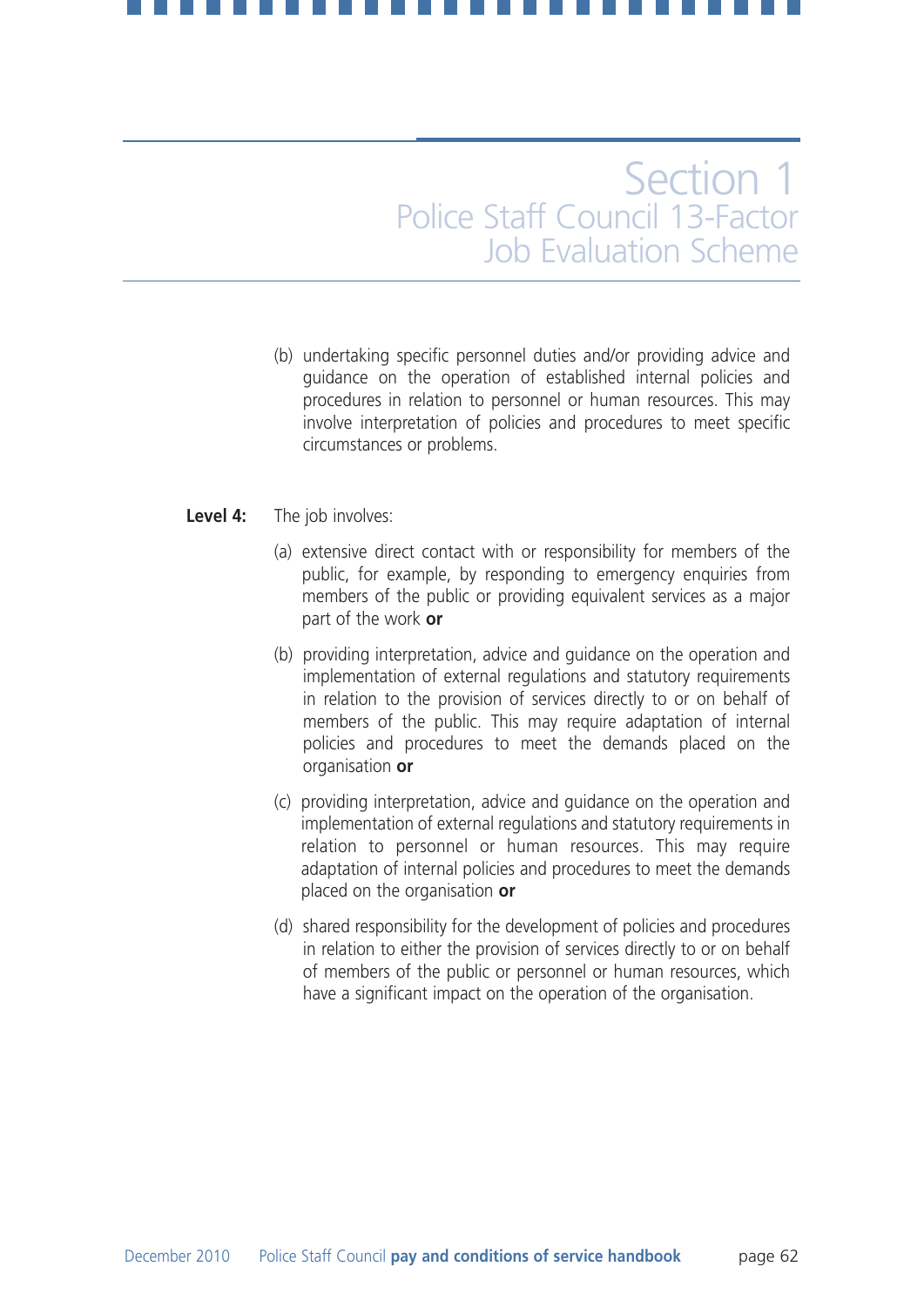### **Level 5:** The job involves:

- (a) a major direct responsibility for the provision of services used directly by members of the public, for example, by ascertaining needs for and organising enquiry or equivalent services as a major part of the work **or**
- (b) managing a personnel function, including the development of appropriate policies and procedures **or**
- (c) a major responsibility for the development of policies and procedures in relation to either the provision of services directly to or on behalf of members of the public or personnel or human resources, which have a significant impact on the operation of the organisation.

### **Level 6:** The job involves:

- (a) a very major responsibility for the provision of services directly to or on behalf of members of the public, for example, by ascertaining needs for and delivering services to or on behalf of the community as a very major part of the work **or**
- (b) managing personnel/human resources across the force **or**
- (c) a very major responsibility for the development of policies in relation to either the provision of services directly to or on behalf of members of the public or personnel or human resources, which have a major impact on the operation of, or strategy across, the organisation.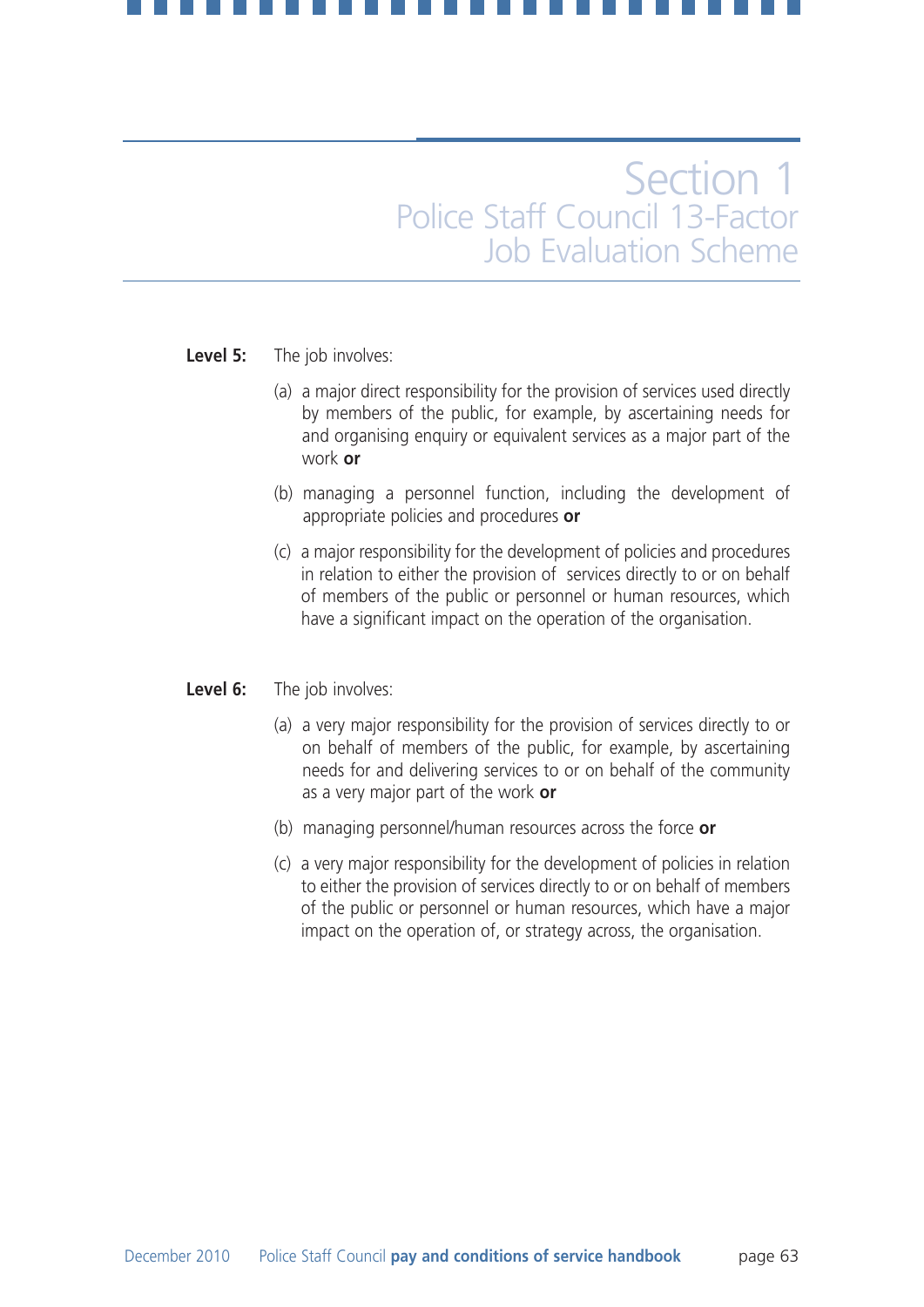## *7. Responsibility for supervision / direction / co-ordination of other police service personnel*

This factor measures the direct responsibility of the jobholder for the supervision, co-ordination or management of other police service personnel, or others in an equivalent position.

It includes work planning and allocation; checking and evaluating the work of others; and training, development and guidance. It also includes responsibility for personnel functions for those for whom the jobholder has a formal supervisory responsibility, such as recruitment, discipline, appraisal and planning, organising and long term development of human resources.

The emphasis of the factor is on the nature of the responsibility, rather than the precise numbers of police service personnel supervised, co-ordinated or managed. It takes into account the extent to which personnel contribute to the overall responsibility.

- **Level 1:** The job involves limited, or no, direct responsibility for the supervision, direction or co-ordination of other police service personnel. The work may involve demonstration of own duties, or advice and guidance, to new staff, officers, or others in an equivalent position.
- **Level 2:** The job involves some direct responsibility for the supervision, coordination or training of other police service personnel. The work regularly involves advising, instructing, checking work, or training other staff, officers or others in an equivalent position.
- **Level 3:** The job involves considerable direct responsibility for the supervision, direction, co-ordination or training/development of other police service personnel. The work involves the allocation of work to a small group or team, checking of work, and the direction of staff, officers or others in an equivalent position, including, where appropriate, on-the job training.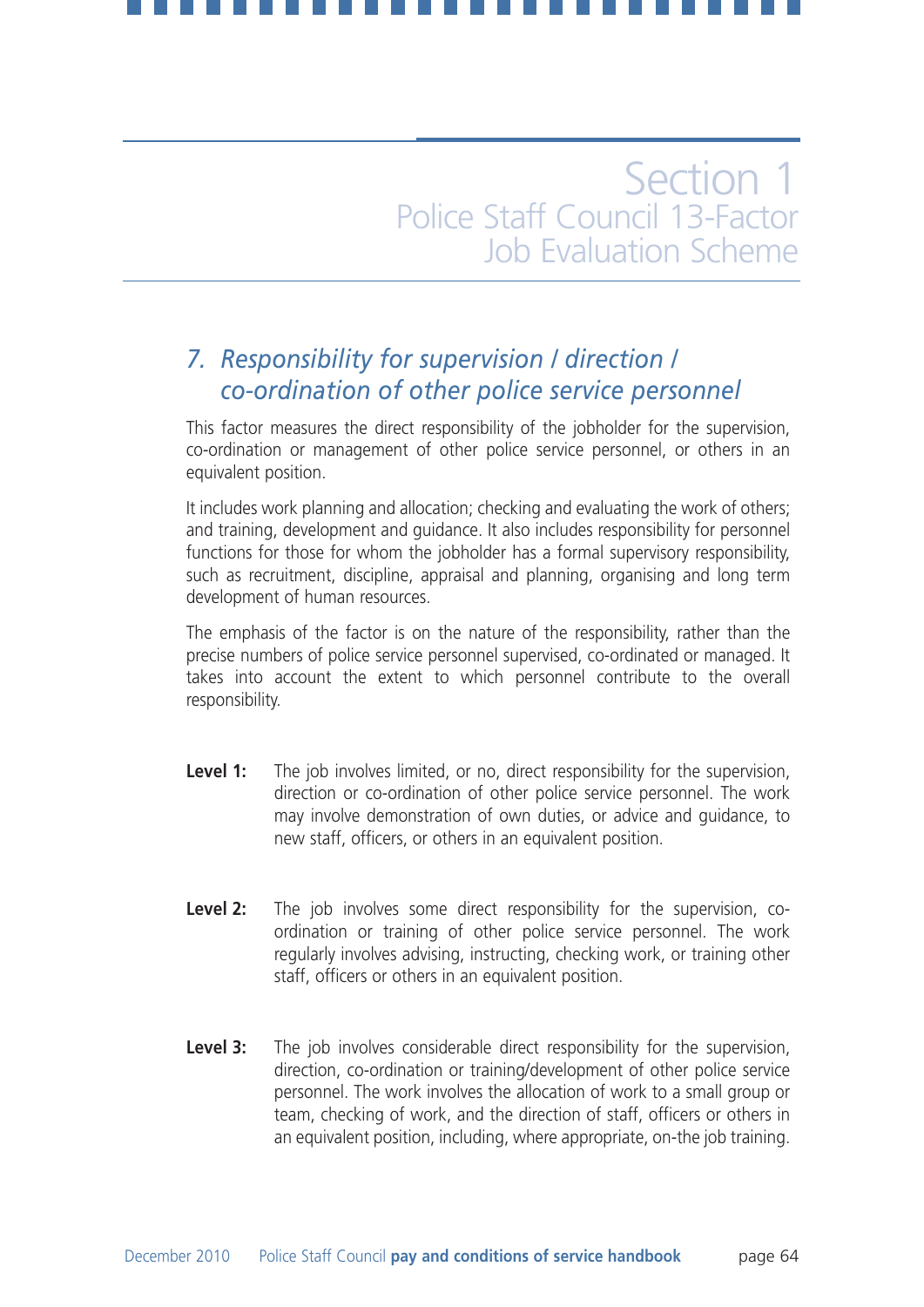- **Level 4:** The job involves high direct responsibility for the supervision or management, direction, co-ordination or training/development of other police service personnel. The work involves supervising, directing and coordinating the work of a group of police service personnel, covering more than one area of activity or in more than one workplace, including allocation of work, and evaluation and appraisal of the work carried out.
- **Level 5:** The job involves a major direct responsibility for the management, direction, co-ordination and development of significant numbers of police service personnel, covering several different areas of activity or in several geographically dispersed workplaces. The work involves the organisation, allocation and re-allocation, as appropriate, of areas of work and the evaluation of activities and working methods.
- **Level 6:** The job involves a very major direct responsibility for the management, direction, co-ordination and development of substantial numbers of other police service personnel, covering many different areas of activity or in many geographically dispersed workplaces. The work involves overall responsibility for the organisation, allocation and re-allocation, as appropriate, of areas of work and the evaluation of activities and working methods.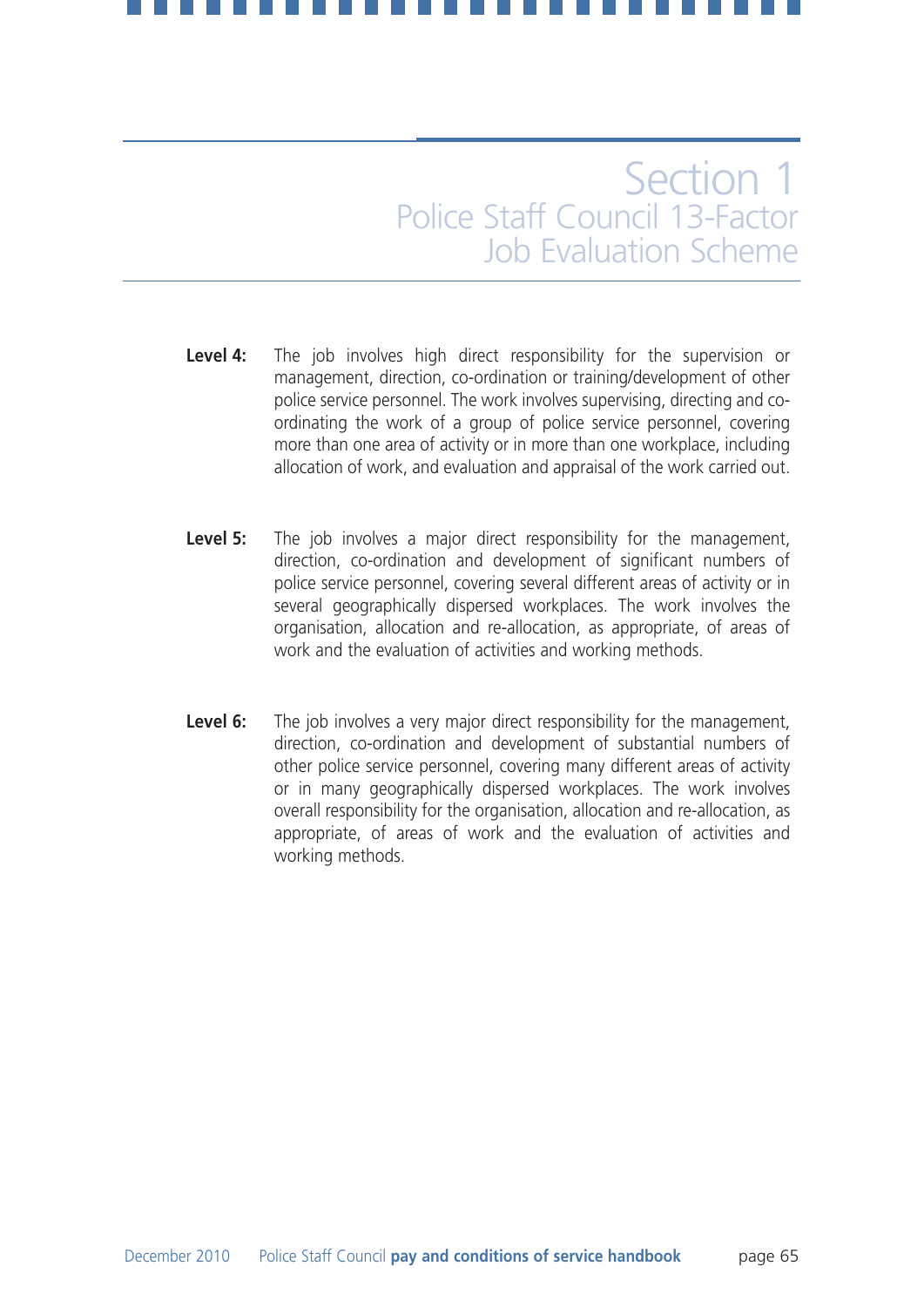## *8. Responsibility for financial resources*

This factor measures the direct responsibility of the jobholder for financial resources, including cash, vouchers, cheques, debits and credits, invoices, budgets and income.

It takes into account the nature of the responsibility, for example, correctness and accuracy; safekeeping, confidentiality and security; deployment and degree of direct control; budgetary and business planning responsibilities; planning, organising and long term development of the financial resources.

It also takes into account the degree to which other members of the force contribute to the overall responsibility, the frequency with which the responsibility is exercised and the value of the financial resources.

- Level 1: The job involves limited, or no, direct responsibility for financial resources. The work may involve occasionally handling small amounts of cash, processing cheques, invoices or equivalent.
- **Level 2:** The job involves some direct responsibility for financial resources. The work regularly involves **either:**
	- (a) handling of cash, or processing of cheques, invoices or equivalent **or**
	- (b) accounting for considerable sums of money, where care and accuracy are important **or**
	- (c) being accountable for small expenditures from an agreed budget or equivalent income **or**
	- (d) providing general information, advice and guidance on established internal procedures in relation to finance.
- **Level 3:** The job involves considerable direct responsibility for financial resources. The work involves **either:**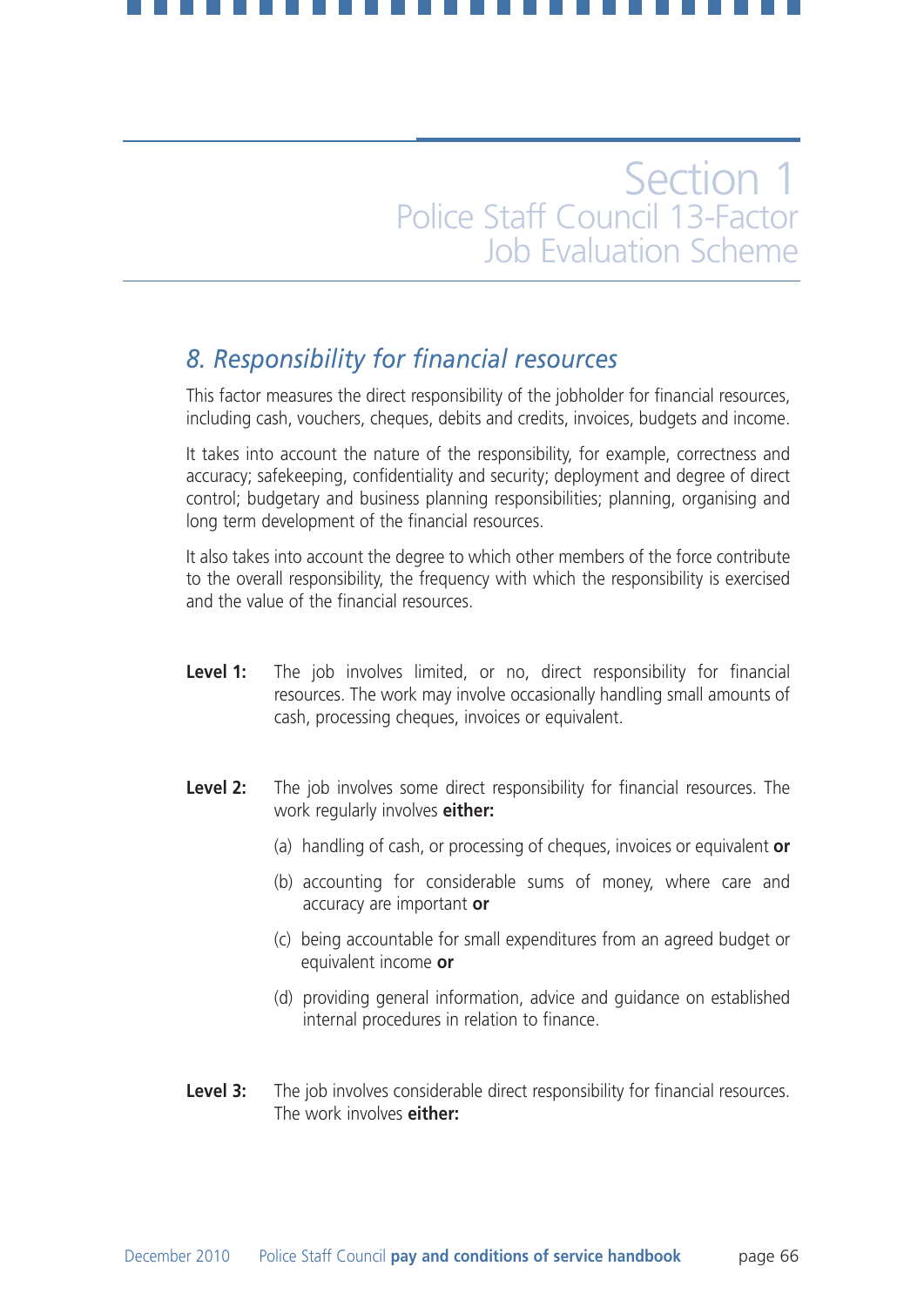- (a) accounting for large sums of money, in the form of cash, cheques, direct debits, invoices, or equivalent where care, accuracy and security are important **or**
- (b) being accountable for considerable expenditures from an agreed budget or equivalent income. The responsibility may include contributing to the setting and monitoring of the relevant budget and ensuring effective spend of budgeted sums **or**
- (c) providing advice and guidance on the operation of established internal policies and procedures in relation to finance. This may involve interpretation of policies and procedures to meet specific circumstances or problems.
- **Level 4:** The job involves high direct responsibility for financial resources. The work involves **either:**
	- (a) accounting for very large sums of money, in the form of cash, cheques, direct debits, invoices, or equivalent, where care, accuracy and security are important **or**
	- (b) being accountable for large expenditures from an agreed budget or equivalent income. The responsibility may include contributing to the setting and monitoring of the relevant budget and ensuring effective spend of budgeted sums **or**
	- (c) providing interpretation, advice and guidance on the operation and implementation of external regulations and statutory requirements in relation to finance. This may require adaptation of internal policies and procedures to meet the demands placed on the organisation **or**
	- (d) shared responsibility for the development of policies and procedures in relation to financial resources, which have a significant impact on the operation of the organisation.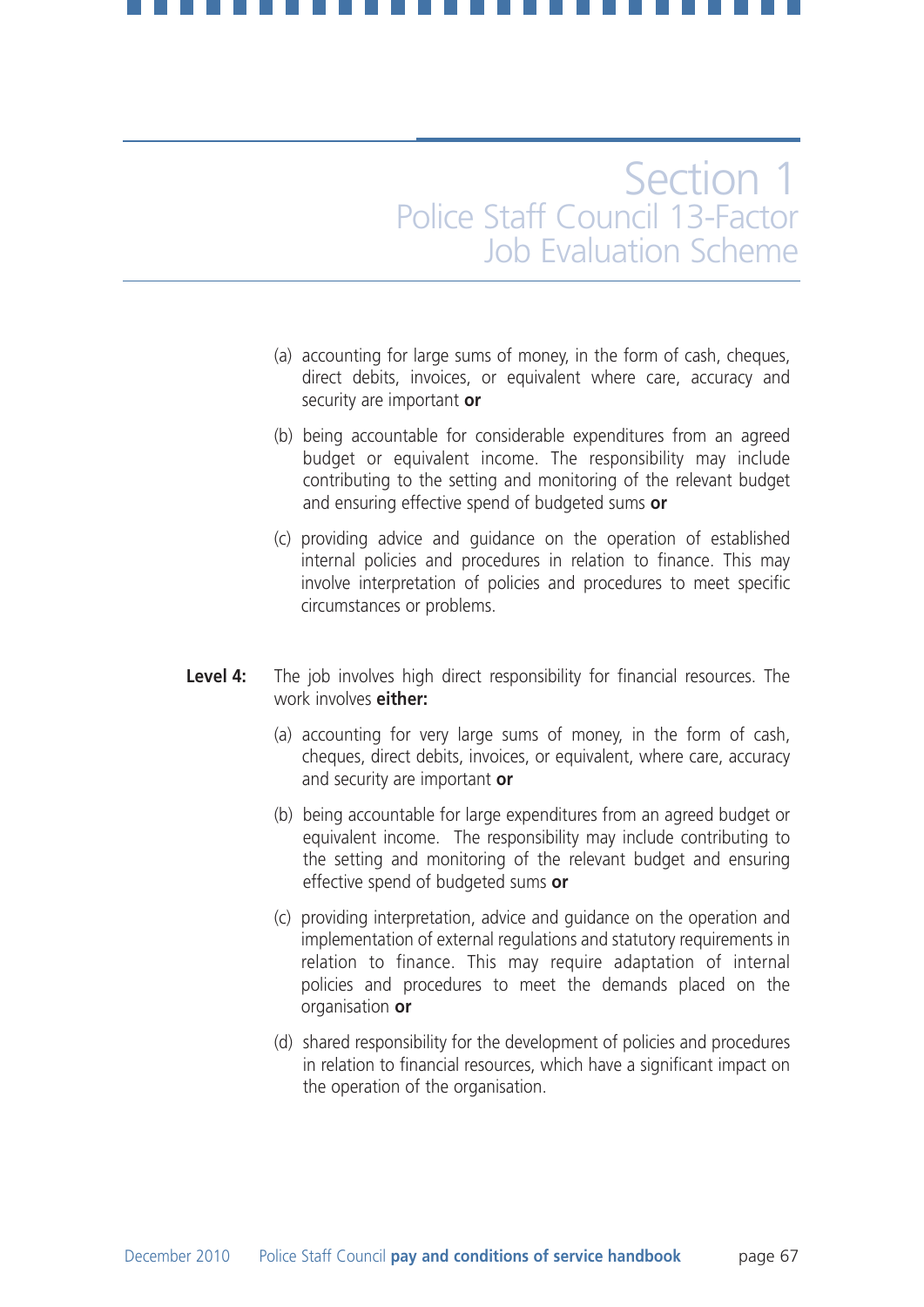- **Level 5:** The job involves a major direct responsibility for financial resources. The work involves **either:**
	- (a) accounting for extremely large sums of money, in the form of cash, cheques, direct debits, invoices or equivalent, where care, accuracy and security are important **or**
	- (b) being accountable for very large expenditures from an agreed budget or equivalent income. The responsibility includes contributing to the setting and monitoring of the relevant budget(s) and ensuring effective spend of budgeted sums **or**
	- (c) major responsibility for the development of policies and procedures in relation to financial resources, which have a significant impact on the operation of the organisation.
- Level 6: The job involves a very major direct responsibility for financial resources. The work involves **either:**
	- (a) being accountable for extremely large expenditures from an agreed budget or equivalent income. The responsibility includes contributing to the setting and monitoring of the relevant budget(s), long-term financial planning and changing the nature, level and composition of expenditure to meet service or other requirements **or**
	- (b) very major responsibility for the development of policies in relation to financial resources, which have a major impact on the operation of, or strategy across, the orgnaisation.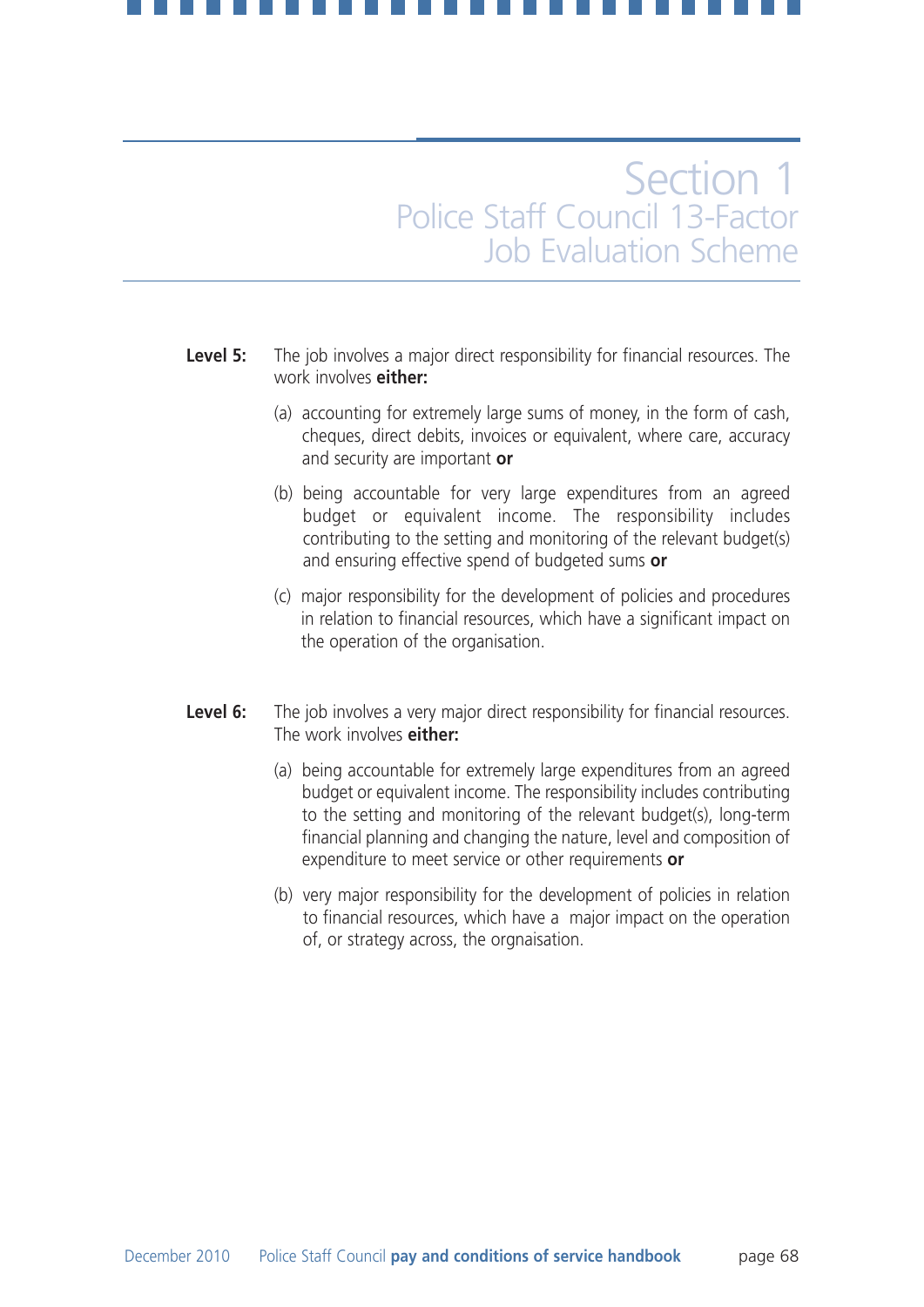## *9. Responsibility for Physical Resources*

This factor measures the direct responsibility of the jobholder for physical resources, including manual or computerised information; data and records; office and other equipment; tools and instruments; vehicles; plant and machinery; land, construction works, buildings and fittings and fixtures; personal possessions, goods, produce, stocks and supplies, exhibits and evidential material, and safekeeping of stolen, retrieved or confiscated materials/property.

It takes into account the nature of the responsibility, for example, safekeeping, confidentiality and security; deployment and degree of direct control; maintenance and repair; ordering, purchasing and replacement authority; planning, organising and long term development of the physical resources.

It also takes into account the degree to which other members of the force contribute to the overall responsibility, the frequency with which the responsibility is exercised and the value of the physical resources.

- **Level 1:** The job involves limited, or no, direct responsibility for physical resources. The work may involve limited handling or processing of information **or** careful use of low value equipment or care of the limited personal possessions of others.
- **Level 2:** The job involves some direct responsibility for physical resources. The work regularly involves **either:**
	- (a) handling and processing of manual or computerised information, where care, accuracy, confidentiality and security are important **or**
	- (b) careful use of expensive equipment **or**
	- (c) cleaning of buildings, external locations or equivalent **or**
	- (d) some responsibility for security of buildings, external locations, exhibits and evidential material or equivalent **or**
	- (e) day-to-day maintenance of equipment or premises **or**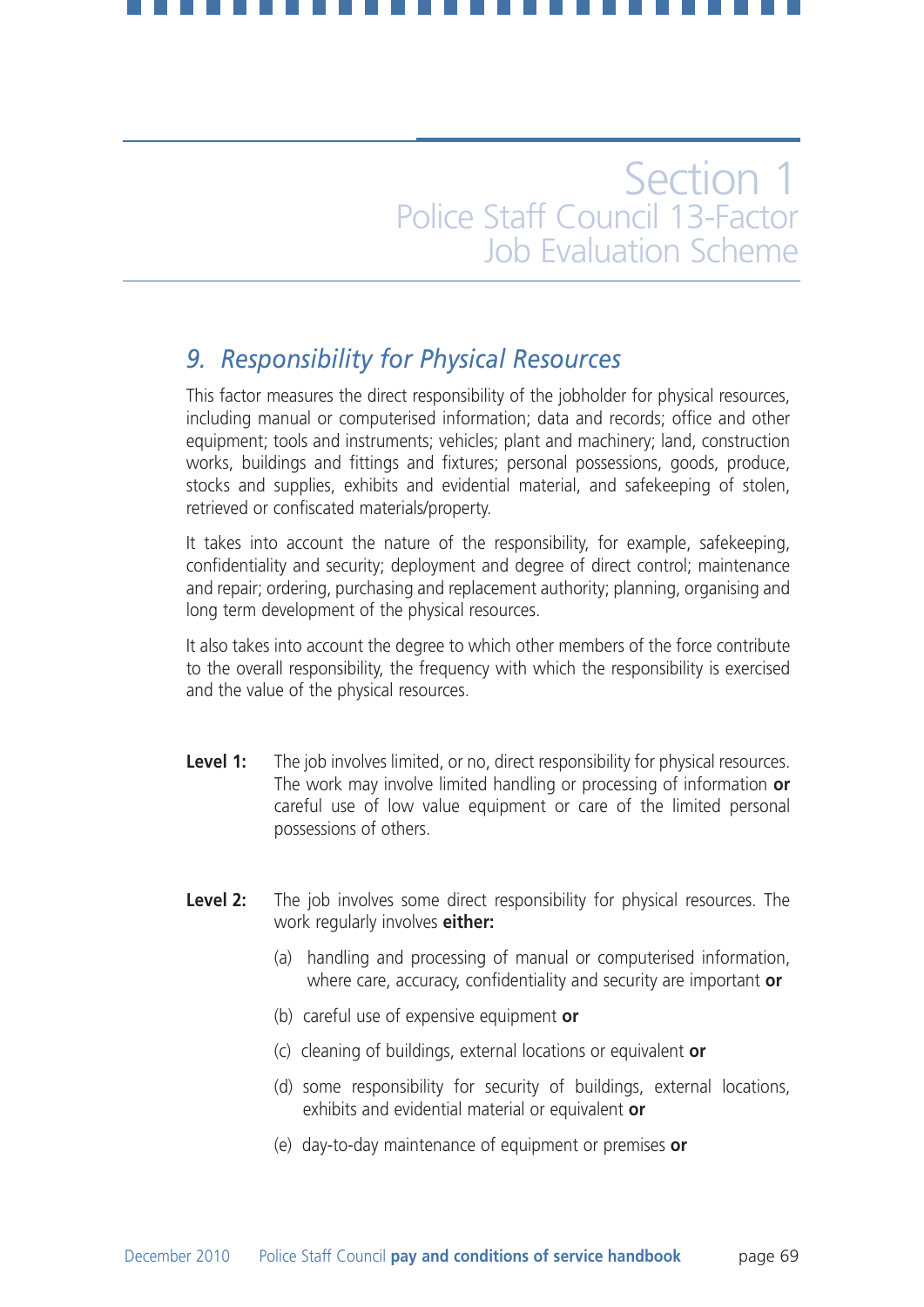- (f) care of the personal possessions of others **or**
- (g) ordering, or stock control of a limited range of supplies **or**
- (h) safekeeping of stolen, returned or confiscated materials/property.
- **Level 3:** The job involves considerable direct responsibility for physical resources. The work involves **either:**
	- (a) handling and processing of considerable amounts of manual or computerised information, where care, accuracy, confidentiality and security are particularly important **or**
	- (b) responsibility for maintaining one or more information systems, where this is a significant job responsibility **or**
	- (c) cleaning, maintenance and repair of a range of equipment, buildings, external locations or equivalent **or**
	- (d) regular careful use of very expensive equipment **or**
	- (e) security of buildings, external locations, exhibits and evidential material or equivalent, where this is a significant job responsibility **or**
	- (f) ordering, or stock control of, a range of equipment and supplies **or**
	- (g) safekeeping of stolen, returned or confiscated materials/property of substantial value.
- **Level 4:** The job involves high direct responsibility for physical resources. The work involves **either:**
	- (a) adaptation, development or design of significant information systems **or**
	- (b) responsibility for the operation of one or more information systems where this is the major job responsibility **or**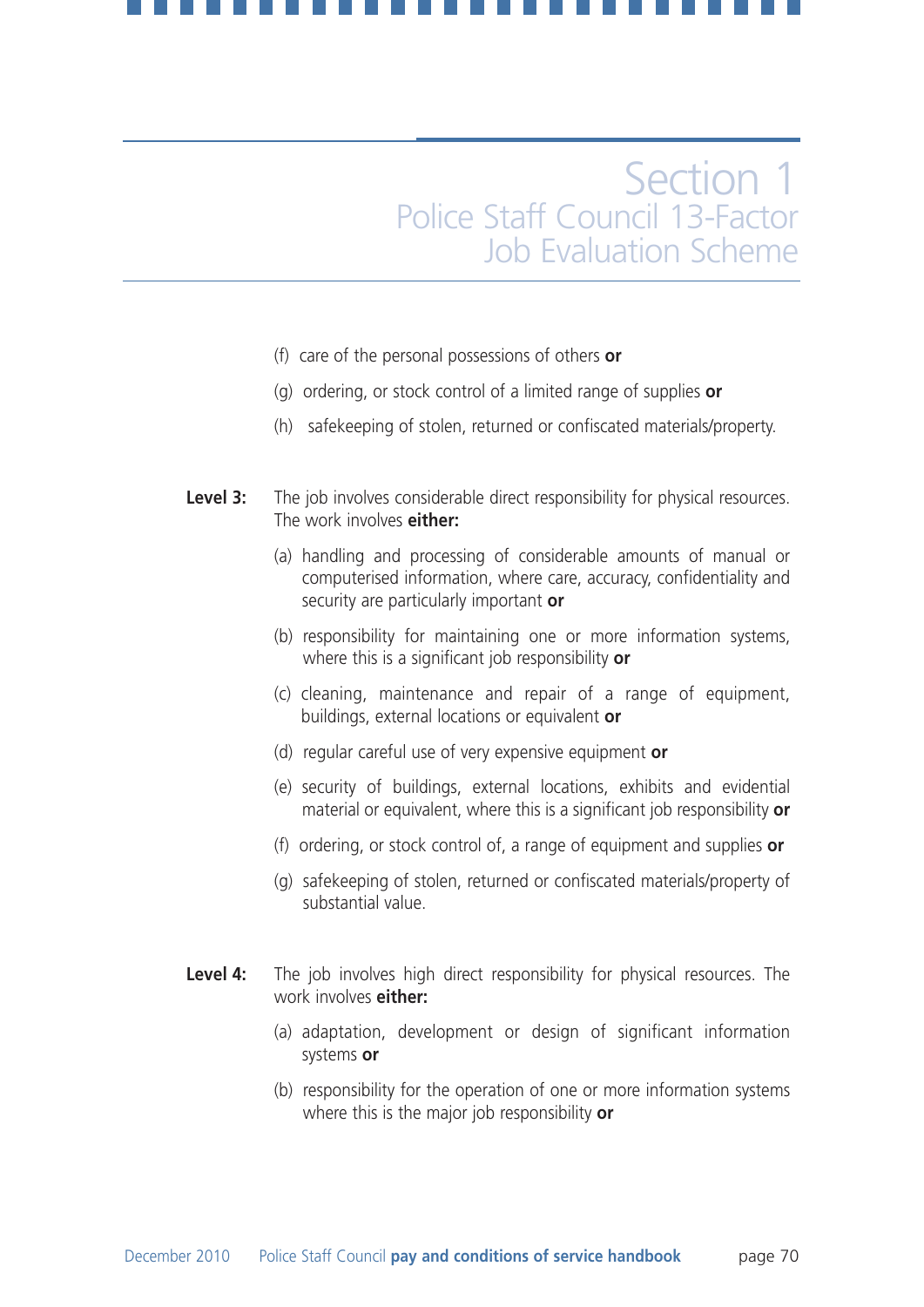- (c) adaptation, development or design of a wide range of equipment, land, buildings, other construction works or equivalent **or**
- (d) security of a range of high value physical resources **or**
- (e) ordering of a wide range of equipment and supplies **or**
- (f) making a significant contribution to the adaptation, design or development of either large-scale information systems for use by others, or of a range of equipment, land, buildings, other construction works or equivalent **or**
- (g) safekeeping of exceptionally valuable or sensitive stolen, returned or confiscated materials/property **or**
- (h) shared responsibility for the development of policies or procedures in relation to physical resources, which have a significant impact on the operation of the organisation.
- **Level 5:** The job involves a major direct responsibility for physical resources. The work involves **either:**
	- (a) adaptation, development or design of large-scale information systems for use by others **or**
	- (b) responsibility for the operation of one or more major information systems, where this is a major job responsibility **or**
	- (c) adaptation, development or design of a wide and high value range of equipment, land, buildings, other construction works or equivalent **or**
	- (d) security of a wide and very high value range of physical resources **or**
	- (e) ordering of a wide and high value range of physical resources **or**
	- (f) a major responsibility for the development of policies or procedures in relation to physical resources, which have a significant impact on the operation of the organisation.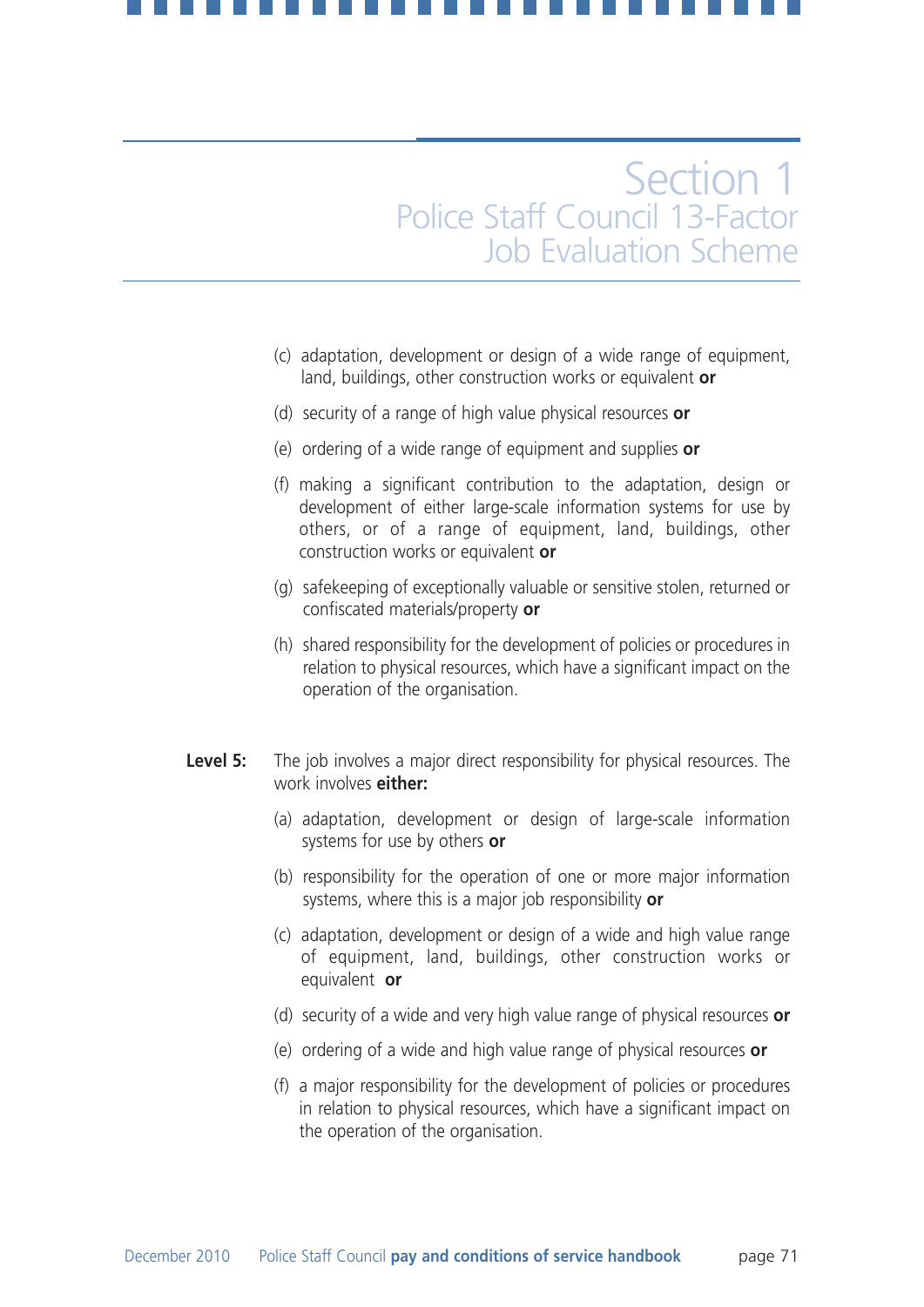- Level 6: This job involves a very major direct responsibility for physical resources. The work involves:
	- (a) overall responsibility for the procurement and deployment of substantial physical resources. The responsibility includes long-term planning of the procurement and deployment of physical resources and changing the source, nature, level and composition of such resources to meet service or other requirements **or**
	- (b) a very major responsibility for the development of policies or procedures in relation to physical resources, which have a major impact on the operation of, or strategy across, the organisation.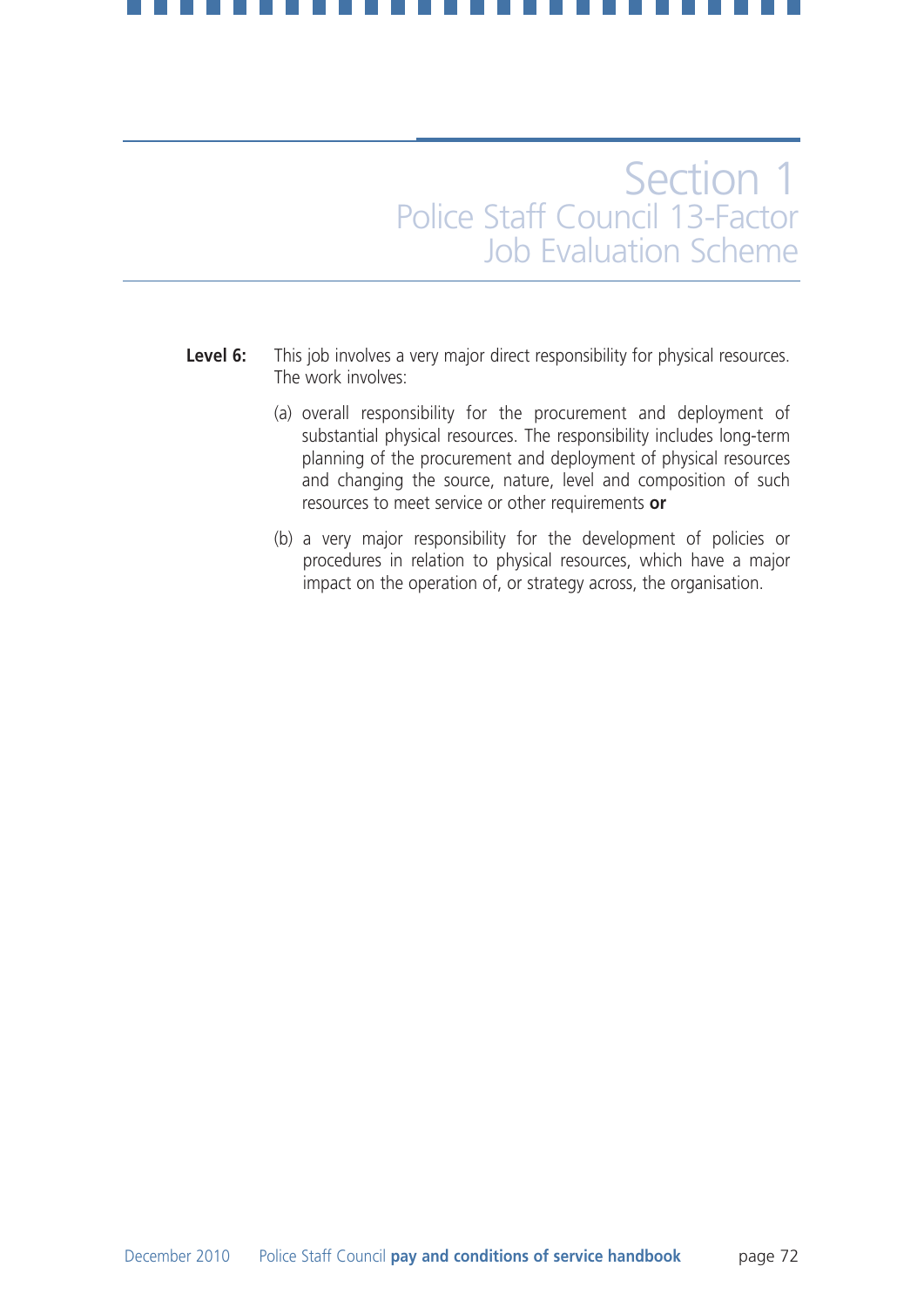## *10. Mental Demands*

This factor measures the degree and frequency of the mental concentration, alertness and attention required by the job.

It takes into account features which may make concentration more difficult, for example, repetitive work, interruptions or the need to switch between varied tasks or activities; and other forms of work related pressure, for instance, arising from conflicting work demands. It also takes into account the responsiveness required of the jobholder.

- **Level 1:** The job requires general awareness and sensory attention with short periods of concentrated sensory attention or short periods of enhanced mental attention.
- **Level 2:** The job requires general awareness and sensory attention, with **either:**
	- (a) medium periods of concentrated sensory attention **or**
	- (b) medium periods of enhanced mental attention **or**
	- (c) short periods of concentrated mental attention **or**
	- (d) some work-related pressure, for example, from deadlines, interruptions or conflicting demands on the jobholder.
- **Level 3:** The job requires general awareness and sensory attention, with **either:**
	- (a) lengthy periods of concentrated sensory attention **or**
	- (b) lengthy periods of enhanced mental attention **or**
	- (c) medium periods of concentrated mental attention **or**
	- (d) considerable work-related pressure, for example, from deadlines, interruptions, conflicting demands or high profile situations on the jobholder.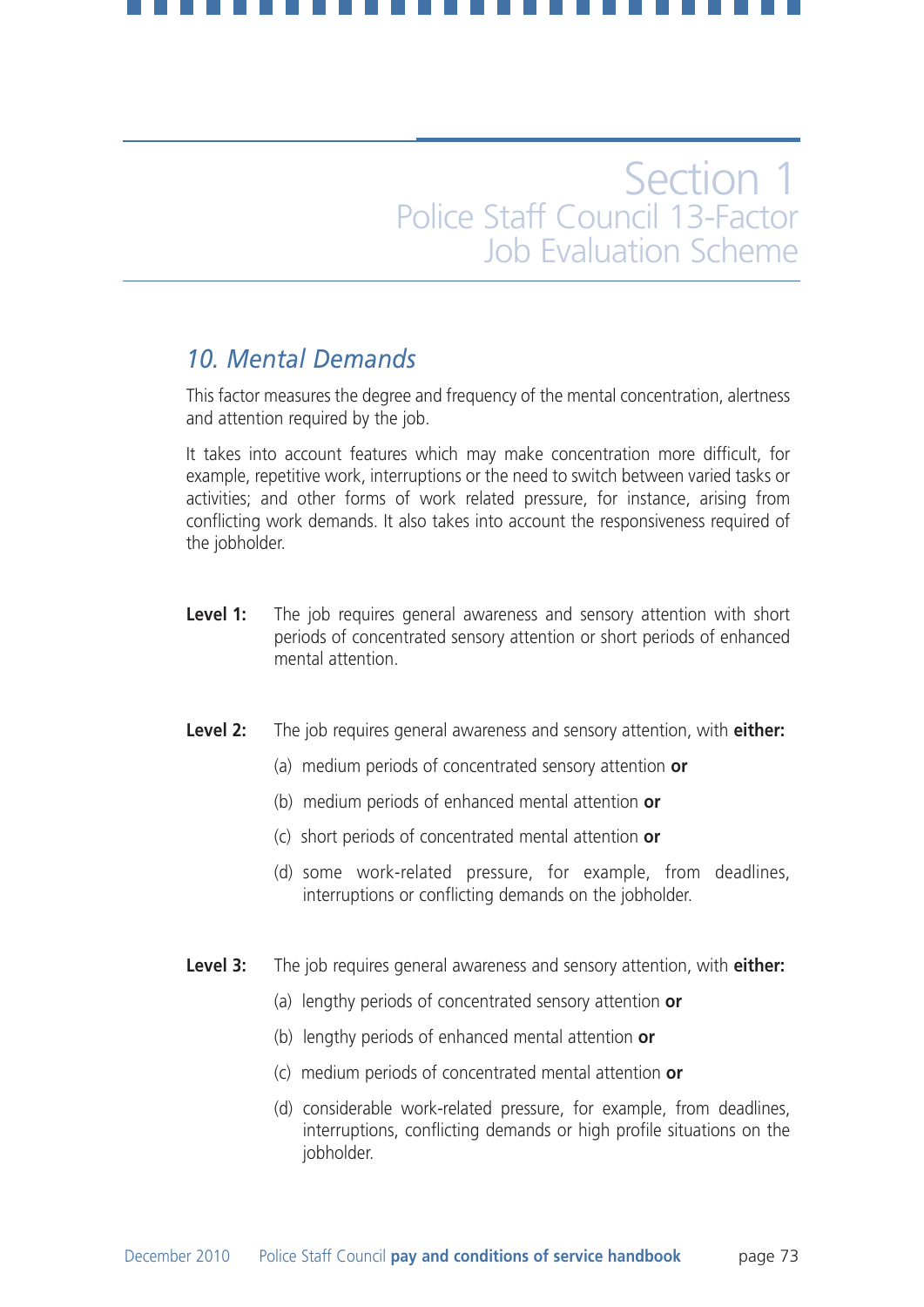### **Level 4:** The job requires general awareness and sensory attention with **either:**

- (a) prolonged periods of concentrated sensory attention **or**
- (b) prolonged periods of enhanced mental attention **or**
- (c) lengthy periods of concentrated mental attention **or**
- (d) high levels of work-related pressure, for example, from deadlines, interruptions, conflicting demands or high profile situations on the jobholder.
- **Level 5:** The job requires general awareness and sensory attention with **either:**
	- (a) prolonged periods of concentrated mental attention **or**
	- (b) lengthy periods of concentrated mental attention over a range of different activities **or**
	- (c) very high levels of work-related pressure, for example, from deadlines, interruptions or conflicting demands on the jobholder.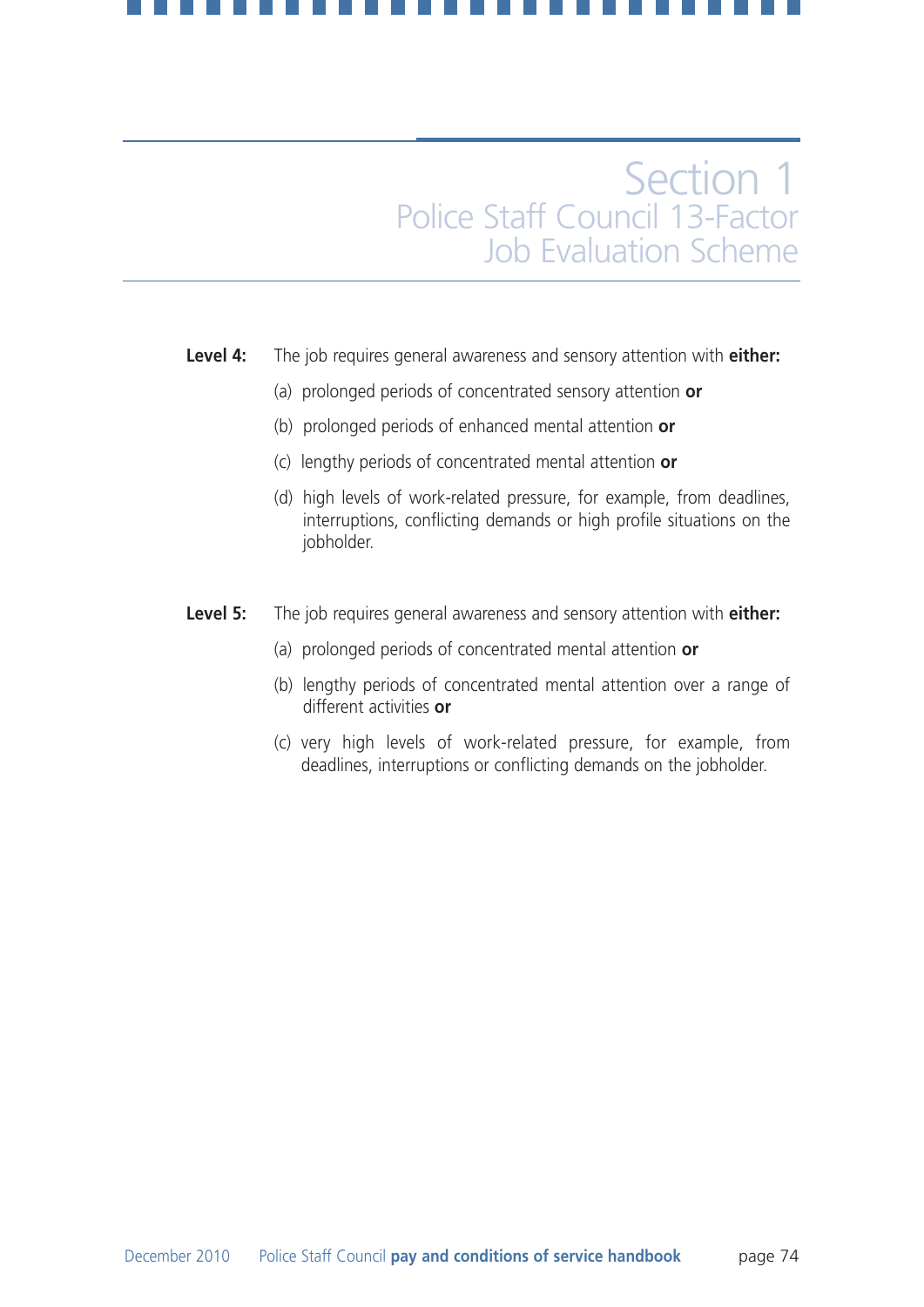## *11. Emotional Demands*

This factor measures the nature and frequency of the emotional demands on the jobholder arising from contacts or work with other people.

It takes into account the situation in which the contacts or work with other people occur, for example, whether they are angry, difficult or upset; or whether their circumstances are such as to cause stress to the jobholder, for example, if the people concerned are victims of violence, at risk of abuse, homeless or disadvantaged in some other way.

- **Level 1:** The job involves limited contact with, or work for, other people, which through their circumstances or behaviour place minimal emotional demands on the jobholder.
- **Level 2:** The job involves contacts with, or work with, people, which through their circumstances or behaviour occasionally place emotional demands on the jobholder.
- Level 3: The job involves contacts with, or work with, people, which through their circumstances or behaviour **either:**
	- (a) regularly place emotional demands on the jobholder **or**
	- (b) occasionally place significant emotional demands on the jobholder.
- **Level 4:** The job involves contacts with, or work with, people, which through their circumstances or behaviour **either:**
	- (a) regularly place significant emotional demands on the jobholder **or**
	- (b) occasionally place intense emotional demands on the jobholder.
- Level 5: The job involves contacts with, or work with, people, which through their circumstances or behaviour regularly place intense emotional demands on the jobholder.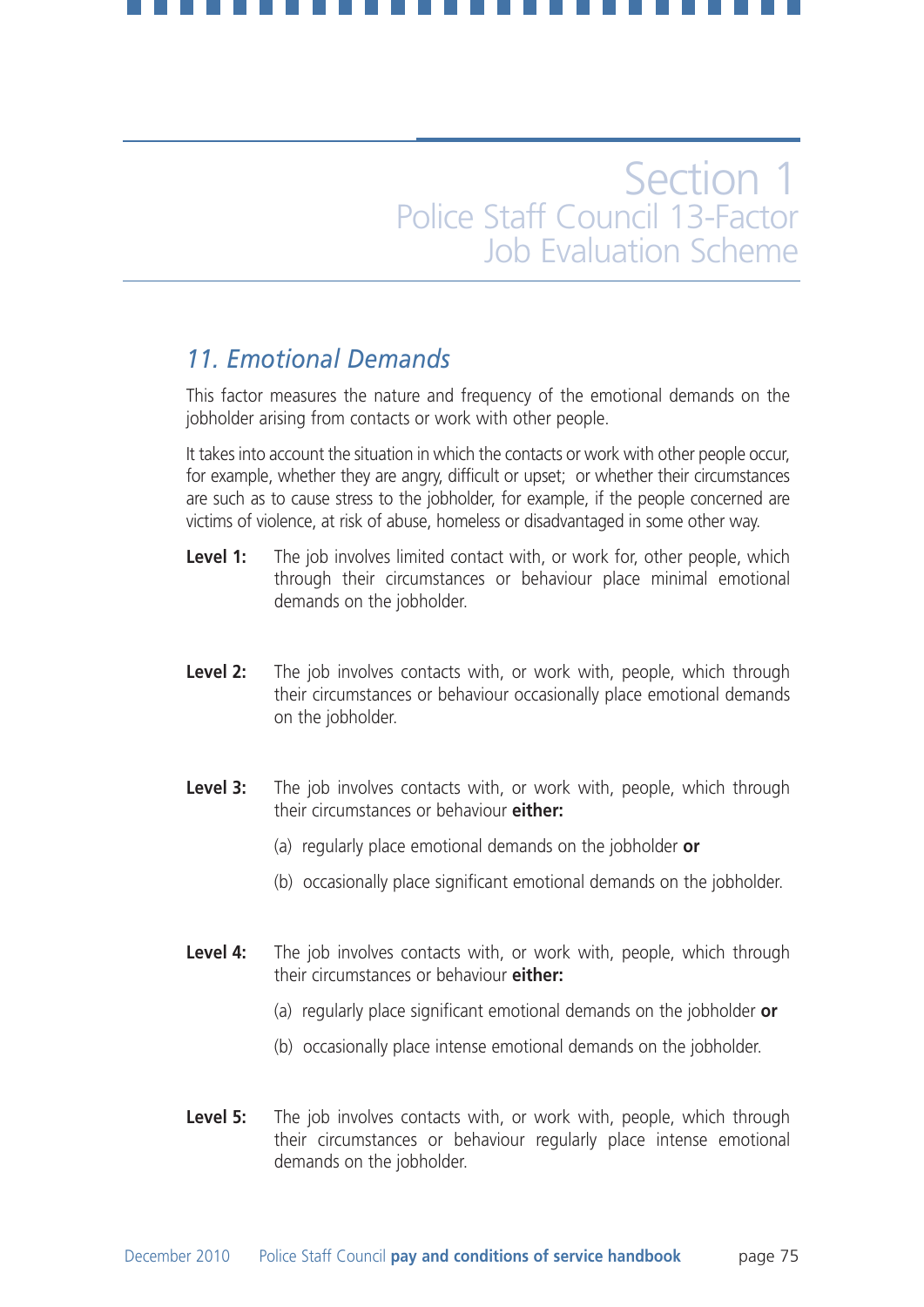## *12. Physical Demands*

This factor measures the type, amount, continuity and frequency of the physical effort required by the job. It covers stamina as well as strength.

It takes into account all forms of bodily effort, for example, that required for standing and walking, lifting and carrying, pulling and pushing. It also includes the physical demands involved in working in awkward positions, for example, bending, crouching, stretching; sitting, standing or working in a constrained position; and maintaining the required pace of work.

**Level 1:** Tasks or activities are undertaken mainly in a sedentary position, and allow for considerable flexibility of movement. There may be limited requirements for standing, walking, bending or stretching; or an occasional need to lift or carry items.

### **Level 2:** The job involves **either:**

- (a) some ongoing physical effort (for example, regular sitting in a constrained position, or standing, or walking at a normal pace for long periods) **or**
- (b) normally limited physical demand, but with periodic requirements for considerable physical effort (for example, lifting or carrying, pushing or pulling items of light to moderate weight, rubbing or scrubbing, or working in an awkward position).

### **Level 3:** The job involves **either:**

(a) ongoing considerable physical effort (for example, regular lifting or carrying, pushing or pulling items of moderate weight, rubbing or scrubbing, or working in awkward positions) **or**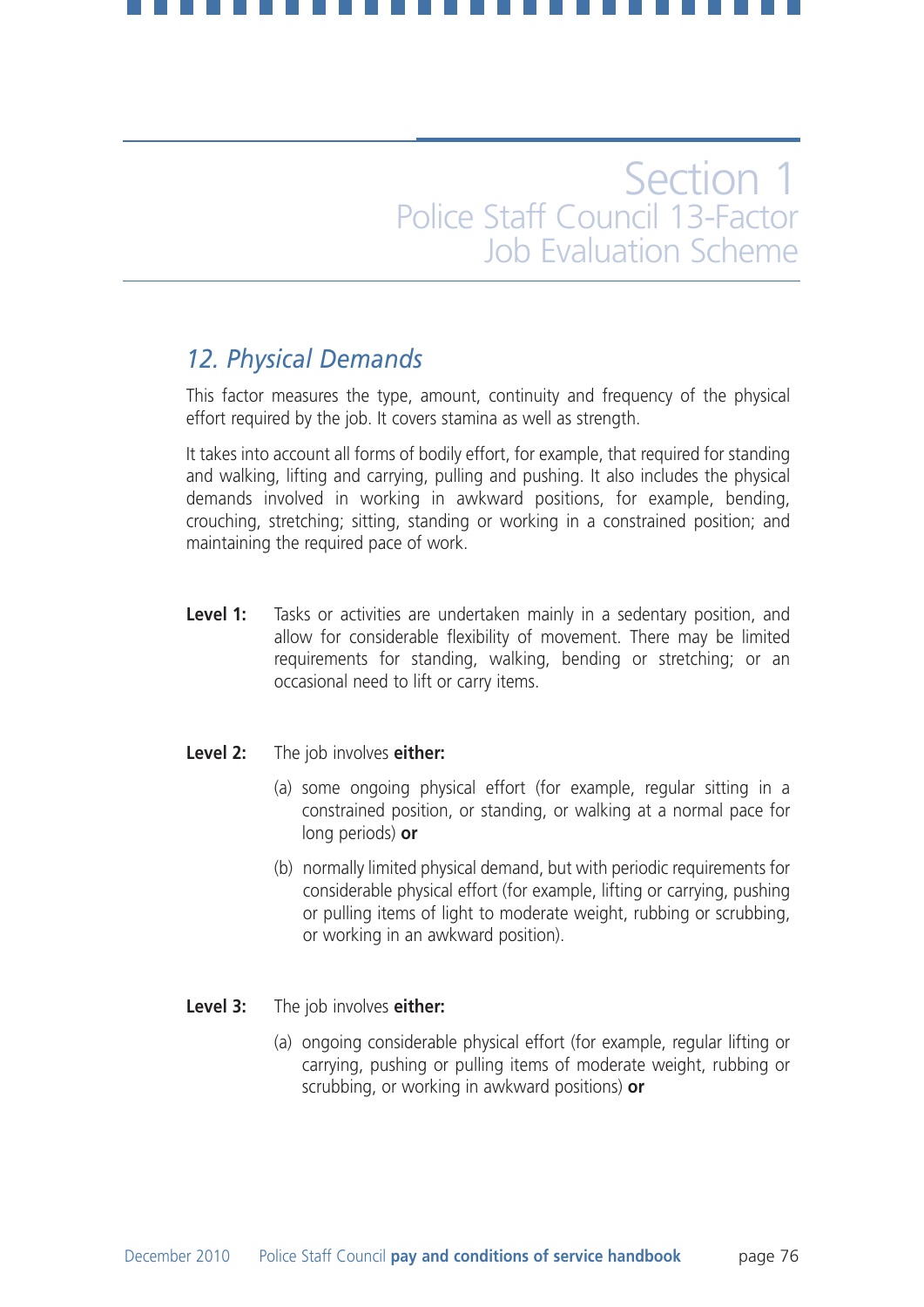(b) normally limited or some physical demand, but with periodic requirements for high physical effort (for example, lifting or carrying, pushing or pulling items of heavy weight, or working in very awkward positions).

### **Level 4:** The job involves **either:**

- (a) ongoing high physical effort (for example, frequent lifting or carrying, pushing or pulling items of moderate or heavy weight, rubbing or scrubbing, or working in very awkward positions) **or**
- (b) normally considerable physical demand, but with periodicrequirements for very high physical effort (for example, lifting or carrying, pushing or pulling items of very heavy weight).
- **Level 5:** The job involves ongoing very high physical effort (for example, frequent lifting and carrying, or pushing and pulling, items of heavy or very heavy weight).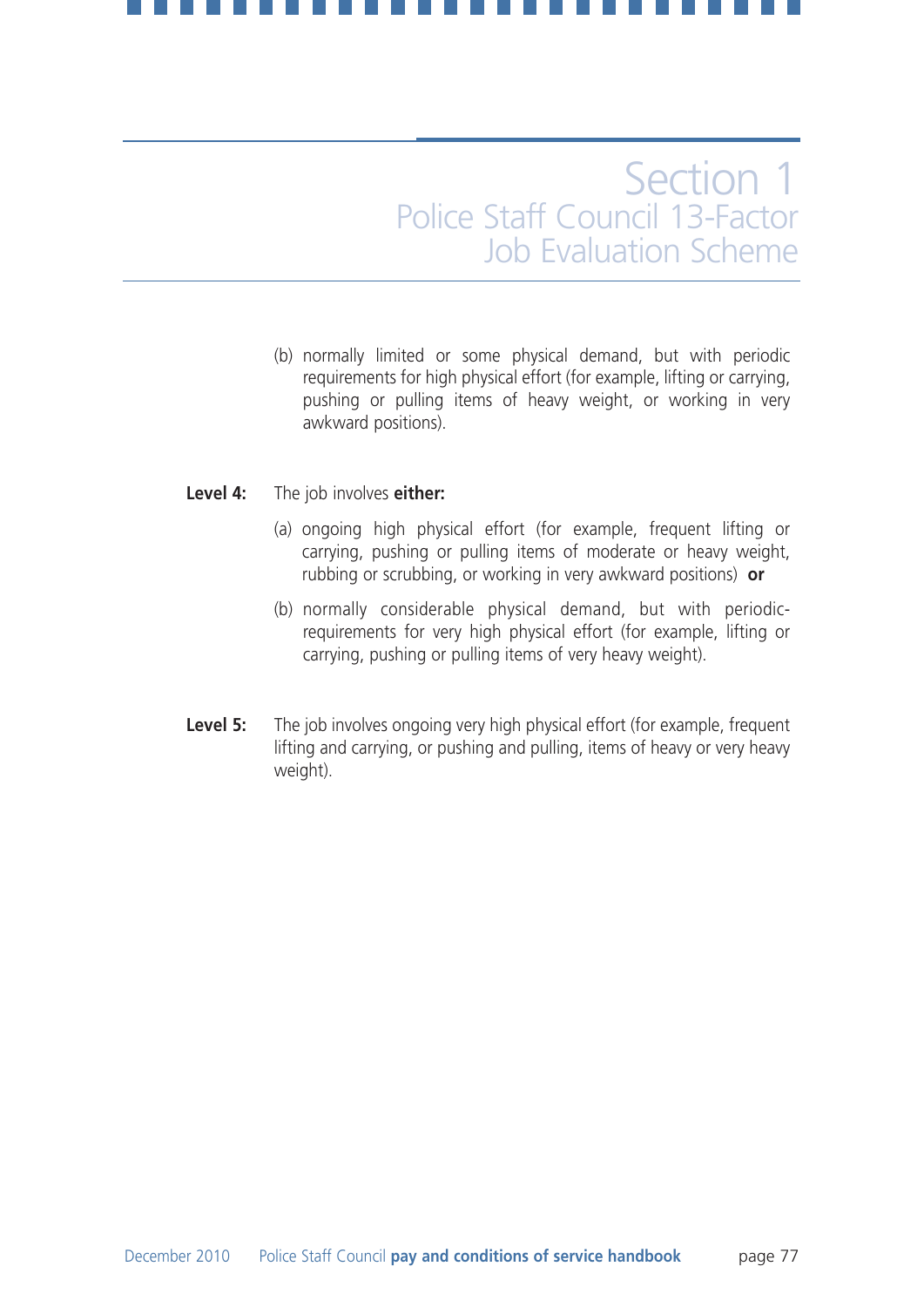## *13. Working Conditions*

This factor measures exposure to disagreeable, unpleasant, uncomfortable or hazardous working conditions arising from the environment, or from work with members of the public.

It covers the frequency, duration and nature of conditions, such as dust, dirt, temperature extremes and variations, humidity, noise, fumes and smells, human or animal waste, steam, grease or oil, inclement weather, lack of privacy or isolation, and the risk of illness or injury arising from exposure to diseases, toxic substances, machinery or work locations. It also covers abuse, aggression and risk of injury from people.

The factor measures those aspects of the working environment which are unavoidable and integral to the job. Health and safety regulations and requirements are assumed to be met, but the requirement to wear protective clothing may create disagreeable or uncomfortable conditions.

The emphasis of this factor is on the degree of unpleasantness or discomfort caused. This takes into account the frequency, intensity and duration of exposure to particular conditions; and the additional effect of variations or combinations of conditions.

- Level 1: The job involves minimal exposure to disagreeable, unpleasant or hazardous:
	- environmental working conditions **or**
	- people related behaviour.
- Level 2: The job involves some exposure to disagreeable, unpleasant or hazardous:
	- environmental working conditions **or**
	- people related behaviour.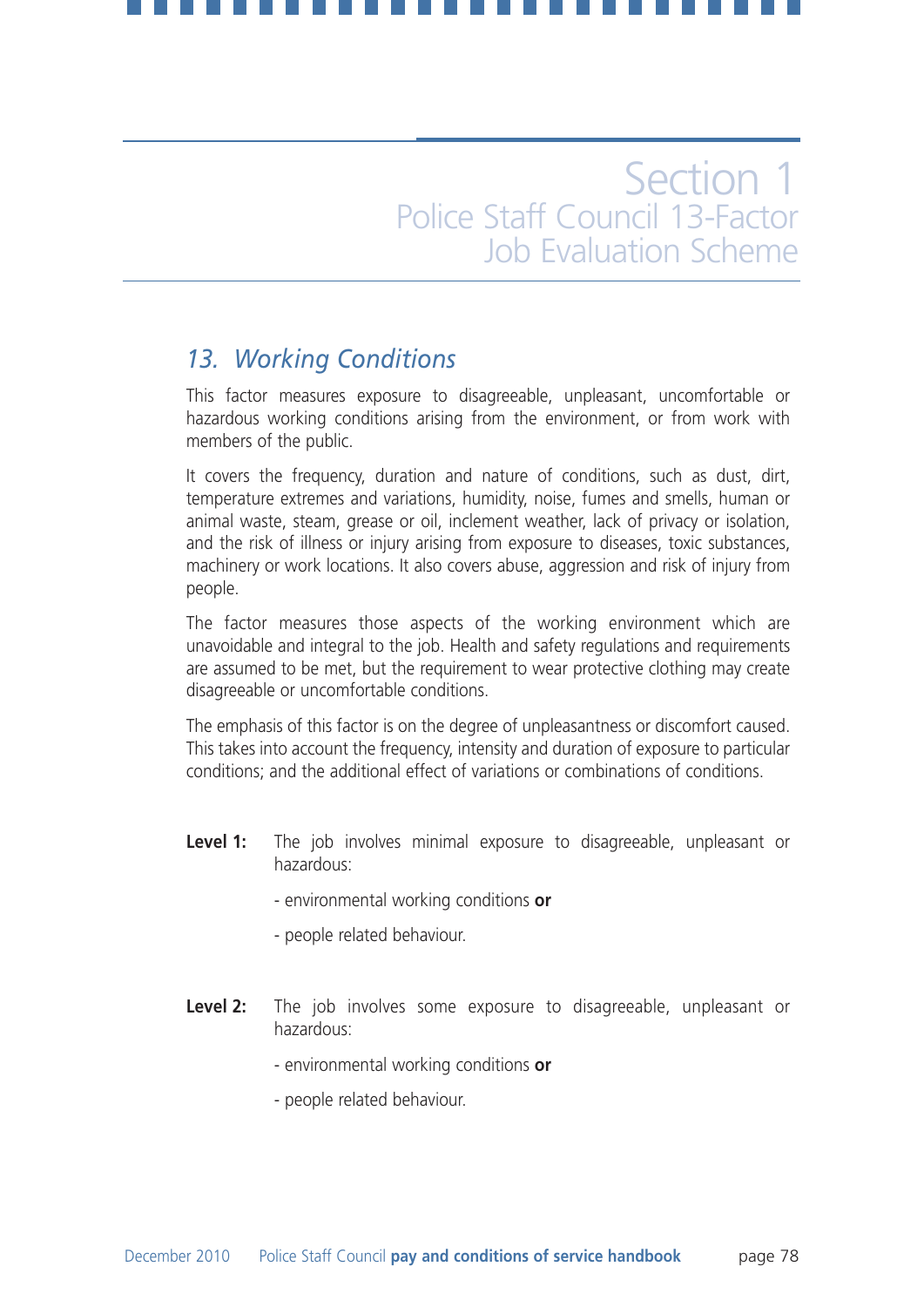- **Level 3:** The job involves considerable exposure to disagreeable, unpleasant or hazardous:
	- environmental working conditions **or**
	- people related behaviour.
- **Level 4:** The job involves high exposure to disagreeable, unpleasant or hazardous:
	- environmental working conditions **or**
	- people related behaviour.
- Level 5: The job involves very high exposure to disagreeable, unpleasant or hazardous:
	- environmental working conditions **or**
	- people related behaviour.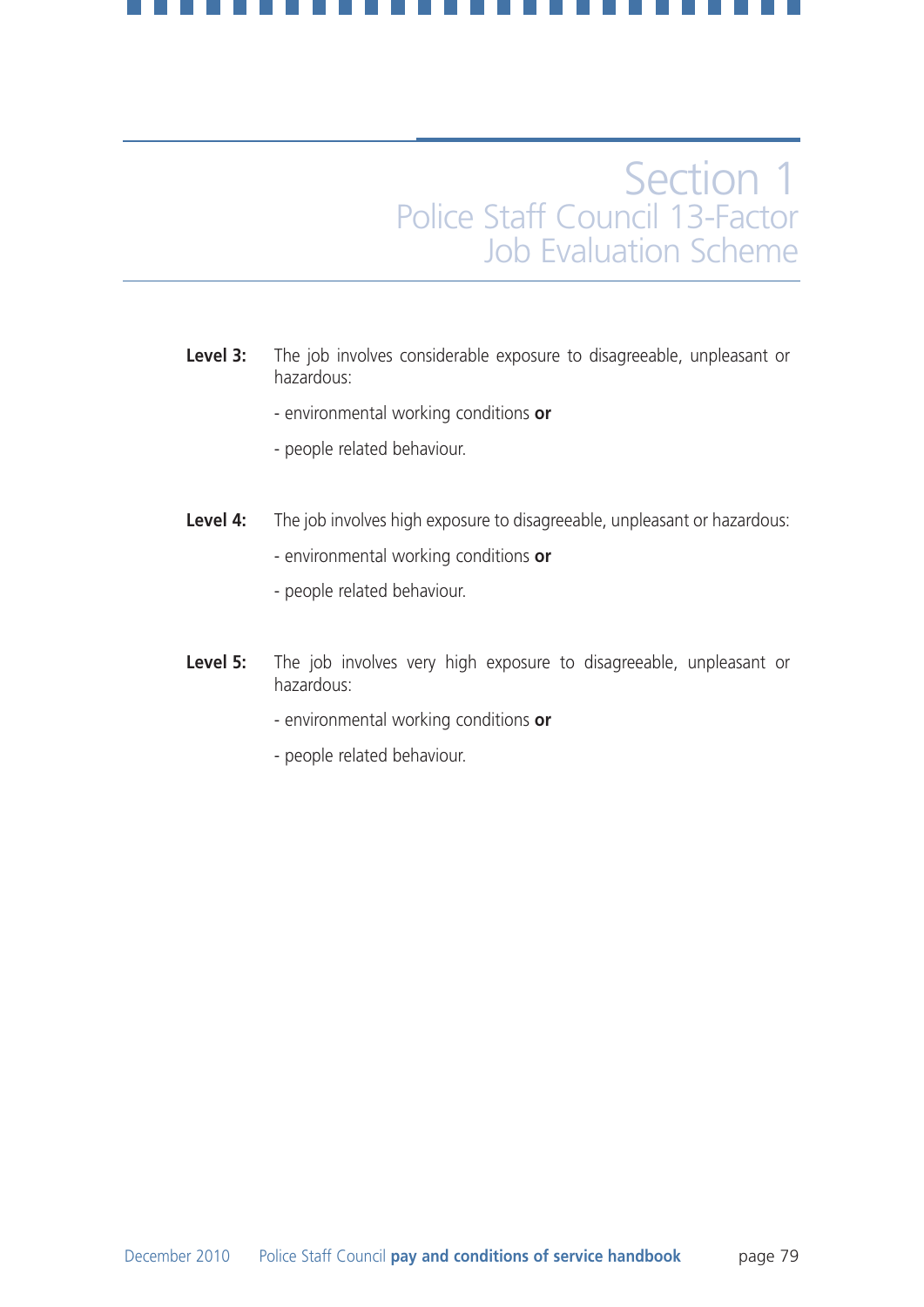## 4. Factor Guidance Notes

Words and phrases in the factor and factor level definitions have their normal meanings, unless they are used in a specific context, which is explained in these Guidance Notes.

Some factor level definitions include alternative criteria for meeting that demand level. Where a job meets more than one of the alternatives, then the job should still be assessed at that level, unless the combination of the relevant job features means that it meets the criteria for the next higher level.

Some factor level definitions incorporate introductory sentences with terms 'some', 'considerable', 'high', 'major', 'very major'. These represent a scale of demand; the individual phrases should be interpreted accordingly.

| 4.1 The knowledge and skills factor – general guidance                           | 81  |
|----------------------------------------------------------------------------------|-----|
| Knowledge                                                                        | 82  |
| Mental skills                                                                    | 87  |
| Communication and interpersonal skills                                           | 88  |
| Physical skills                                                                  | 90  |
| Initiative and independence                                                      | 91  |
| 4.2 The responsibility factor – general guidance                                 | 92  |
| Contact with and responsibility for members of the public                        | 95  |
| Responsibility for the supervision/direction/co-ordination<br>of force personnel | 97  |
| Responsibility for financial resources                                           | 98  |
| Responsibility for physical resources                                            | 100 |
| Mental demands                                                                   | 102 |
| Emotional demands                                                                | 104 |
| Physical demands                                                                 | 106 |
| Working conditions                                                               | 108 |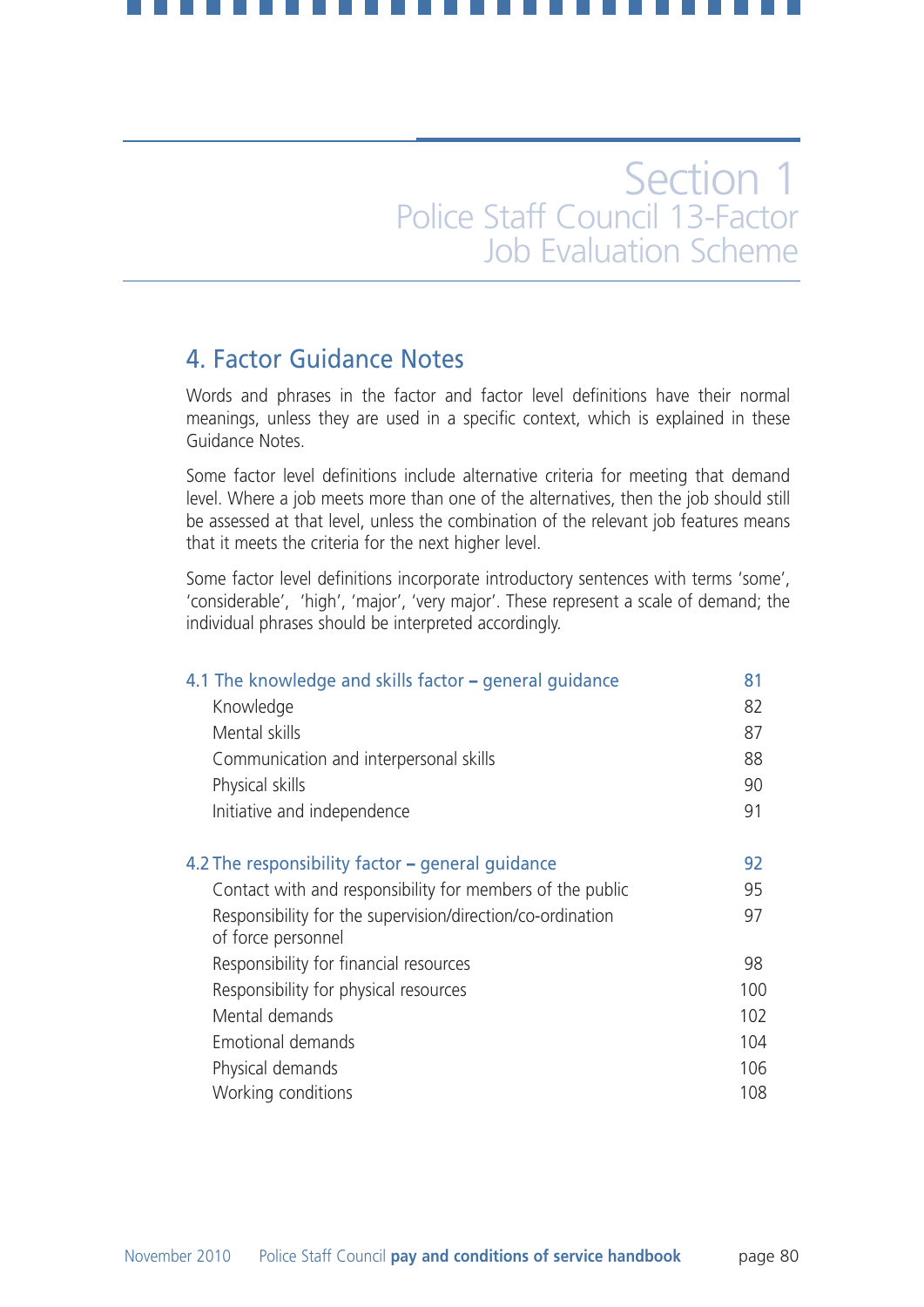## 4.1 The knowledge and skills factors – general guidance

1. In order to facilitate evaluation, and avoid omission or under-valuation of any individual job feature, the broad Knowledge and Skills area has been divided into a number of discrete factors. As a general rule, a specific type of knowledge and skill should be evaluated under only one of these factors, but distinct aspects of a skill may be evaluated under different factors, for example:-

### Language Knowledge and Skills:

Where a language other than English is required for communication purposes as part of the job, this should be assessed under the Communication and Interpersonal Skills factor, but, where sufficient knowledge of the structure, syntax and alphabet of a language other than English is required, for example, for translation or drafting purposes, then the level of knowledge required should be assessed under the Knowledge factor.

### Word Processing/Typing Knowledge and Skills:

Knowledge of how to operate a typewriter or computer keyboard and of associated lay-out techniques or software packages should be assessed under the Knowledge factor and:

the dexterity and co-ordination skills needed to achieve required standards of accuracy and speed should be assessed under the Physical Skills factor.

### Driving or Operating Skills:

Knowledge of how to drive or operate a particular type of vehicle or plant should be assessed under the Knowledge factor and:

the co-ordination and sensory skills needed to achieve required standards of accuracy and safety should be assessed under the Physical Skills factor.

2. If a specific type of knowledge or skill is required to carry out the job duties, then it should be assessed, even if it is only used occasionally.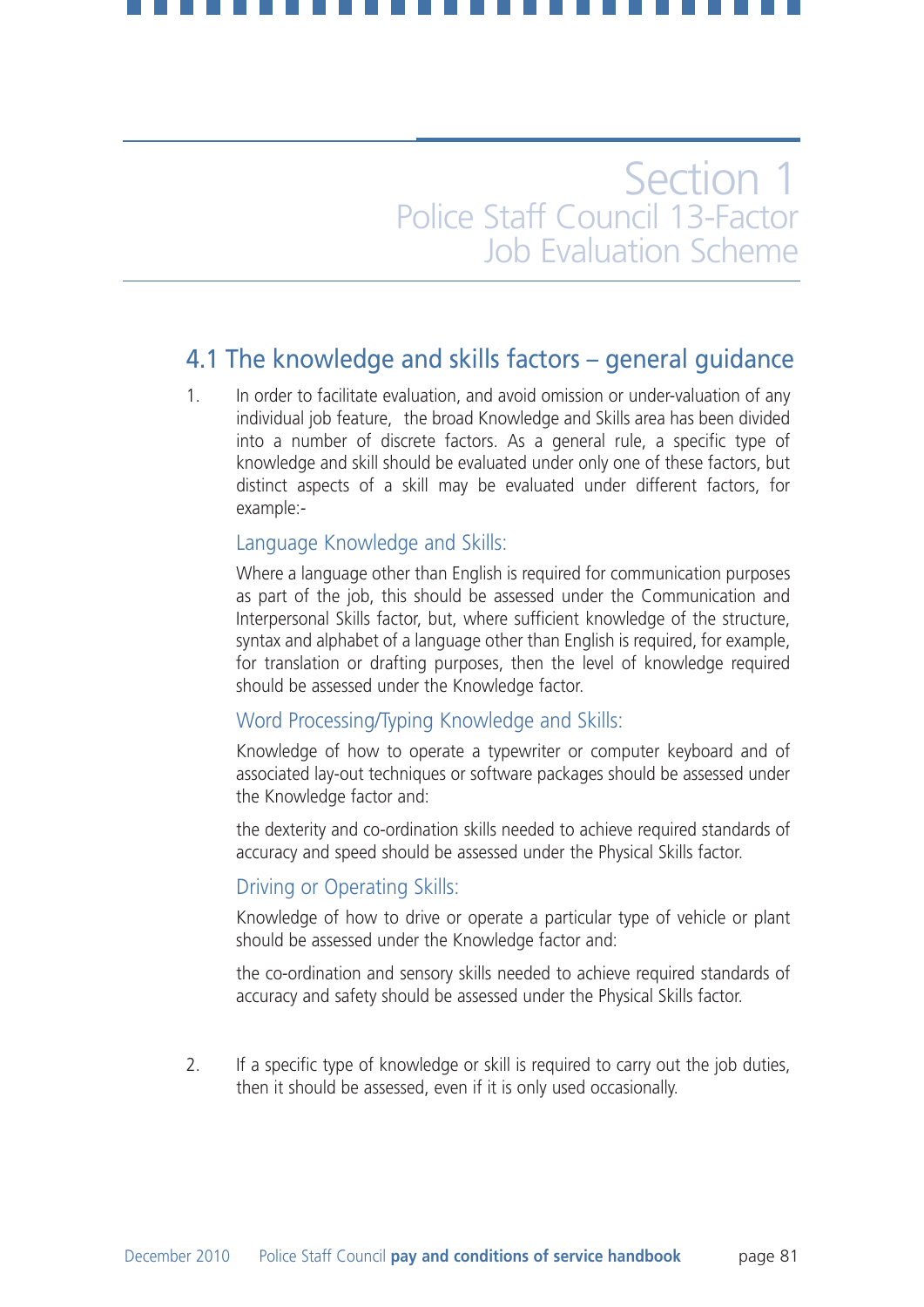## Knowledge

### 1. Literacy and Numeracy:

References to work records and literacy and numeracy at levels 1 - 3 relate to the levels of such skills generally associated with the procedural and equipment knowledge needed at the relevant level. Basic literacy and numeracy skills (at level 2) involve the ability to read text, write straightforward sentences, and undertake straightforward arithmetic functions.

Literacy skills (at level 3) include spelling, grammar and punctuation. Numeracy skills include an understanding of percentages and decimals.

Literacy should be considered in a broad sense (e.g. to include map reading).

### 2. Area of Knowledge:

Knowledge across a specialist or technical area (at levels 4, 6 and above) means that the jobholder requires knowledge of all the available practices and procedures for the area.

Practical and Procedural knowledge (at level 4 and above) includes detailed knowledge of how tasks need to be undertaken or situations managed across a specialist area either directly by the job holder or in order to give advice.

Theoretical knowledge (at level 5 and above) includes knowledge of relevant concepts and principles.

Advanced knowledge (at level 6) implies that a considerable depth of knowledge across the relevant specialist area is required.

Where a job covers a narrow specialist area (e.g. employee development compared with human resources management generally, DNA testing compared with forensic science generally), but requires knowledge across the whole specialist area as essential background or context to the work, then this should be taken into account in assessing the level of knowledge required.

Specialist or technical knowledge includes understanding of the operation of associated equipment and tools, where relevant.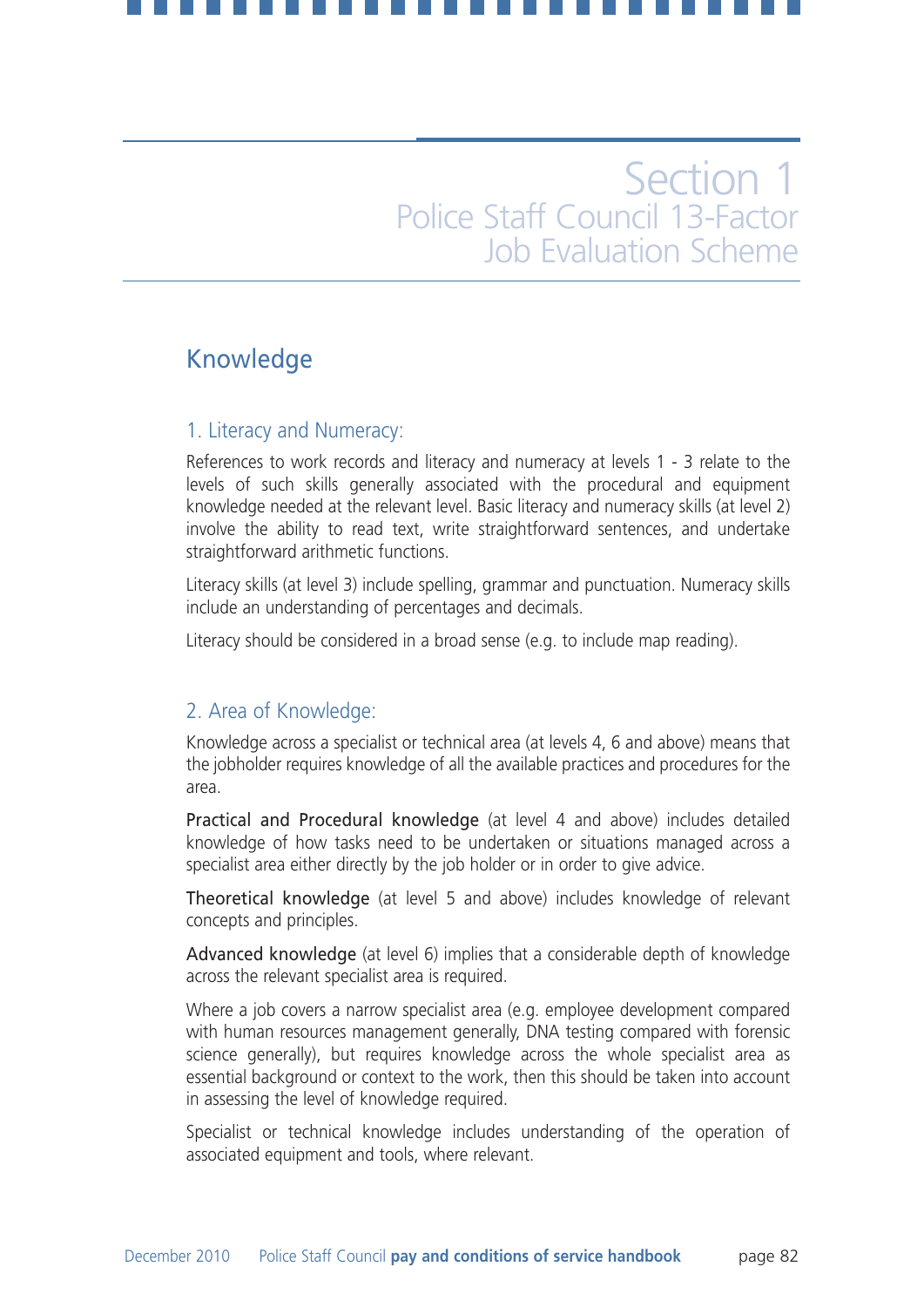## 3. Qualifications

The knowledge factor levels are defined in terms of the types of knowledge actually needed for the job, with no reference to any related qualifications.

Qualification levels specified for a job may be misleading as a means of determining the level of knowledge required. For instance, specified qualifications may understate the level of knowledge required, if, for example, they represent a minimum academic qualification used as the basis only for the acquisition of procedural job knowledge (e.g. 4 GCSEs specified for complex clerical work).

On the other hand, specified qualifications may overstate the level of knowledge required, for instance, if they are used to restrict the number of applicants for a post.

Qualifications as a measure of knowledge required for a job may also disadvantage (and indirectly discriminate against) those groups in the workforce which have had less opportunity to acquire the relevant qualifications.

Relevant qualifications and training may, however, provide an **indicator** only of the type and level of knowledge needed to perform the job duties properly. Jobholders need not necessarily hold such qualifications - they may have acquired an equivalent level of knowledge through some combination of relevant experience (work-related, or acquired through voluntary activities or general life experience) and on- or off-thejob training. Consider also what qualifications would currently be expected of new jobholders.

On this basis, **indicative** levels of experience, training and qualifications are shown below. The knowledge could be gained, **for example,** through:-

- **Level 1:** A short induction period at the workplace.
- **Level 2:** Specific training in the job tasks, or through previous relevant experience plus a short induction period, or through some equivalent combination of previous experience and training/induction. This is broadly equivalent to NVQ 1.
- **Level 3:** Previous formal education or training, or equivalent experience, plus onthe job training and experience. This is broadly equivalent to NVQ 2.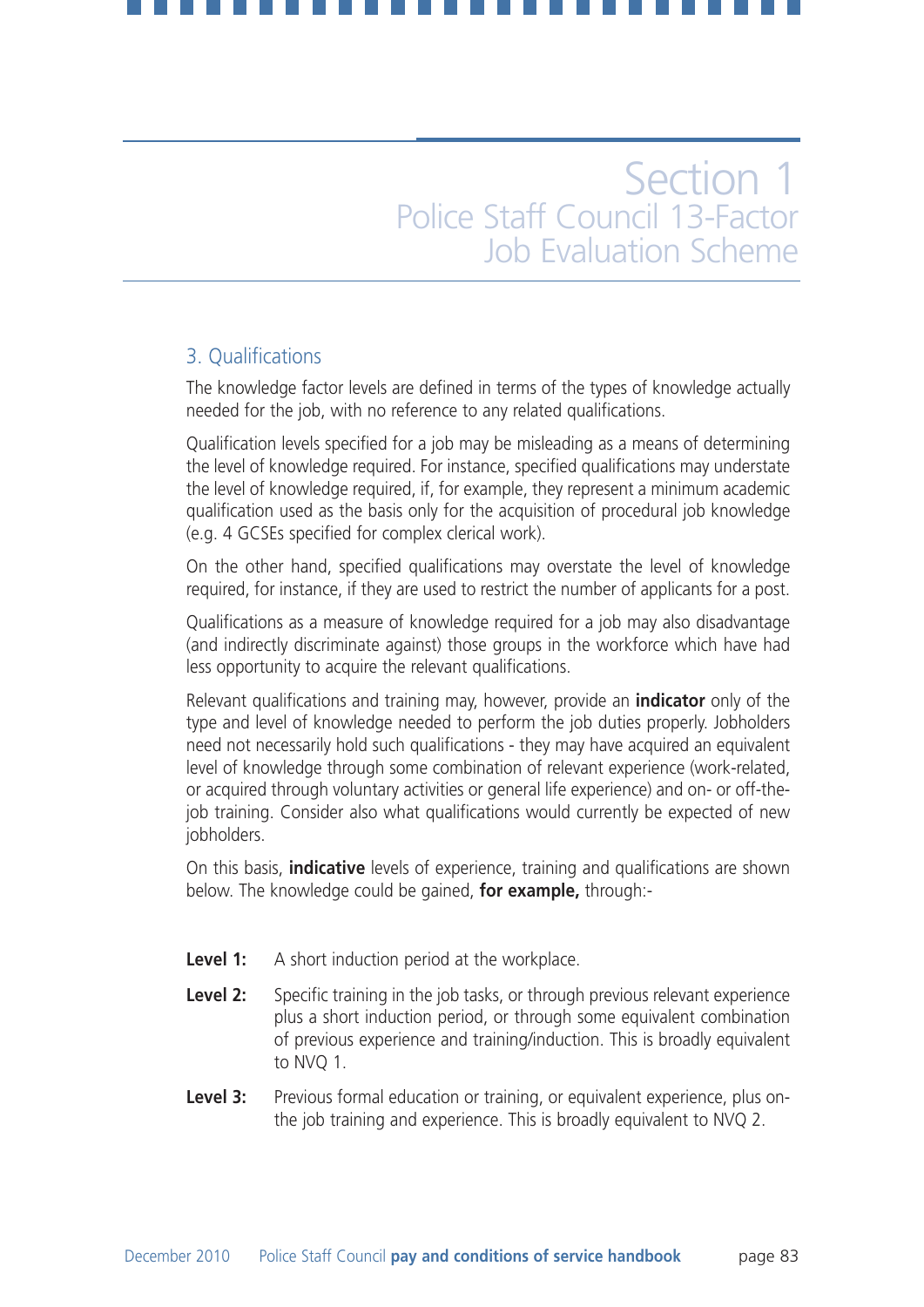- Level 4: Formal off-the job training supplemented by a short induction period. Alternatively, the knowledge could be gained through extended experience and/or training in relevant areas of work. This is broadly equivalent to NVQ 3.
- Level 5: A combination of formal off-the-job training and experience in relevant areas of work over a period of years, or through previous education to graduate level. "Practitioner level" where knowledge of the full range of procedures is required and some knowledge of the theoretical basis on which they have been developed. A job holder might have considerable experience, but not necessarily a professional qualification at this level. May include part-qualified professional posts. This is broadly equivalent to NVQ 4, HND and foundation degree levels.
- **Level 6:** Extended previous formal training, to graduate or professional qualification level, **or equivalent**, plus training or experience in the application of the knowledge to the specific requirements of the job. A job holder could be a specialist professional or a more generalist manager with knowledge across a range of areas. This is broadly equivalent to NVQ 4 extended by knowledge acquired through experience and/or training.
- **Level 7:** Extended previous formal training, to graduate or professional qualification level, **or equivalent**, plus training or experience in the application of the knowledge to the specific requirements of the job, plus experience in relevant areas of work. Either a professional post with a considerable breadth and depth of knowledge and experience across a specialist area where this is a requirement of the job or a more generalist manager who has managerial responsibility for a range of specialist areas. This is broadly equivalent to NVQ 5.
- **Level 8:** Extended previous formal training, to graduate or professional qualification level, **or equivalent**, plus training or experience in the application of the knowledge to the specific requirements of the job, plus extensive experience in the relevant areas of work. This is broadly equivalent to NVQ 5 extended by knowledge acquired through experience.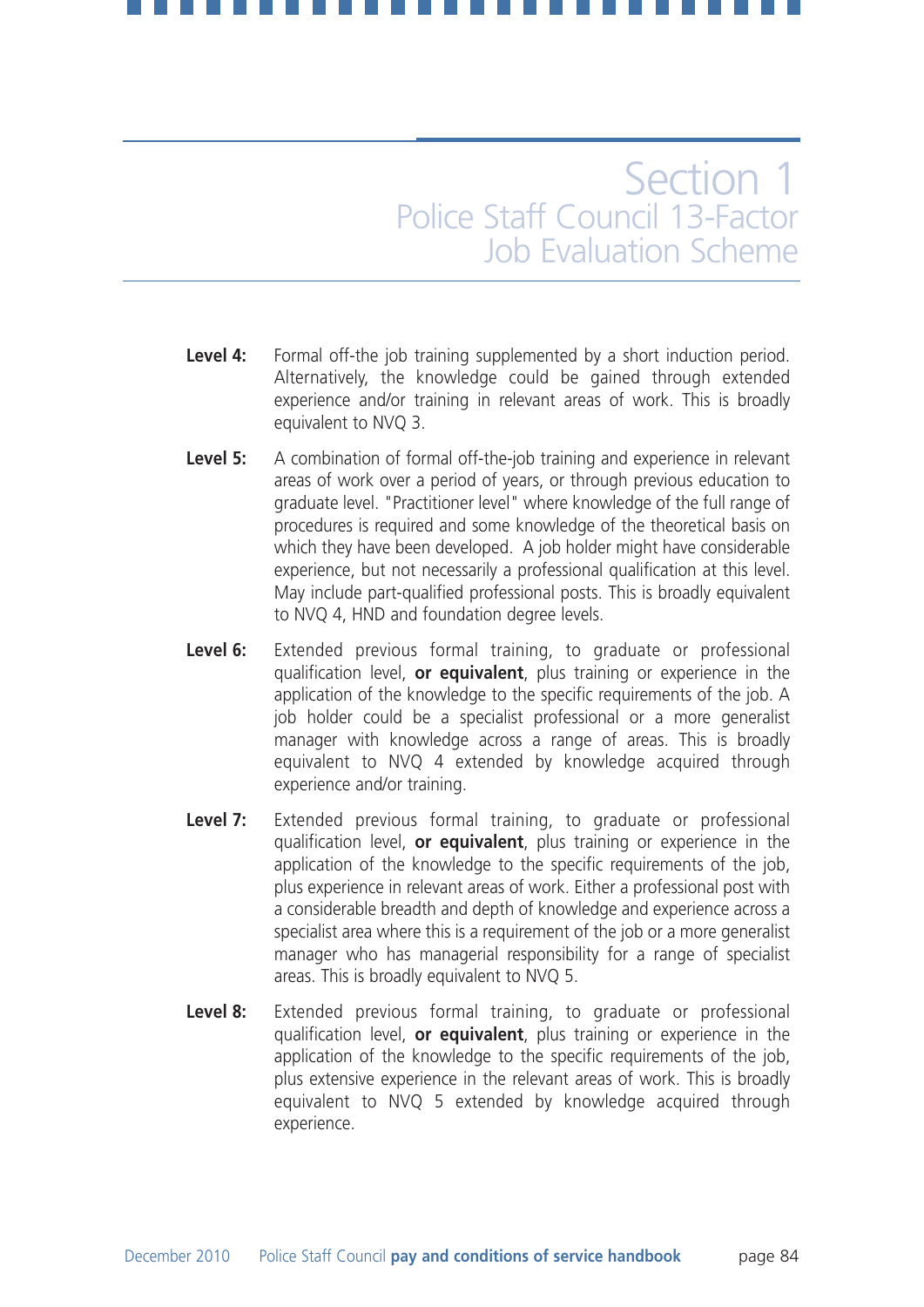## 4. Specific Police Service Specialist Areas

For those areas of knowledge which are specific to the police service and where formal qualifications are not required or form only part of the overall knowledge requirements (e.g. forensic science, police staff roles such as police community support officers, local investigations officers, criminal justice roles), the following features are likely to be relevant to determining the appropriate knowledge level:

- Is the training for new starters with no relevant previous experience or qualifications mainly on or off the job? Mainly on the job training is likely to indicate knowledge at levels 1–4; mainly off the job training is indicative of knowledge at levels 4 and higher.
- Is the off the job training for those with no previous experience or qualifications mainly classroom or computer based (learning, facts, procedures, understanding legal requirements) or is it mainly practical (e.g. use of equipment, implementation of learned procedures)? Mainly practical off the job training is indicative of knowledge levels 3, 4 and possibly 5. Mainly classroom or computer based training is indicative of knowledge levels 5 or higher.
- How much does on or off the job training add to the knowledge required for jobs where there is a formal entry requirement? For example, on the job practical training in police service techniques on top of a requirement for relevant A levels is likely to be indicative of knowledge levels 4 or 5. On and off the job training in police service techniques in addition to a requirement for a relevant degree is likely to be indicative of knowledge levels 6 or possibly 7.
- How does the type and nature of the knowledge required compare with other areas where there are recognised training and qualifications, such as finance?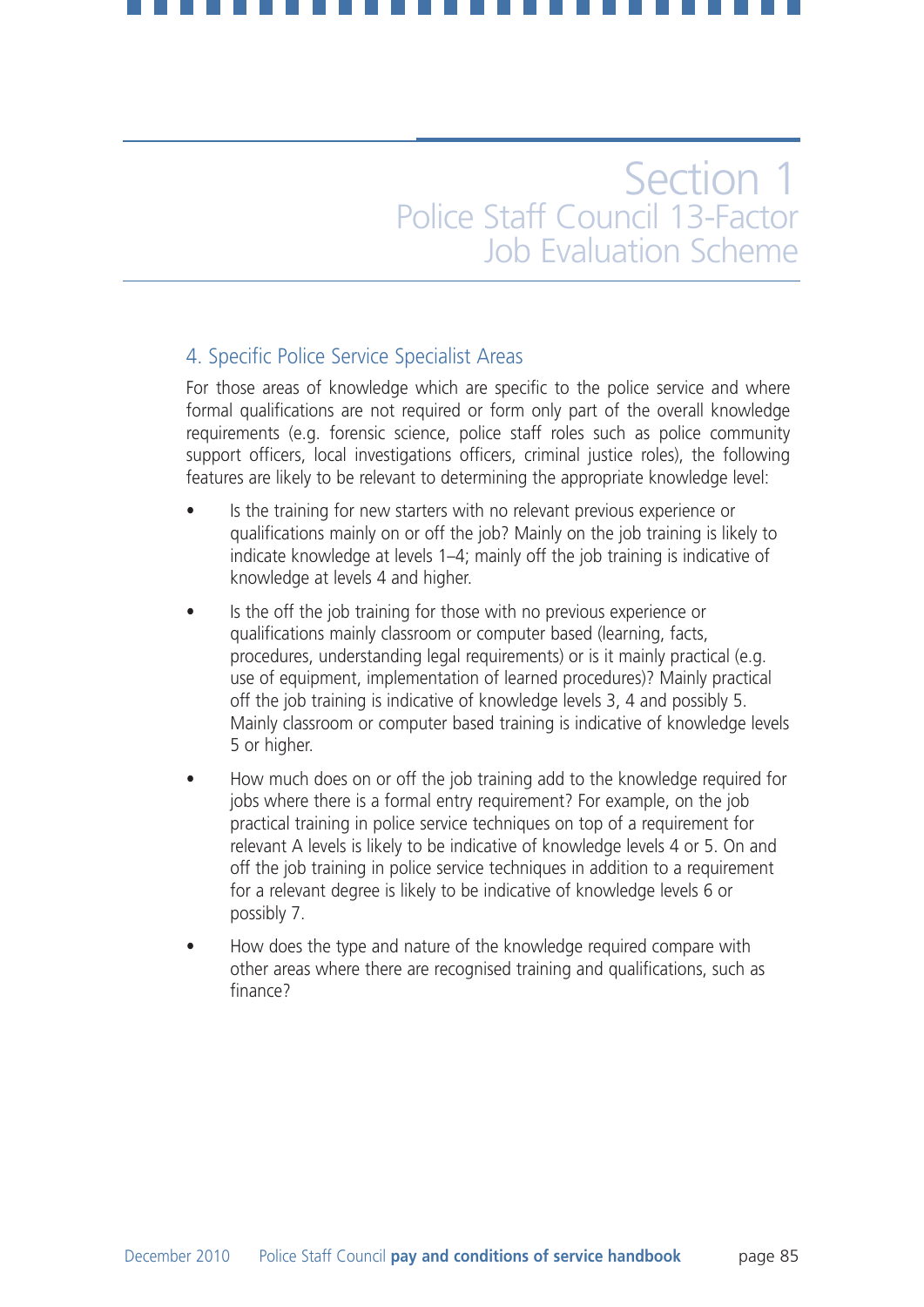## 5. Specific Police Service Organisational Knowledge

Jobs where specifically police service organisational knowledge (for example, knowledge of the Police Authority constitution, policies and procedures) is a major component of the knowledge requirements should be considered under the 'or equivalent level of organisational, procedural and policy knowledge' options of the level definitions above level 3; and then evaluated using the same approach as described in paragraph 4, above.

## 6. Equal Opportunities

Account should be taken of the knowledge of equal opportunities concepts, ideas, theories, techniques, policies, procedures and practices, along with all other types of knowledge required for the job.

Knowledge of other cultures should be taken into account at all levels, where relevant.

## 7. Policy Development and Advice

For policy development, research, advisory and similar jobs, account should be taken under this factor of knowledge of any concepts, ideas, theories, techniques, policies, procedures and practices required for the work, together with relevant subject area knowledge (e.g. knowledge of criminal justice policy, concepts, ideas, theories, statutes, regulations etc. for a policy development job).

Requirements of such jobs for investigatory, analytical and developmental skills should be measured under the Mental Skills factor.

### 8. First Aid Knowledge

Should only be taken into account when it is a specific job requirement.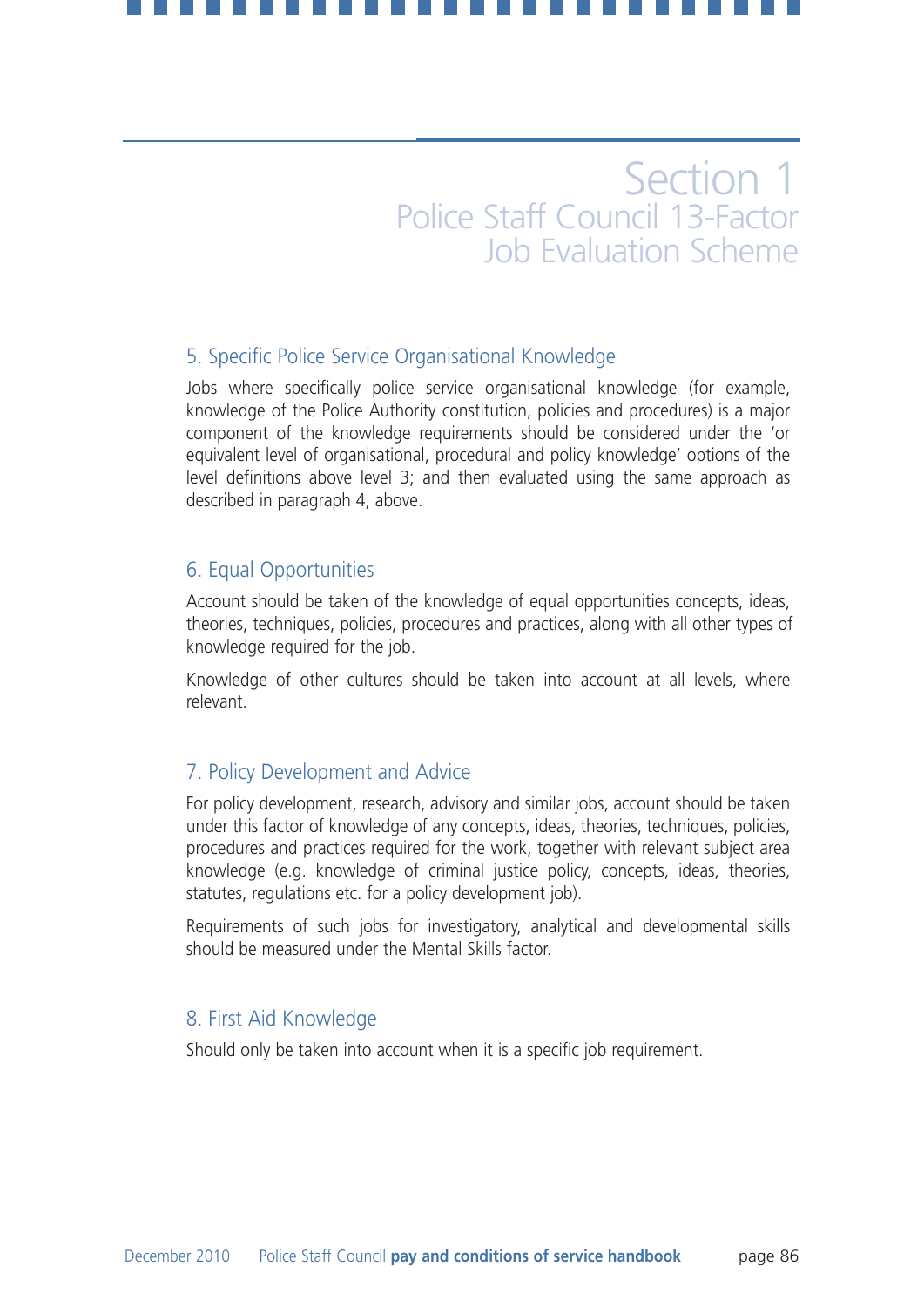## Mental Skills

### 1. Planning Timescales

Time spans are only indicative and it is the overall planning and analytical content of the job that should be assessed, whether few longer-term plans/projects or many shorter-term. References to the timescale for solutions and planning relate to the period over which the plans are made, not to the durability of what is planned. For example, developing a 5 year service plan might take months. It is the months of planning, rather than the 5 years of the plan which should be assessed. Likewise, designing a particular computer system, intended to last for several years, might take a matter of weeks.

Indicative timescales are:-

**Short term:** up to several weeks:

**Medium term:** several months, up to a year;

**Long term:** more than a year.

The degree of complexity involved in the work should be objectively assessed.

## 2. Relationship to Other Factors

The factor evaluates the mental skills required by the job irrespective of the level of initiative and independence, or its level of responsibility, which are measured under other factors in the scheme. For example, a computer programmer requires mental skills to design a suitable program for a specified purpose, but may not have made the decision for the program to be designed. In this case, the level of mental skills may be high relative to the level of initiative and independence.

The importance or value to the force of the computer program is irrelevant to the assessment of the mental skills required (although it may be taken into account under the relevant responsibility heading).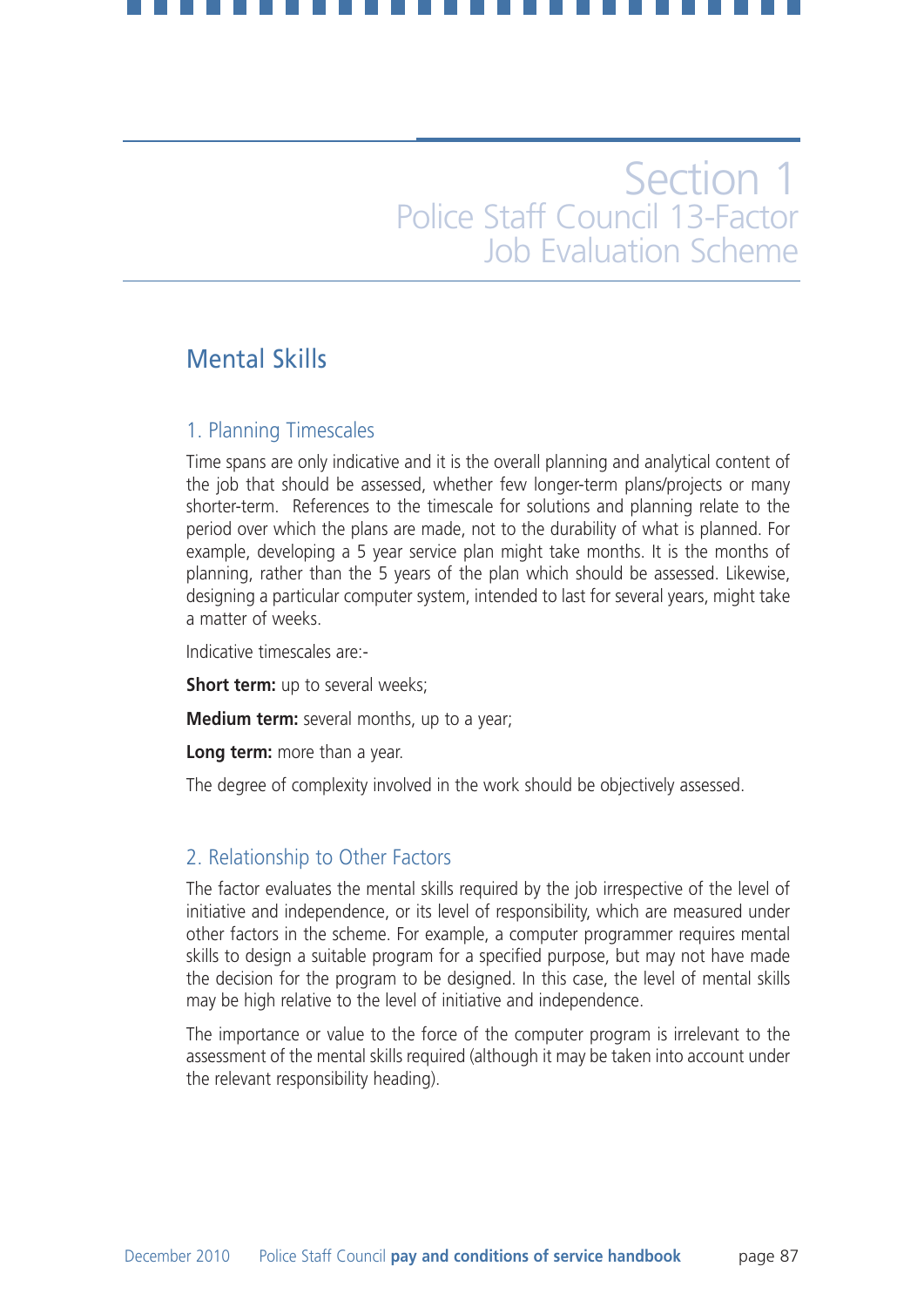## Communication and Interpersonal skills

### 1. Scope of Factor

The job should be evaluated according to the **most demanding form** of communication or interpersonal skill (so, for example, a job requiring highly developed negotiating skills should be assessed at level 5, even if the written communication skills needed are level 2 or 3 only).

Communication skills refer to oral and/or written communication skills. Interpersonal skills, at level 3 and above, include skills for identifying the needs of others and leadership, motivational, counselling and persuasive skills including those associated with the supervision and management of own staff. The actual responsibility for supervising employees is measured under the Responsibility for Supervision/Direction/Co-ordination of Employees.

The level of communication and interpersonal skills takes into account the nature of the audiences or recipients of information. Certain individuals or groups may require more developed skills because of their circumstances, positions, attitudes or ability to understand the information being conveyed.

## 2. Languages other than English

Level definitions 3(e), 4(e) and 5(d) relate to different levels of demand for communication in one or more languages other than English, where this is required for effective performance of the job duties.

The language referred to could, for example, be Welsh in a Welsh speaking area. Or it could be a relevant ethnic minority language in an area with significant numbers of ethnic minority residents.

A recognised sign language, required for communication with others, is to be treated in the same way as a language other than English for the purposes of applying the level definitions.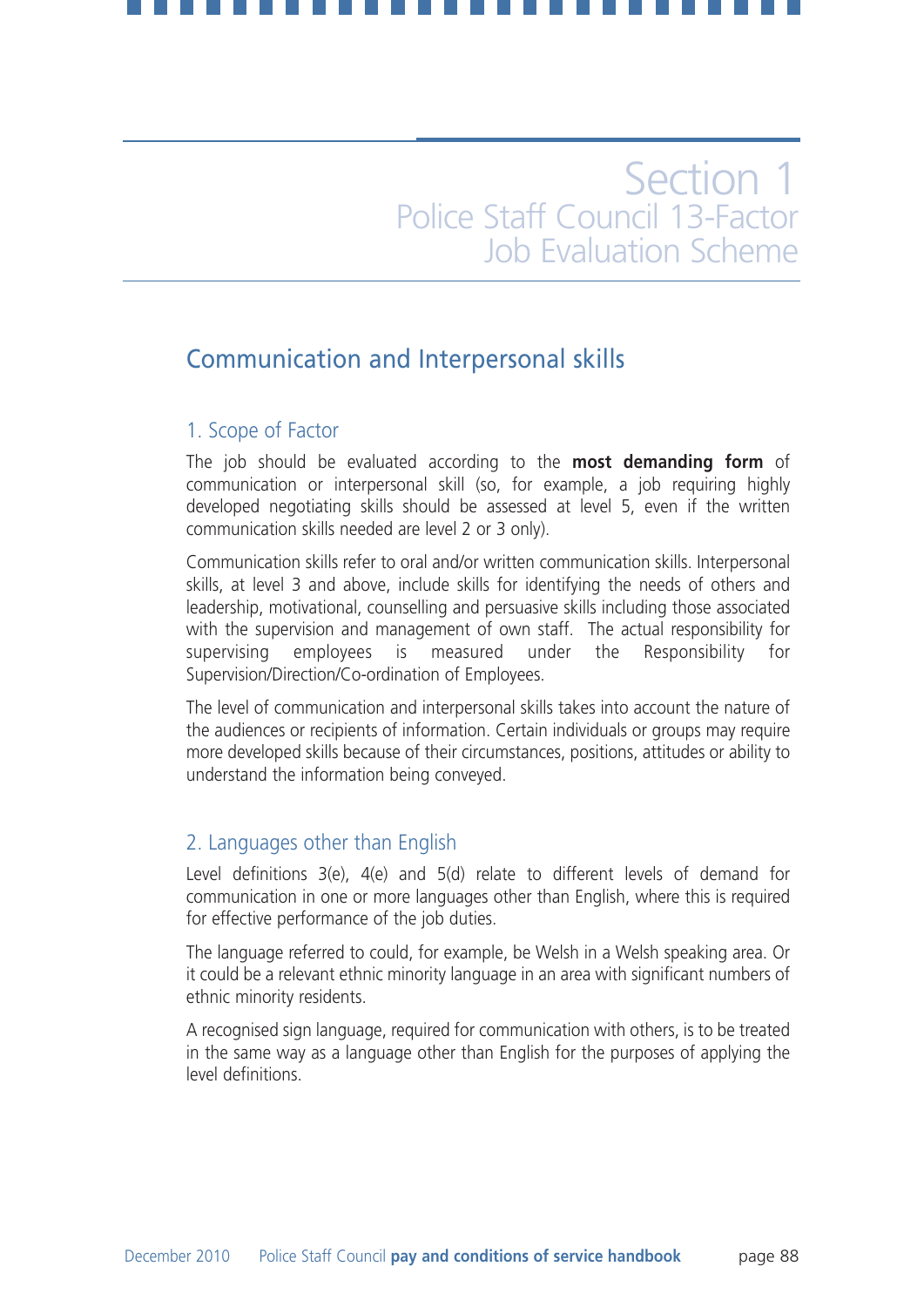### 3. Developed skills

At level 4, are those which have been specifically acquired or validated, for example, through formal or informal training or experience in dealing with the relevant types of people.

**Highly developed skills**, at level 5, are those which have had to be specifically acquired, normally through formal training (either through initial occupational training, or through a specialised course, such as for counselling skills) or through extensive experience in dealing with the relevant types of people.

**Very highly developed skills**, at level 6, are those which have had to be specifically acquired, normally through formal training or through extensive experience in adapting communications for the relevant types of people.

### 4. Interviewing skills

At level 3 and above, refers to formal interviewing skills, for example, interviewing actual or potential witnesses, interviewing for recruitment purposes. Where relevant, it includes writing up of statements or interview notes.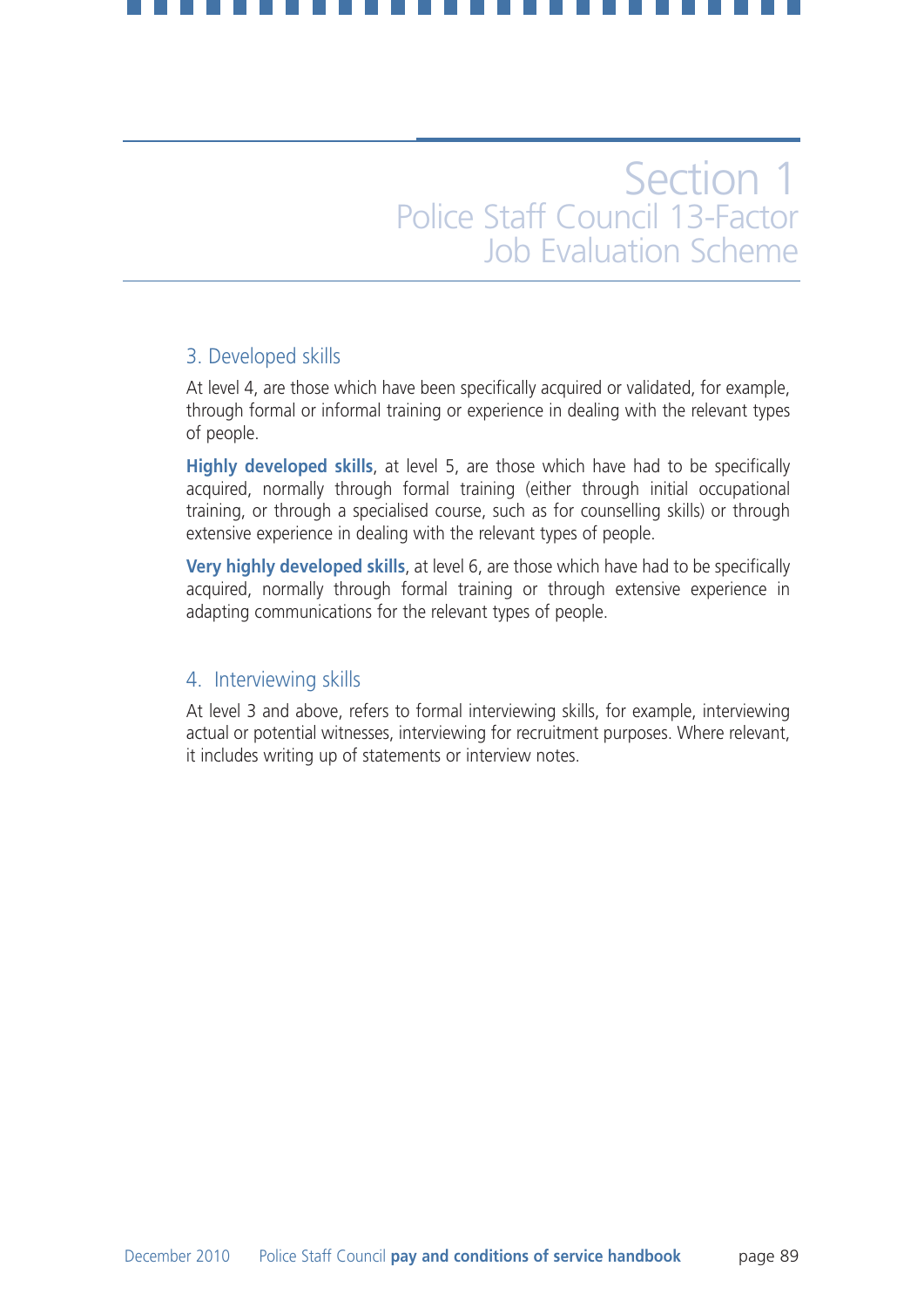## Physical Skills

- 1. This factor covers all applications of physical skills, for example, in operation of hand tools and other equipment. Activities involving limited dexterity, with no requirement for developed physical skills, for example, standing, sitting, walking, using a pen, pencil or ruler, using a telephone, are covered by level 1.
- 2. **Speed** relates to the speed with which the physical skills are exercised and not to the speed of the outcome. For example, pressing a button to release a rocket set to fly faster than the speed of sound requires only limited precision and speed.

The definitions relate to the standard level required for competent performance of the job duties. Any higher rates achieved, for example, in order to meet performance targets, should not be taken into account.

- 3. **Precision** refers to any precise action, irrespective of job context.
- 4. **Consequences of Error.** The outcome of the physical skills, including the consequences of error, should not be taken into account here, but under the appropriate Responsibility factor. If the same degree of precision and speed is required to produce items worth £100 and £100,000, the jobs should be assessed at the same level on the physical skills factor.
- 5. **Previous Requirements for Physical Skills.** The level of skill required should be that needed for the job, and not any other level required for a previous career position. Thus, a supervisor of drivers only needs driving skills if still required to drive, or to train others. The same applies to word processing skills for an office manager.
- 6. **Fine hand and finger movements** (level 3c) are those required to achieve the specified levels of precision and speed, for example, for use of small screwdrivers for electrical equipment, or for achieving accuracy when using a chisel or hand lathe, or using piping equipment to ice a cake.
- 7. **Very fine hand and finger movements** (level 4c) are those required to achieve the specified levels of precision and speed, for example, for use of very small screwdrivers in confined spaces for electronic equipment.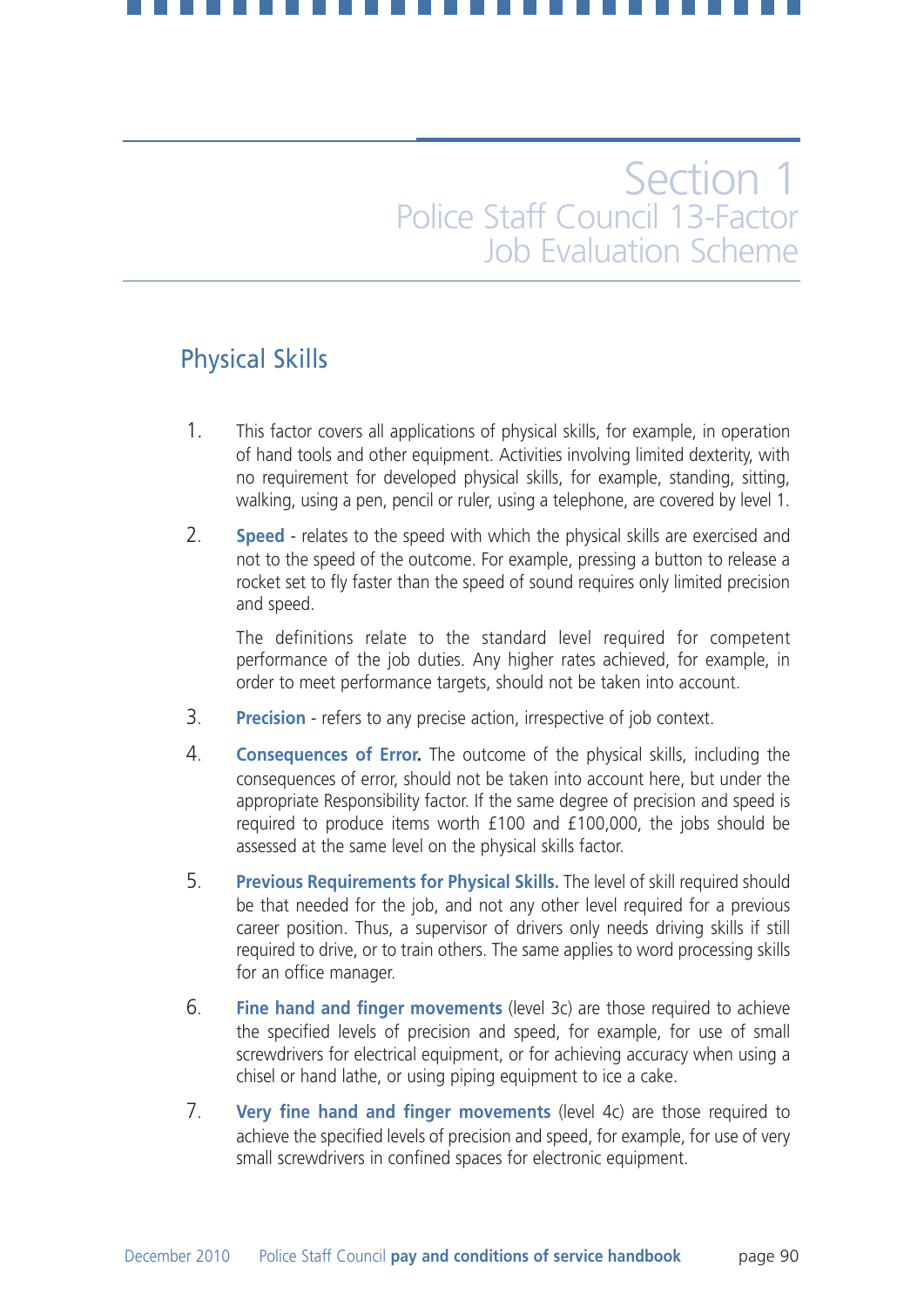## Initiative and Independence

- 1. **Force Policies:** all work is undertaken within force policies, including their development. Absence of reference to force policies at levels below level 7 does not mean that these levels are not within force policies, but that they are also subject to more detailed procedures, which themselves are within force policies.
- 2. **Recommendations:** jobholders may contribute to the decisions of others by making recommendations. The initiative involved in making such recommendations should be taken into account. The level of initiative in making recommendations will depend on how close to or far from the relevant decision making they are, their degree of influence, the breadth of activity to which they relate, and the degree of direction provided.
- 3. **Joint Decision Making:** the nature and extent of the jobholder's contribution to joint decision making by different people, departments or committees should be taken into account in assessing the level of initiative, in the same way as with recommendations. The sharing of decision making and action taking may reduce the level of initiative.
- 4. **Unexpected Problems and Situations:** (at level 3) include those where a jobholder attends a particular location to carry out a set of duties within recognised procedures, only to find that the situation has changed, but dealing with this is also covered by recognised procedures, for example, by reporting the circumstances to a manager.

**Unanticipated Problems and Situations:** (at level 4) are those for which no recognised procedures are available to the jobholder when decisions have to be made without reference to a supervisor/manager.

5. Deciding when and how duties should be carried out: (at level 4) includes deciding how to meet the needs and demands of others, either internal or external. For example, an IT support job could involve organising the workload arising from internal customer demands.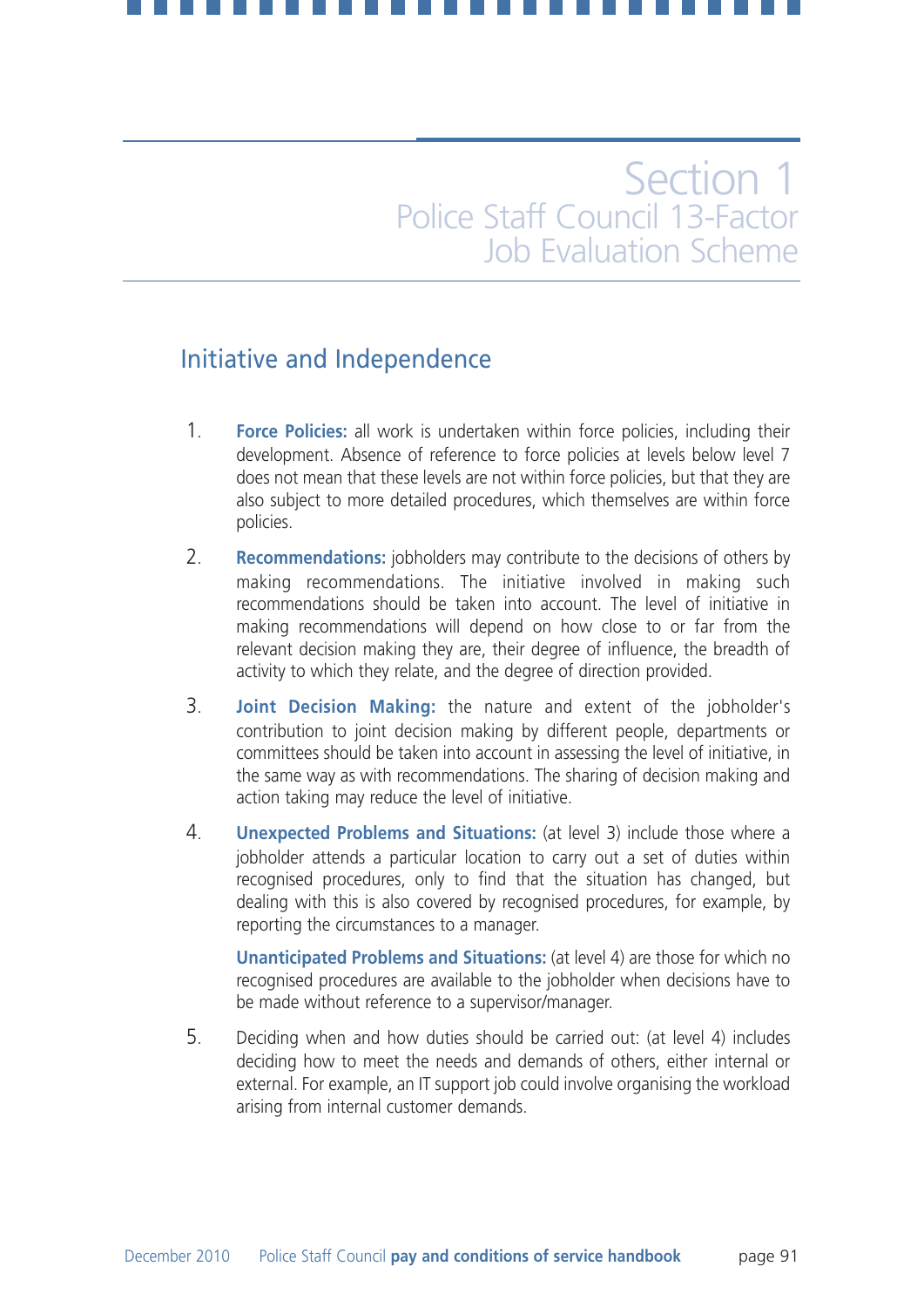## 4.2 The Responsibility Factors **–** General Guidance

1. The scheme distinguishes four types of responsibility of police service jobs:

- Contacts with and Responsibility for Members of the Public;
- Responsibility for Supervision/Direction and Coordination of Employees;
- Responsibility for Financial Resources;
- Responsibility for Physical Resources.

A job may have any combination, and to any extent, of direct responsibilities, and each should be considered separately.

### 2. Contributions to Shared/Joint Responsibility.

Each job should be assessed according to its actual contribution to an overall responsibility, as different people or departments may have a direct responsibility. For example, an accountant in Financial Services may directly contribute to the setting and monitoring of the budget and longer term financial planning of an IT programme (Responsibility for Financial Resources), whilst the Head of IT has budgetary control responsibility for the programme (Responsibility for Financial Resources).

The same principles apply in client contractor situations.

The actual responsibility of a jobholder who shares, or contributes to, the same responsibility as others should be assessed. For example, there is no dilution of responsibility where a jobholder is responsible for the careful use of a piece of equipment for the whole shift, even when other jobholders have responsibility for the same equipment on other shifts. On the other hand, there is considerable dilution of responsibility for a piece of equipment, which is shared by a team of employees on the same shift, but which the jobholder uses only occasionally.

Sharing of responsibility is normally with other members of the force, but could equally be with other agencies (for example, with social services departments or the probation service). The nature and degree of the jobholder's responsibility for resources is more important in assessing demand than who owns them.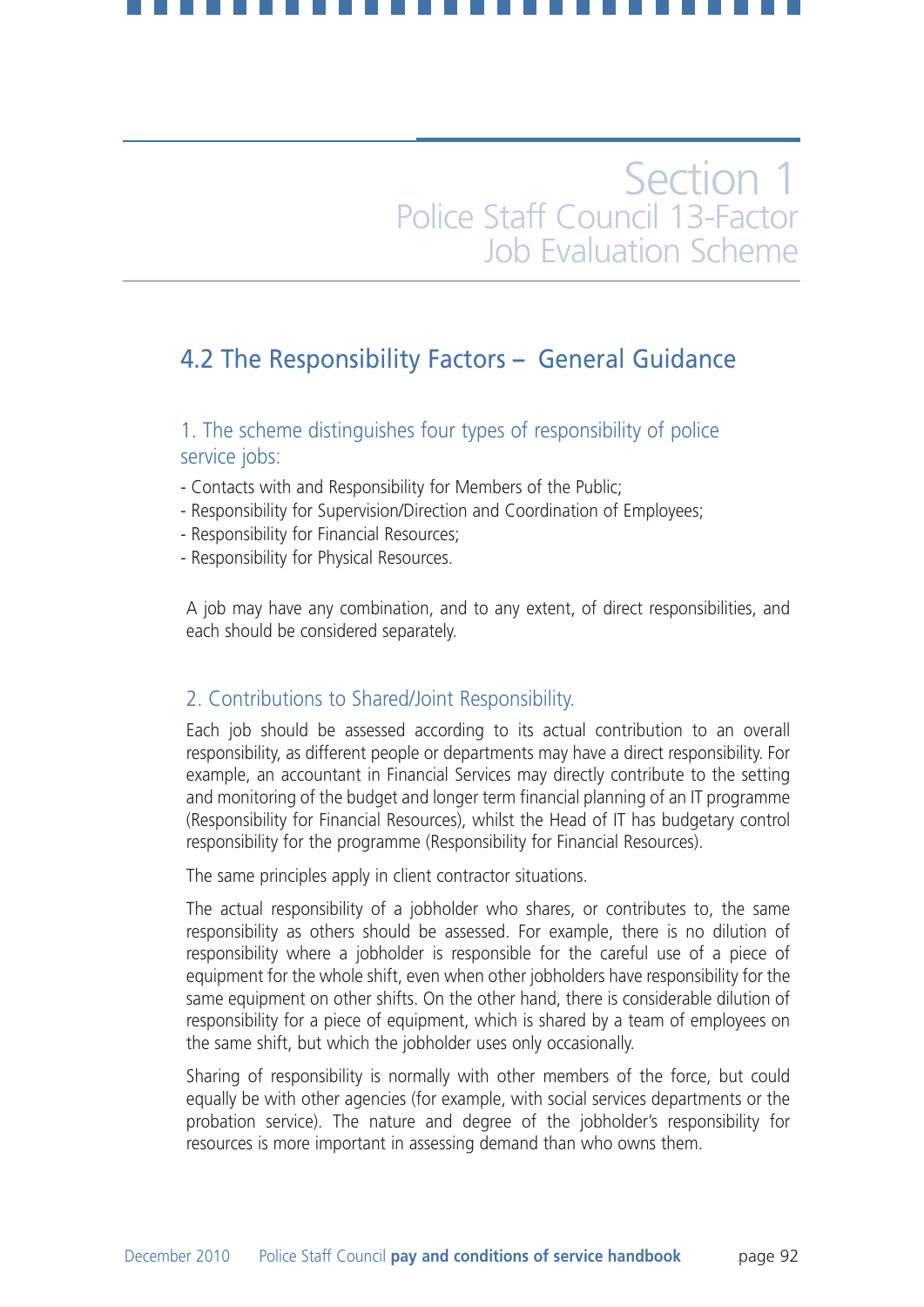## 3. Direct Responsibilities and Impact.

The following examples illustrate circumstances where responsibility factors are concerned with the direct impact of the job. An accounts job in a charity has a direct responsibility for financial resources, but no responsibility for people. A job involving home visits to a charity's clients has a direct responsibility for people, but possibly no responsibility for financial resources. The job of the charity's shop worker involves some responsibility for people (those who visit the shop) and some responsibility for financial resources (the shop receipts).

The impact of a failure to carry out the responsibilities properly (for instance, delays, inconvenience or discomfort to others, financial loss, lower quality service) may be a useful indicator of the level of responsibility.

### 4. Other Responsibilities.

The responsibility factors also take account of any responsibility the jobholder may have through the provision of advice and guidance on polices and procedures, research or the adaptation or development of existing or new polices and procedures. However in all but a few exceptional situations this responsibility will relate to only one of the four responsibility factors even though there may be a "knock-on" impact under another factor. It is therefore important to identify before evaluating the job under any responsibility factor whether the job role encompasses a responsibility for advice and guidance or policy development and if so in which factor the main influence lies.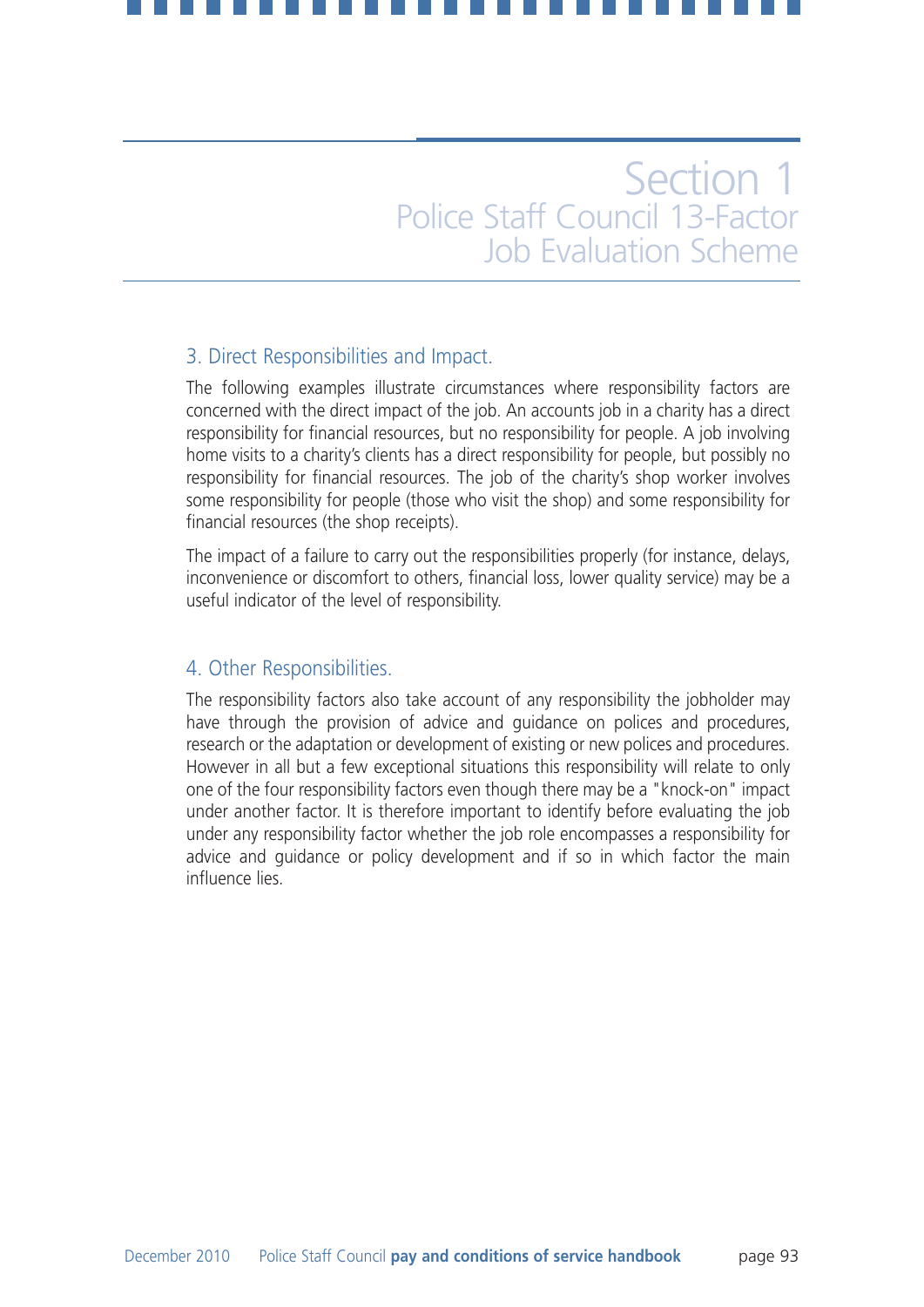### **For example:**

Where the policy development, advisory or research responsibilities of jobs are mainly focused on policies which relate to the well-being of people (within, as well as external to, the Force/Authority), they should be assessed under the contacts with and responsibility for members of the public factor.

If the main focus is on the financial policies and/or financial well-being of the Force/Authority, then this should be taken into account under the responsibility for financial resources factor.

Finally, if the main focus is on the Force/Authority's policies in relation to any form of physical resource, including information, this should be assessed under the responsibility for physical resources factor.

Remember that in relation to responsibilities for policy development, research, advice and guidance, it is only the primary focus that should be considered e.g. advice or policies in relation to civil claims for damages against the police force could be assessed under either the responsibility for members of the public factor or responsibilities for financial resources, but not both. If the primary focus of the job is on advice or policy in relation to responding to claims from members of the public, then it should be assessed under the contacts with and responsibilities for members of the public; if it is on advice or policy in relation to the financial procedures for dealing with such claims, it should be assessed under the responsibilities for financial resources factor.

However, where a job genuinely has more than one main policy, advice or research focus, then it should be assessed under each relevant factor - in the same way as direct hands-on responsibilities are assessed under each relevant responsibility factor. But, as with direct hands-on responsibility jobs, care should be taken to avoid doublecounting the same form of policy development, advice or research under more than one heading.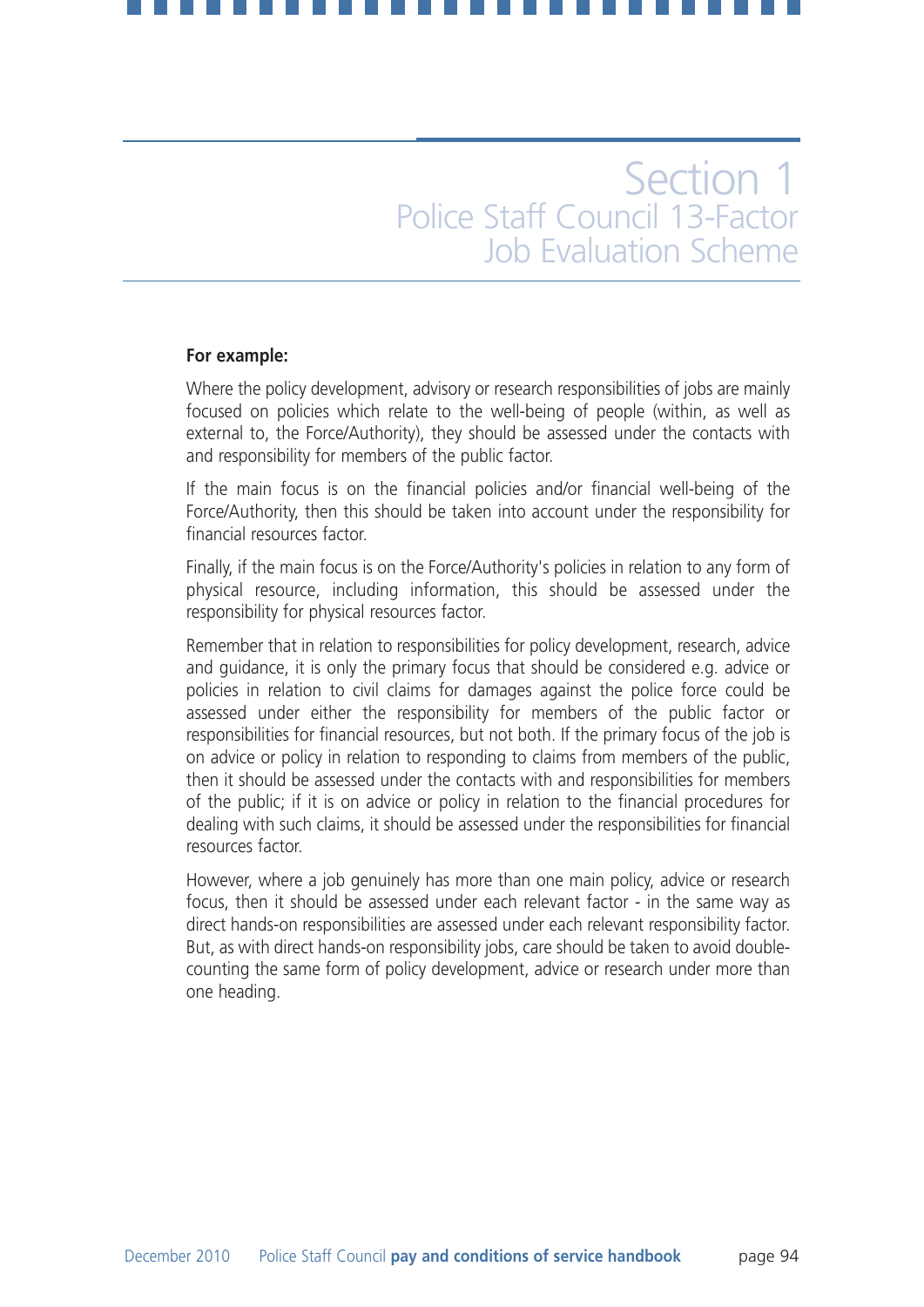## Contacts with and Responsibility for Members for the Public

## 1. Members of the Public

This factor covers all those members of the public to whom the Force provide services and who may be in direct contact with Police Staff, including, for example:-

- members of the public telephoning emergency or police station enquiry numbers;
- members of the public presenting themselves at police station enquiry desks or other public offices, e.g. lost property;
- victims of crime whether encountered in their own homes, at police stations or elsewhere;
- suspects or defendants;
- members of local Neighbourhood Watch Schemes and other community organisations.

## 2. Equivalent Relationship

This factor generally measures direct contacts with and responsibilities for people other than Force employees and Police Officers. However, some jobs with contacts with and responsibilities for other groups of people, who are not defined above, nor employees supervised by the jobholder, should also be assessed under this factor heading.

Those in an equivalent relationship to members of the public include other Force employees (for example, customers of internal staff catering facilities, where catering staff are directly employed by the Force; clients of personnel, training, equalities or welfare officers, clients of directly employed legal advisors).

### 3. Direct Contact

Can be face to face, on an individual or group basis; or by telephone; or by other means e.g. e-mail, where such communications represent a genuine one-to-one contact (rather than a mass or impersonal contact); or by some combination of communication methods.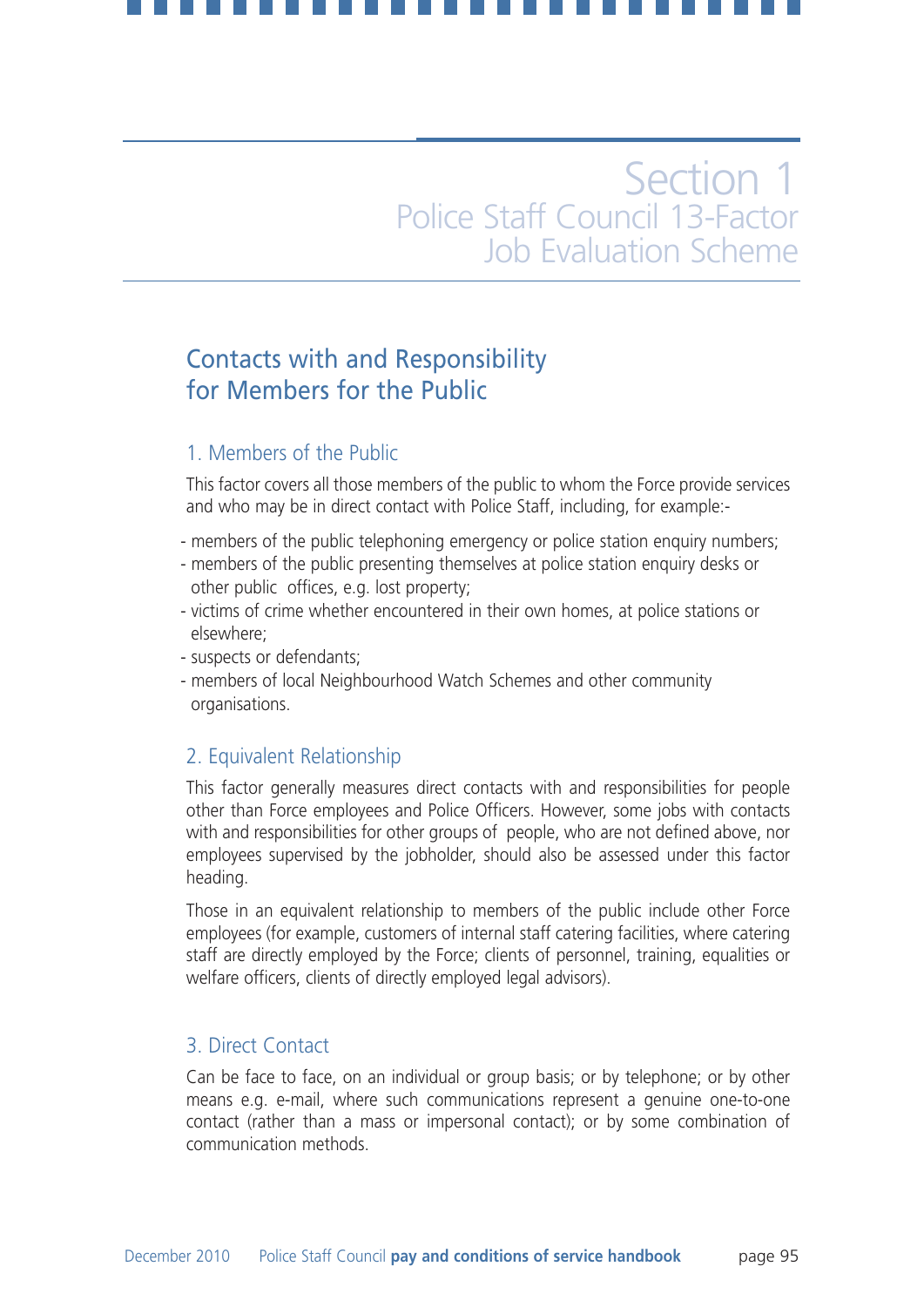## 4. Equivalent Services (Levels 3 to 5)

Such services involve direct contact and are equivalent to enquiry services. Examples would be scenes of crime or fingerprint work, involving contact with alleged perpetrators or victims of crime and/or other members of the public; servicing Neighbourhood Watch or other community schemes, where this involves direct contact with scheme members; lost property or similar services, involving direct contact with service users; statement taking roles.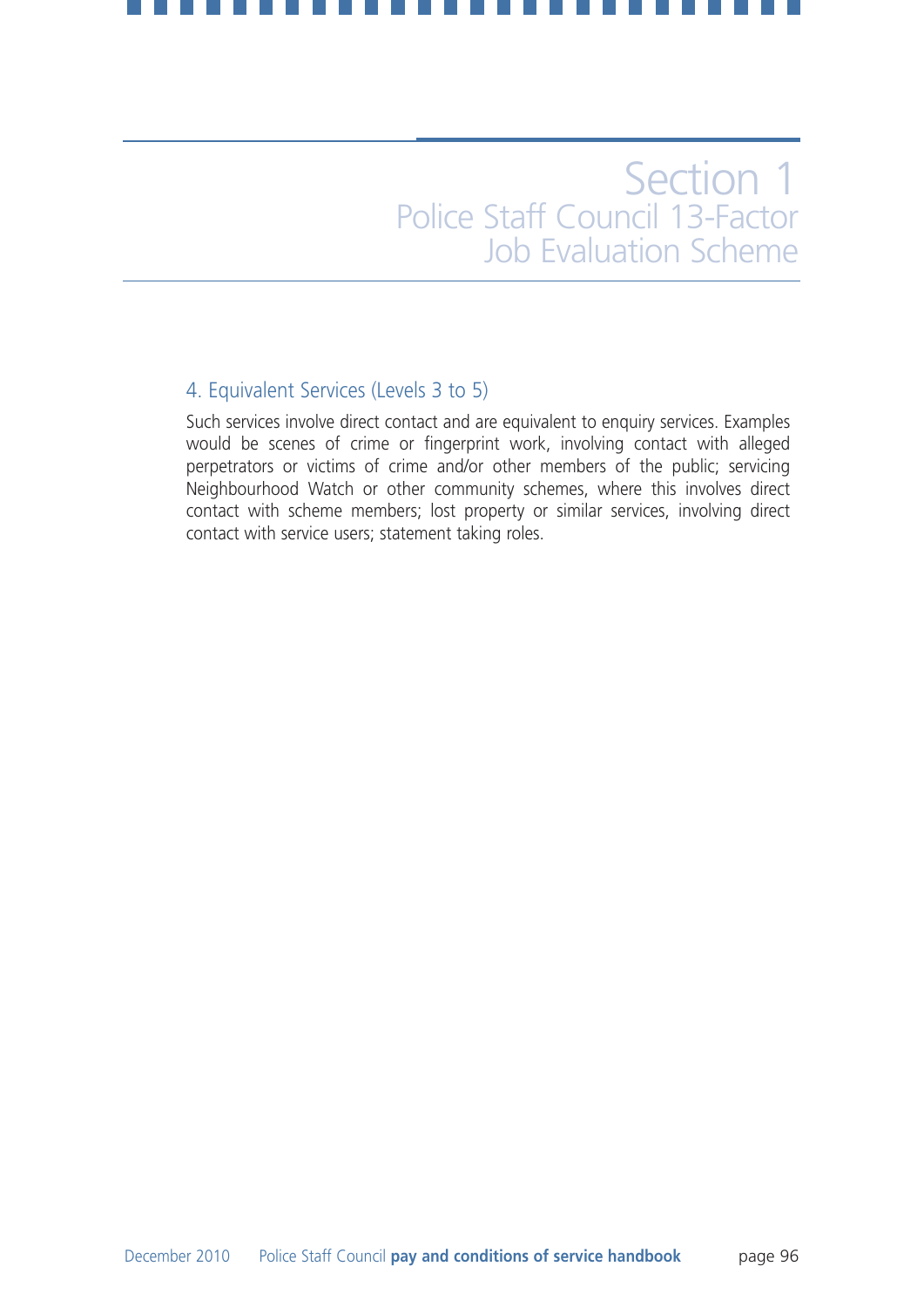## Responsibility for the Supervision/Direction/ Co-ordination of Force Personnel

## 1. Scope of Factor

Consideration should be given to all aspects of the definition, not just to the size of the group supervised. The aim is to find the level definition which best fits the job.

There are deliberately no indications of the **size of groups:** numbers may vary with the circumstances of the job. Size of police force is **not** relevant.

## 2. Co-ordination and Management

Where a jobholder co-ordinates or manages the work of force personnel through others' direct supervision, account should be taken of the actual contribution to the overall directing and co-ordinating responsibility for all those concerned.

## 3. Areas of Activity (at levels 4 to 6)

For example catering, caretaking/security, recruitment and selection, payroll. Closely associated support activities (for example, clerical, secretarial) should be treated as part of the same area of activity.

## 4. Others in an Equivalent Situation

Account should be taken of all force personnel or others who are supervised, managed, or co-ordinated including:

- contractors' or suppliers' employees;
- work experience students or trainees;
- students on placement for practical experience;
- volunteers and the employees/workers of voluntary organisations;
- others in a similar situation where they are a direct responsibility of the job.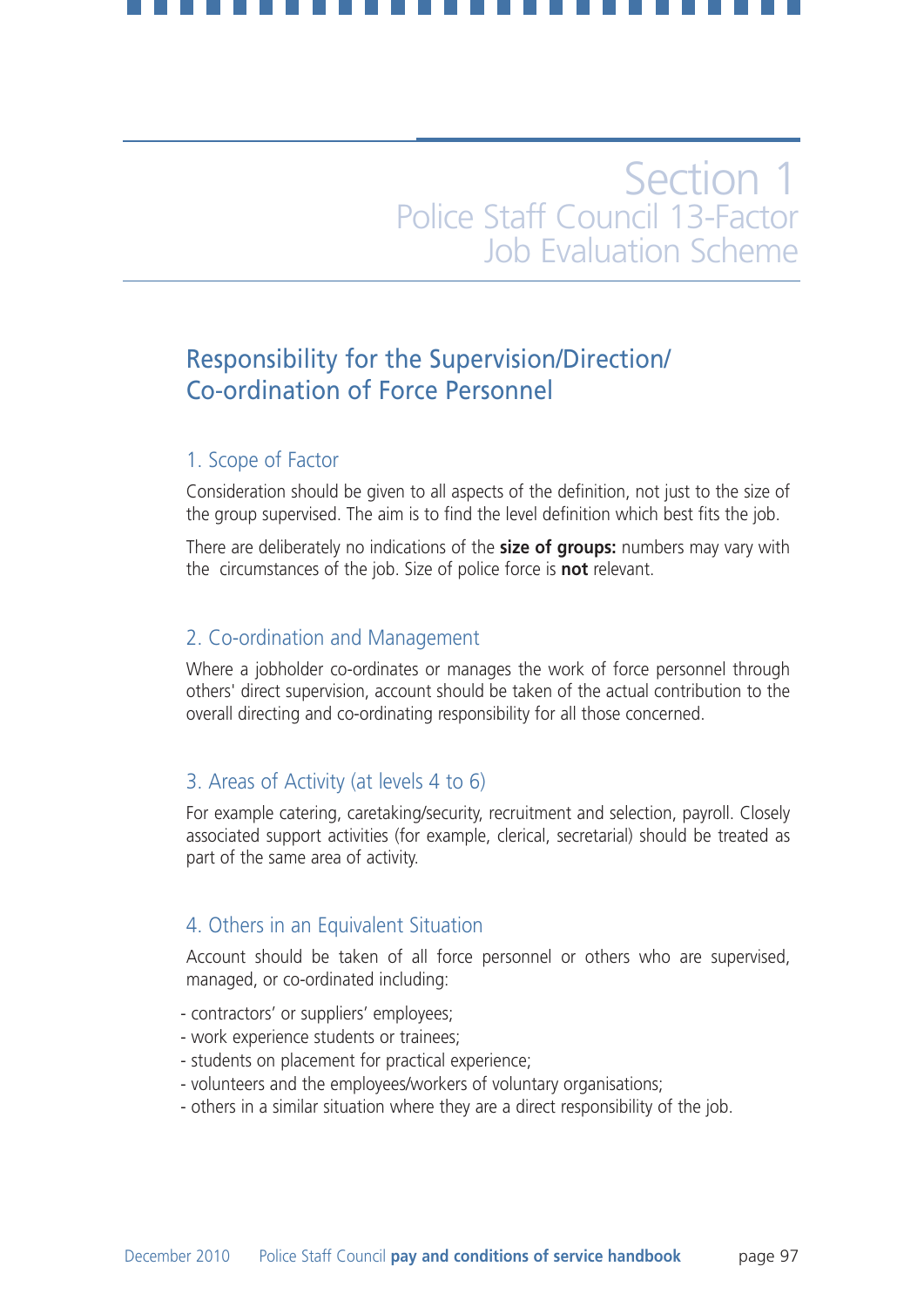## Responsibility for Financial Resources

### 1. Monetary Values

The job should be evaluated according to the **nature and extent** of the responsibility, rather than to the exact monetary value.

Values should be interpreted in relation to the financial size of the force.

*'Extremely large expenditures/sums'* (at levels 5 and 6) will normally refer to the budget for the whole Force or equivalent, for example, payroll for staff and officer groups.

*'Very large expenditures/sums'* (at levels 4 and 5) will normally refer to the budget for a major operational division or department or equivalent.

*'Large expenditures/sums'* (at levels 3 and 4) could refer to the budget for a significant sub-division, a function or small department or equivalent.

*'Considerable expenditures/sums'* (at levels 2 and 3) could refer to the budget for a team or project or equivalent.

*'Small expenditures'* (at level 2) will normally refer to small specific budgets, for example, for training and publications for a team, or a small project, or travel payments.

*Occasional authorisation of small expenditures from a small budget* could be at level 1, on account of the frequency and value.

Responsibility for controlling petty cash or taking care of monies is normally level 1, but if the sums are relatively large and the responsibility is exercised on a daily basis, this may be level 2.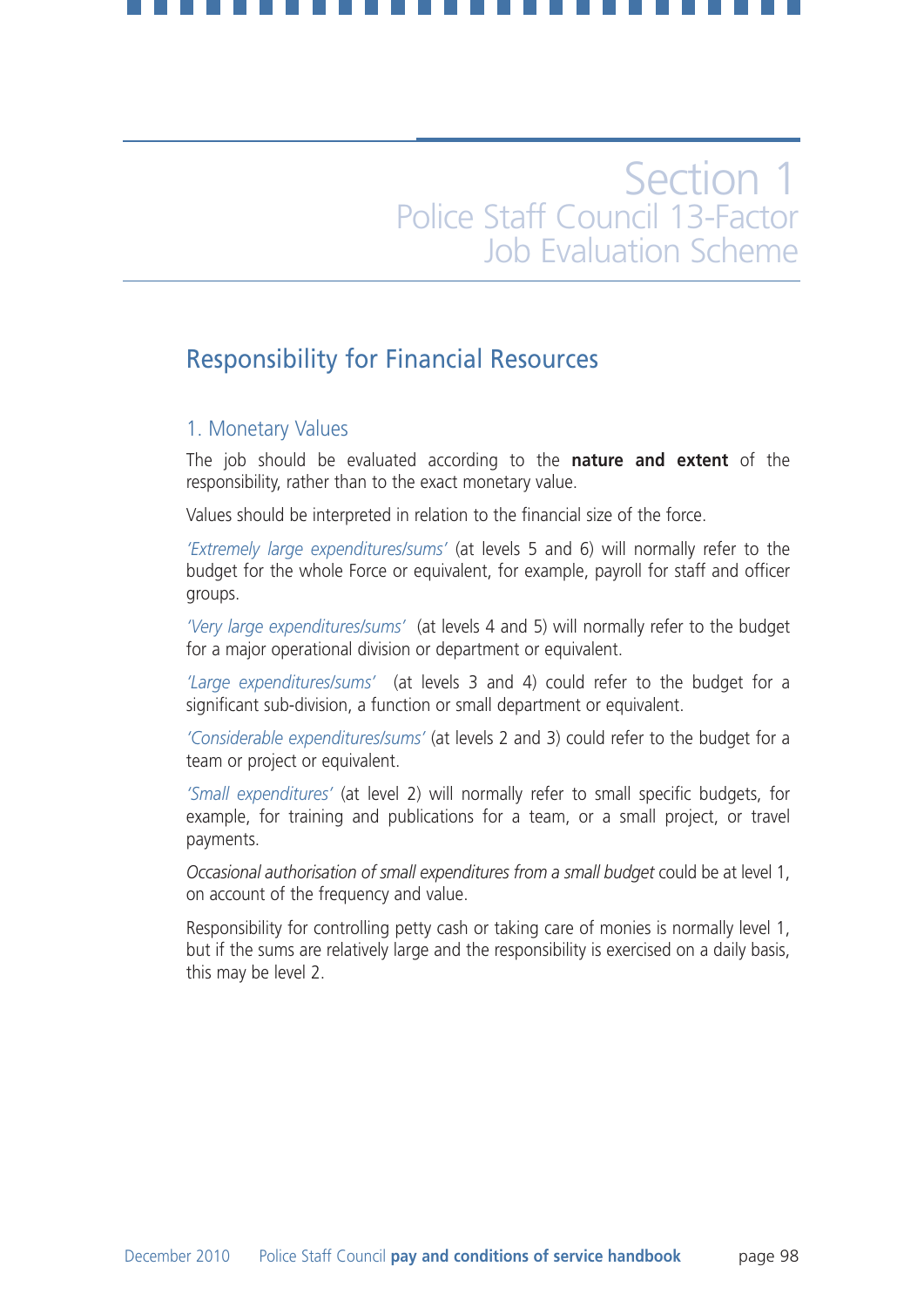## 2. Accounting for - give reckoning of; explain; monitor; audit; authorise payment of invoices from committed expenditures - covers receipts as well as expenditures.

**Accountable for** - bound to give account for; commit expenditure: the degree of discretionary spend (as opposed to fixed e.g. staffing costs) should be taken into account in assessing the level, as above. For example, responsibility for a project budget, which by its size would normally be assessed at level 3, might be raised to level 4 if virtually all of the budget involved discretionary spend e.g. on a new communications system for the Force.

**Handling/processing** - must be an active responsibility, for example, checking invoices and cheques against other documentation to identify errors; but excluding the mechanical printing of cheques, without any checking process (the responsibility for printing equipment and materials should be considered under Responsibility for Physical Resources).

### 3. Equivalent Levels of Responsibility

It is impossible to specify all forms of financial responsibility, as many jobs in different departments may contribute to the overall accounting or accountability responsibility, for example, corporate or departmental finance officers, financial policy advisory or development roles at functional or organisational level, service budget holders, cashiers, invoice checkers etc. In determining equivalencies, it is important to look at the nature of the responsibility, the frequency with which it is exercised, the scale of the responsibility and so on of each job.

Occasional authorisation of small expenditures from a small budget may be equivalent to level 1, on account of the frequency and value.

Similarly, responsibility for controlling a petty cash box, or taking care of detainees' monies, may normally be level 1, but, if the sums involved are relatively large and the responsibility is exercised on a daily basis, this may be level 2 (or, exceptionally, level 3).

**Staff costs** should be included in total budgetary figures; the level of the responsibility may be affected by the degree of discretion which the jobholder has over such costs.

## 4. Income Collection and Generation

Should be taken into account, but not be counted twice.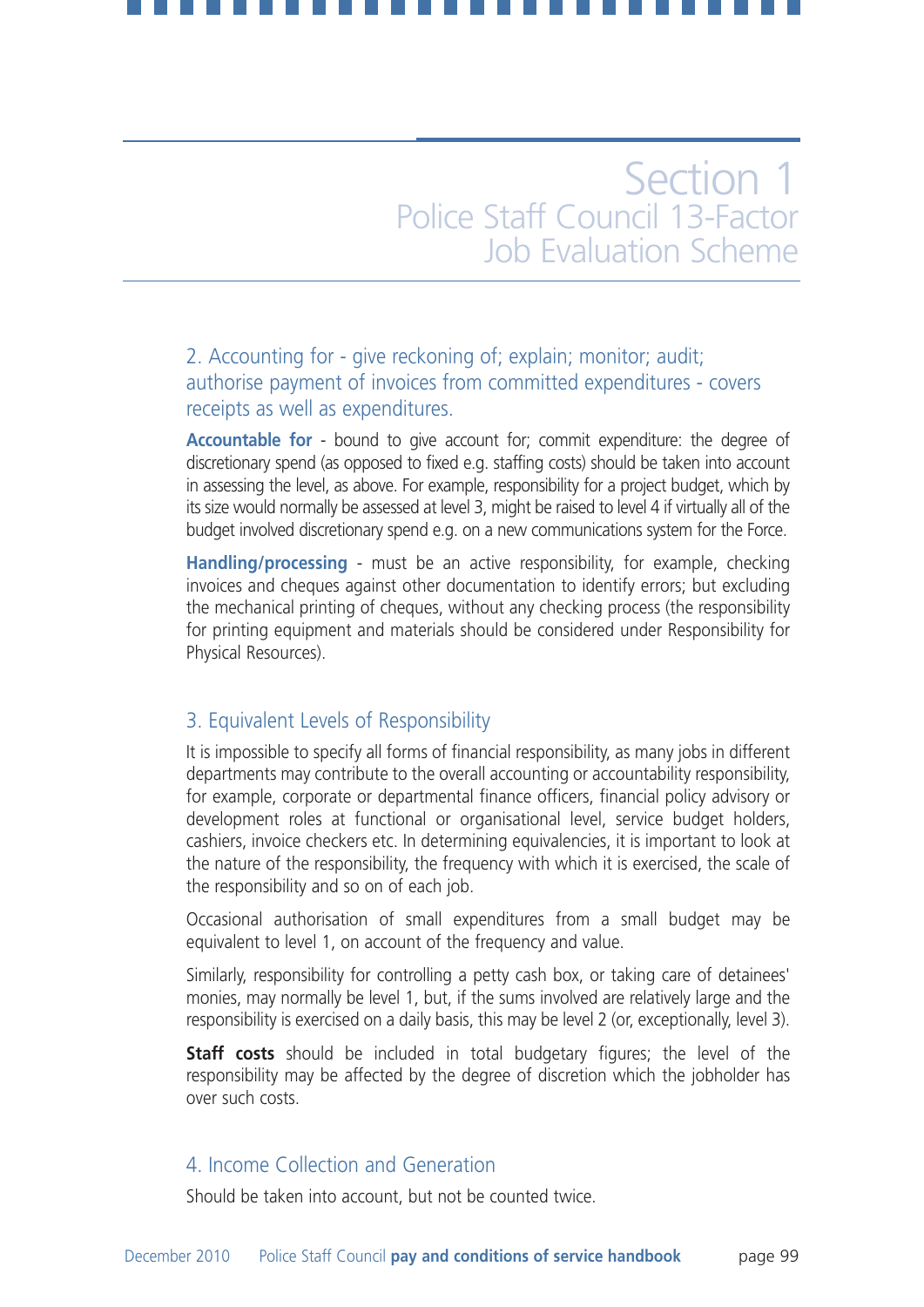## Responsibility for Physical Resources

1. The job should be evaluated according to the highest level of responsibility for physical resources. For example, a job involving regular use of very expensive equipment and care of the personal possessions of others should be assessed at level 3, in line with the first of these features.

## 2. Amounts of Information:

"considerable amounts" of information (at level 3) include:-

- processing force incident records data.

## 3. Expensive Equipment:

"very expensive" items of equipment (at level 3) include:-

- a specialist large vehicle
- a mainframe computer system, where the jobholder has active responsibility for its operation;
- dedicated in-house printing system or operation.
- "Expensive" items of equipment (at level 2) include:-
- a car, used only for police force purposes;
- a minibus or transit van, used for transporting passengers or goods.

A computer terminal or PC is basic equipment (level 1), because the active responsibility for its careful use is very limited.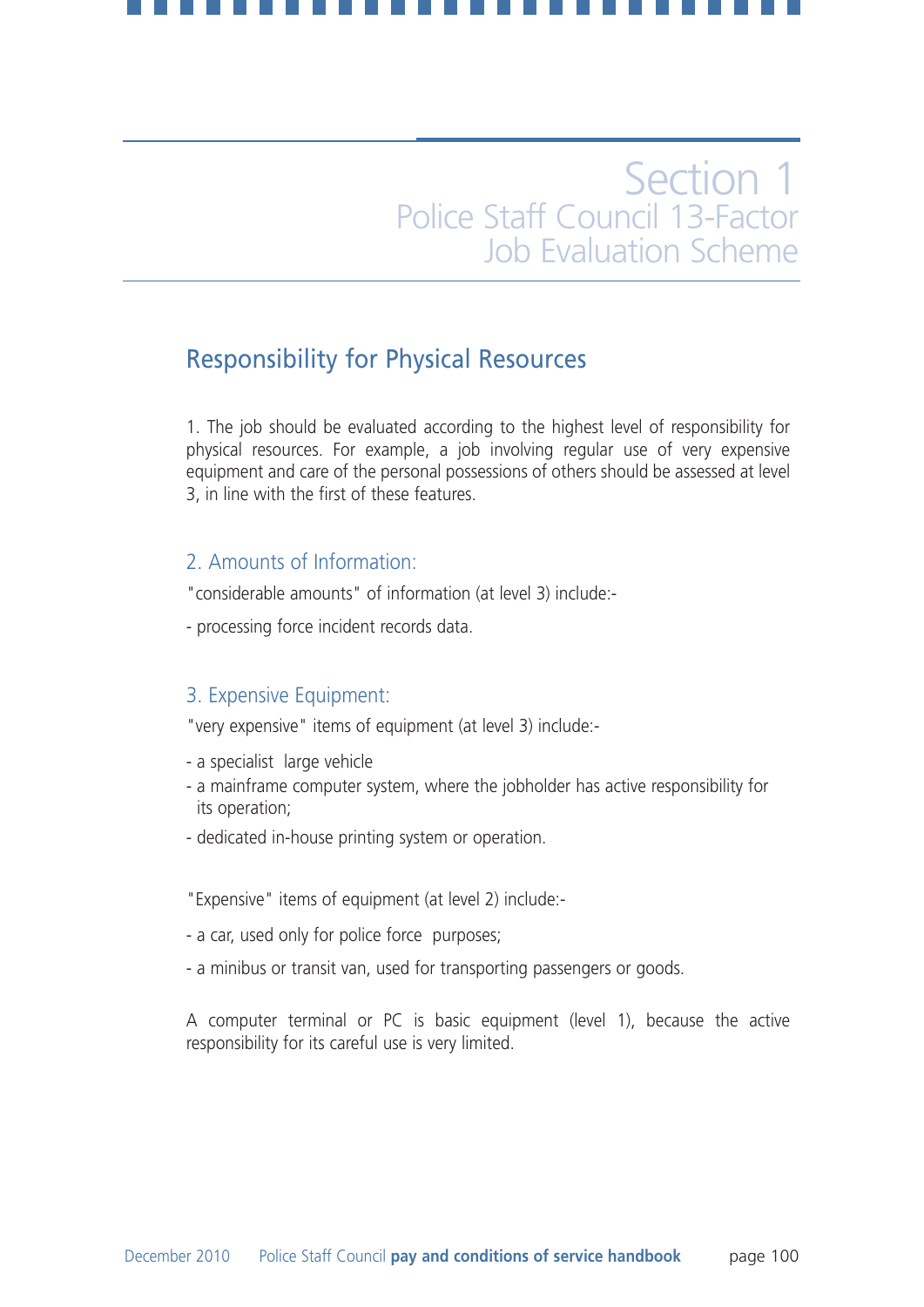### 4. Security

Examples of "some responsibility" for security (level 2) are:-

- keyholder responsibility for part or all of a building, external location or construction site;
- responsibility for opening or closing (with keys) one or more buildings;
- responsibility for checking windows, switching on alarm systems or similar, where there is no caretaker
- some responsibility for exhibits or other material evidence as part of the work.

Examples of level 3 security responsibilities include acting as security guard or attendant, or being responsible for exhibits or other material evidence, where this is a significant job feature.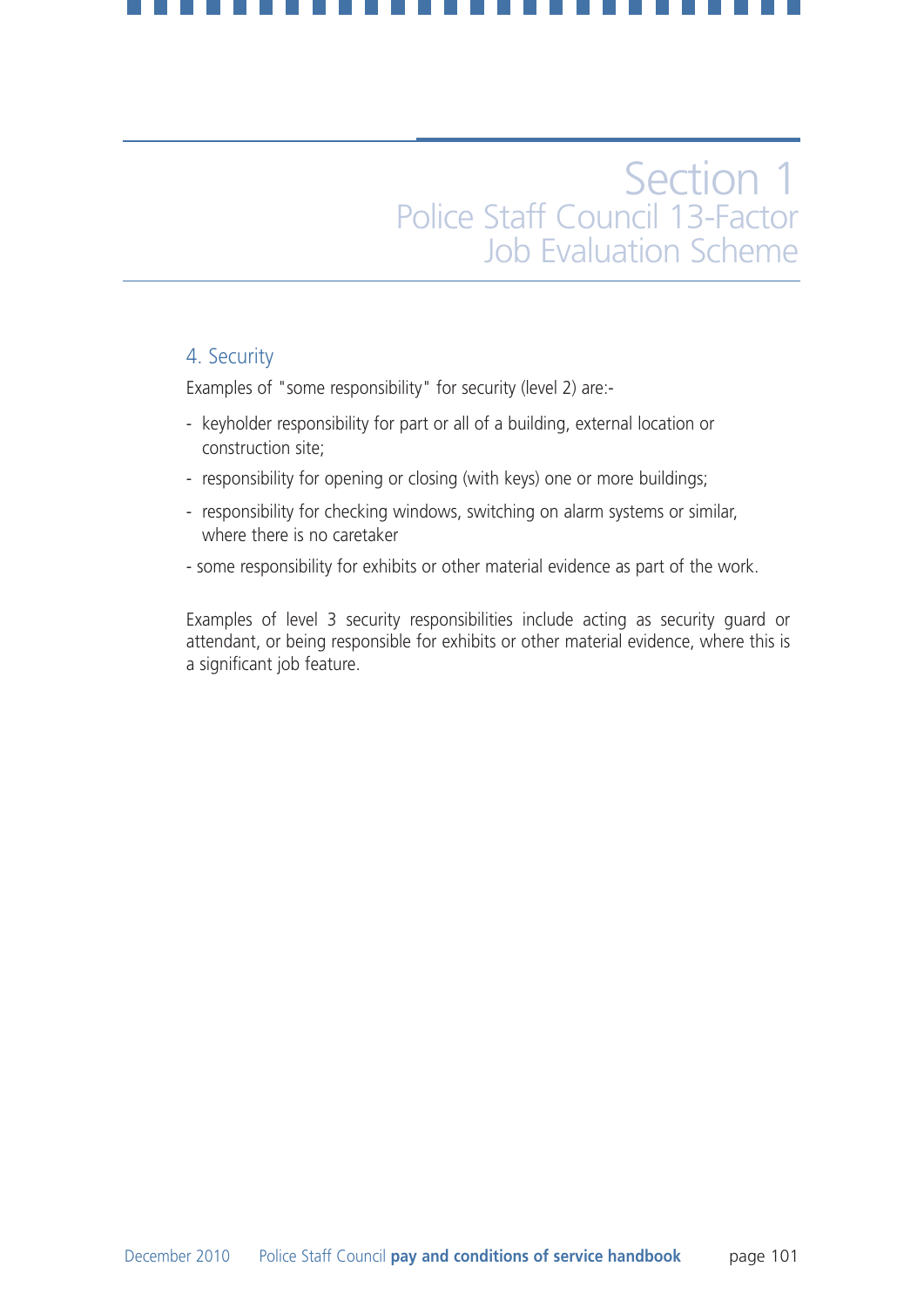## Mental Demands

### 1. Sensory Attention

Attention of the senses (eyes, ears, smell), as in watching, looking, listening, touching, smelling.

General awareness and sensory attention is the level required for day-to-day activities, such as moving from one place to another.

**Concentrated Sensory Attention**: occurs when the jobholder needs to be particularly alert, for example to traffic, or the actions of prisoners; concentrating on visual or aural activities, for example, typing, word processing, data input, checking of fingerprints.

### 2 Mental Attention

Attention of the mind, as in thinking, calculating.

**Enhanced Mental Attention**: occurs, for example, when undertaking the checking of documents for completeness or correctness (possibly of simple arithmetic), carrying out occasional calculations etc.

**Concentrated Mental Attention**: occurs, for example, when undertaking repeated manual calculations or other work with figures; or ordering of facts, as for instance, in report writing or preparation of a presentation.

## 3. Timespans

Demands are affected by the period for which the attention is needed:-

**Short periods** - periods of minutes, up to, say, one hour.

**Medium periods** - periods of between one and two hours.

**Lengthy periods** - periods of hours at a time, for example, most of the morning or afternoon.

**Prolonged periods** - all or most of a working day.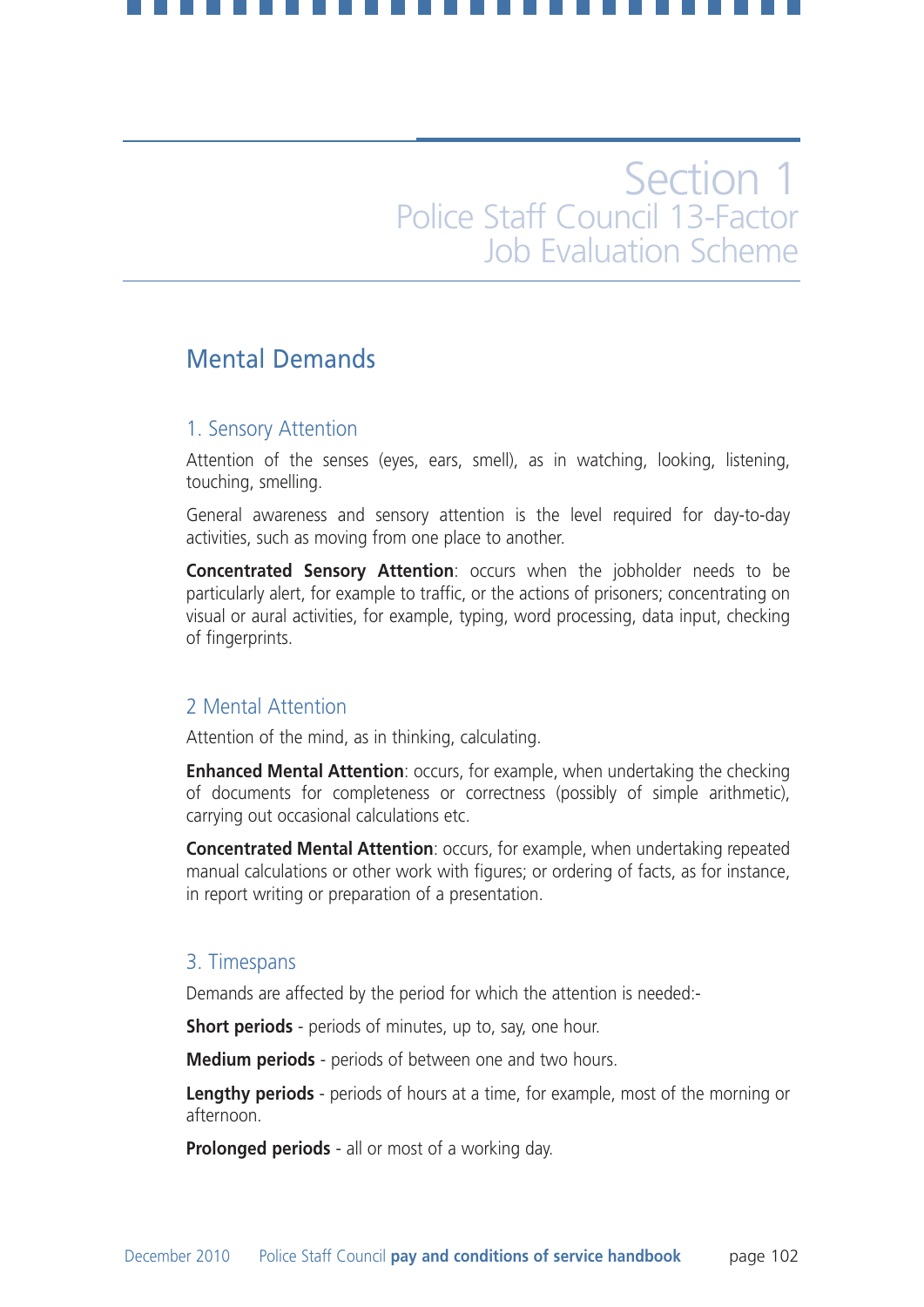### Notes:

- 1. The frequency of the mental demand must be considered when assessing this factor. Very occasional or infrequent mental demands would be insufficient to score above level 1.
- 2. Where evaluating a part-time job, it should be assessed as if it were a full-time job.
- 3. Breaks required by health and safety regulations (for example, for VDU work or driving), or other recognised breaks, should not be treated as breaks in the period of attention.
- 4. Demands over particular periods relate to the nature of the work, and not to the contractual hours of the jobholder.

### 4. Work Related Pressures

Arise from features outside the control of the jobholder. Possible sources include interruptions, conflicting demands (more than one person requiring assistance simultaneously), constraining deadlines (for example, post or payroll deadlines; administrative or service delivery deadlines; financial deadlines) or other time pressures. The nature and impact of interruptions should be taken into account. For example, answering a telephone call where this is an integral part of the job should not be viewed as an interruption but can be viewed as work-related pressure. Unavoidable interruptions are where the jobholder has no opportunity to make themselves "unavailable" and where there is a need to divert attention from what is being done to meet the demands of the person making the interruption.

Volume of work, as such, should not be taken into account and is better dealt with in other ways. Otherwise decreasing volumes of work (through additional staff being appointed) could result in down-scoring of jobs; or increasing volumes of work could result in the up-grading of jobs (at the cost of desirable work practices).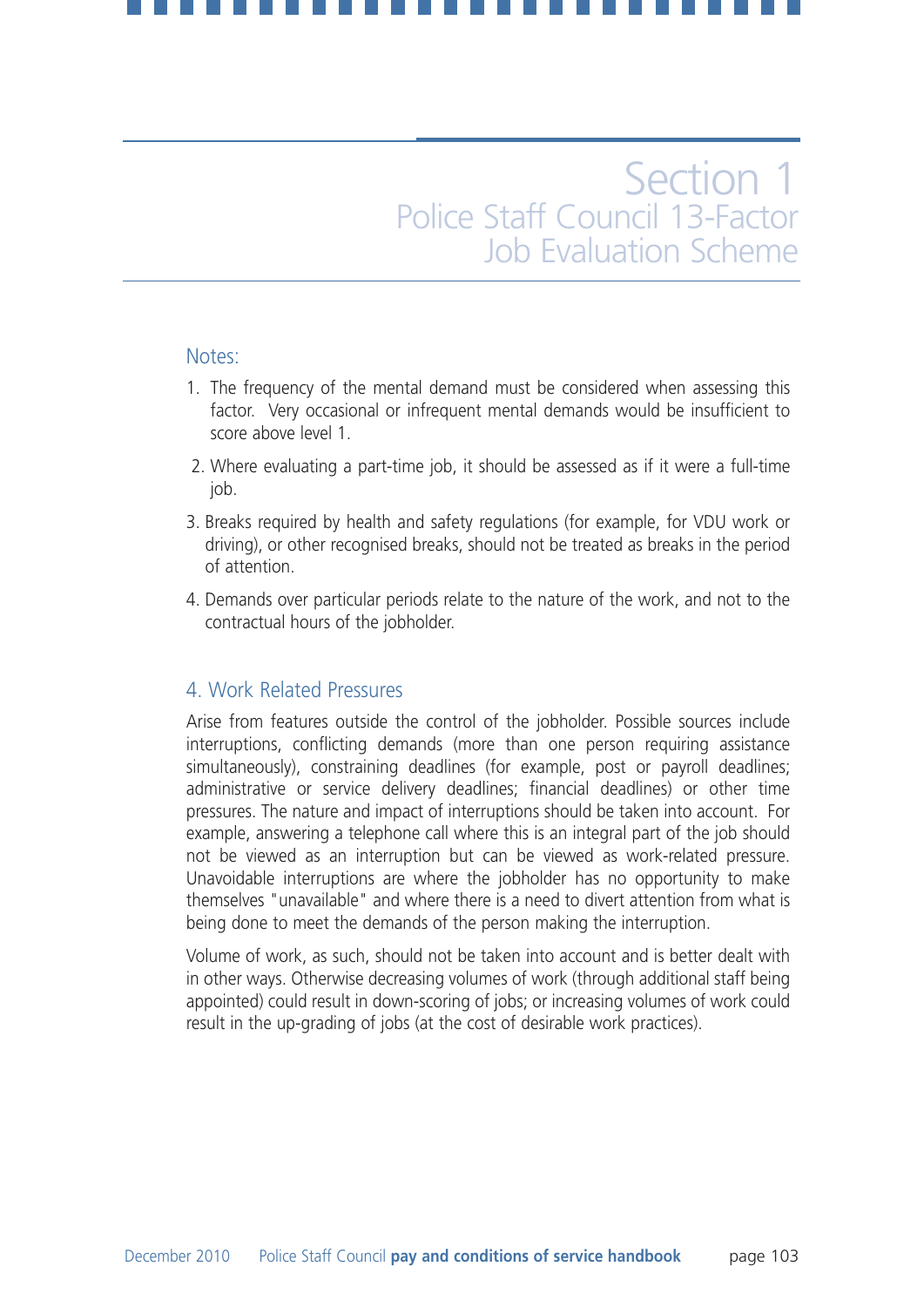## Emotional Demands

### 1. Sources of Emotional Demands:

Covers demands arising from people-related features of the job (in contrast to the Mental Demands factor which covers demands arising from work-related features). Emotional demands are those which cause emotional pressure and may result in the jobholder feeling upset, or aggrieved, or angry.

Job features must be looked at objectively. Account should still be taken of the source of the emotional demand, where individual jobholders, who deal frequently with it, may learn to "cope" and not to demonstrate the emotional pressure on them.

It is assumed that all relevant precautions are taken, that the jobholder is trained to deal with the relevant people and complies with health and safety procedures.

2. The **'people'** who impose emotional demands may include the public, other members of the force or employees of other organisations. They exclude immediate work colleagues, because changes in personnel could otherwise result in changes to the evaluation.

3. **Verbal Abuse** experienced by the jobholder, whatever the source, is not measured under this factor heading, but is treated as a form of people-related unpleasant condition under the Working Conditions factor heading.

### 4. Level of Emotional Demand:

Exposure to an emotional demand where the jobholder is required to deal with distressing, disturbing subject matter, for example, typing statements from child abuse cases should be assessed under this factor.

Significant and intense emotional demands at levels 3, 4 and 5 should be assessed only where the demand forms an expected part of the job role and the jobholder has direct responsibility to deal with those imposing the demands.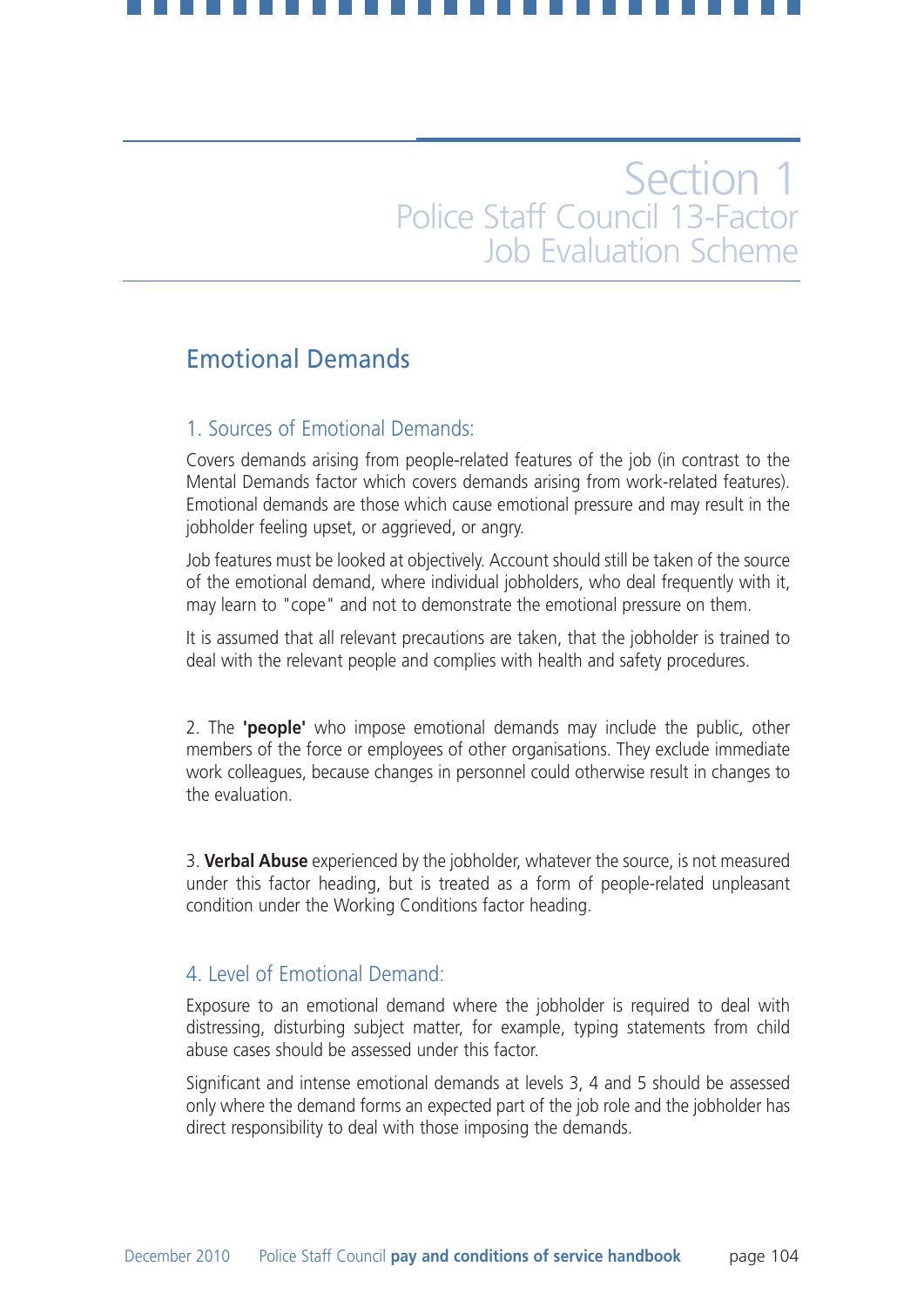**Significant** emotional demands include those arising from dealing with those who are frail or have physical or mental impairments, or are seriously disadvantaged through homelessness, or are distressed as a result of being victims of crime.

**Intense** emotional demands include those arising from dealing with people where the necessary actions of the jobholder may cause genuine distress to, or be in conflict with the wishes of, the person.

## 5. Frequency of Emotional Demand:

Where emotional demands occur rarely (e.g. less than twice a year) level 1 would normally apply. However, if a jobholder experiences significant or intense emotional demands rarely, level 2 may be appropriate.

**Occasional** - taking place from time to time, not frequent or regular and/or for a short period of time.

**Regularly** - in the dictionary sense of repeated within the normal cycle of activity.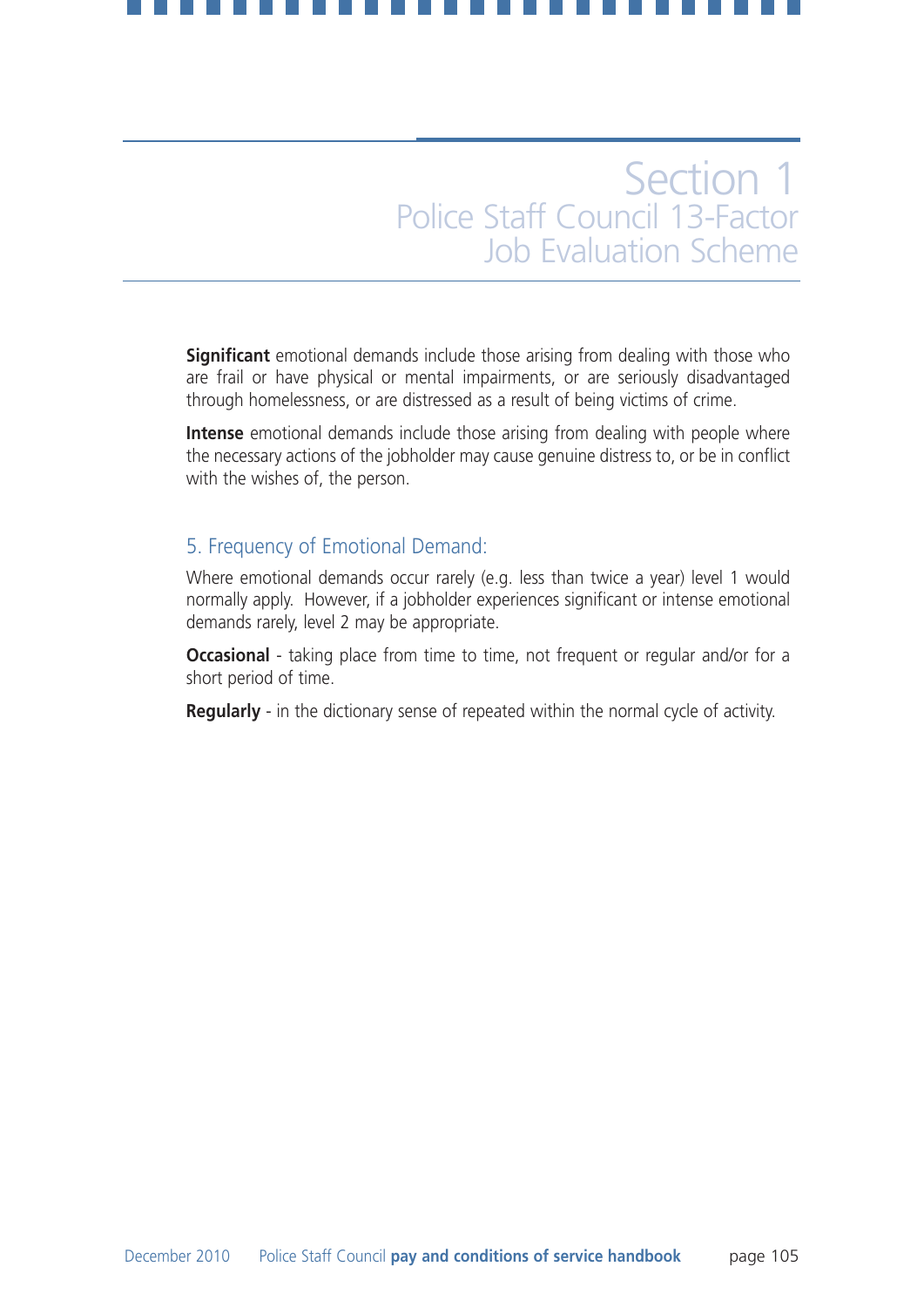## Physical Demands

### 1. Frequency and Continuity

The level definitions incorporate a scale of frequency and continuity, as follows:-

**Occasional** – infrequently and/or for a short period of time - would generally result in the job being assessed at level 1 or 2, depending on the nature of the effort (unless the job also involves other forms of physical effort);

**Periodic** – more frequent than occasional, but less frequent than regular; effort not necessarily associated with normal job duties;

**Regular** – in the dictionary sense of repeated; would usually be associated with normal job duties;

**Frequent** – in the dictionary sense; certainly associated with normal job duties;

**Ongoing** – continuous or almost continuous; associated with the job duties undertaken for most of the working shift.

It is assumed that all relevant health and safety regulations are complied with. However, in considering the continuity of effort, breaks required by health and safety regulations (for example, for VDU work or driving), or other recognised breaks, should not be treated as breaks in the period of effort.

Demands over particular periods relate to the nature of the work, and not to the contractual hours of the jobholder.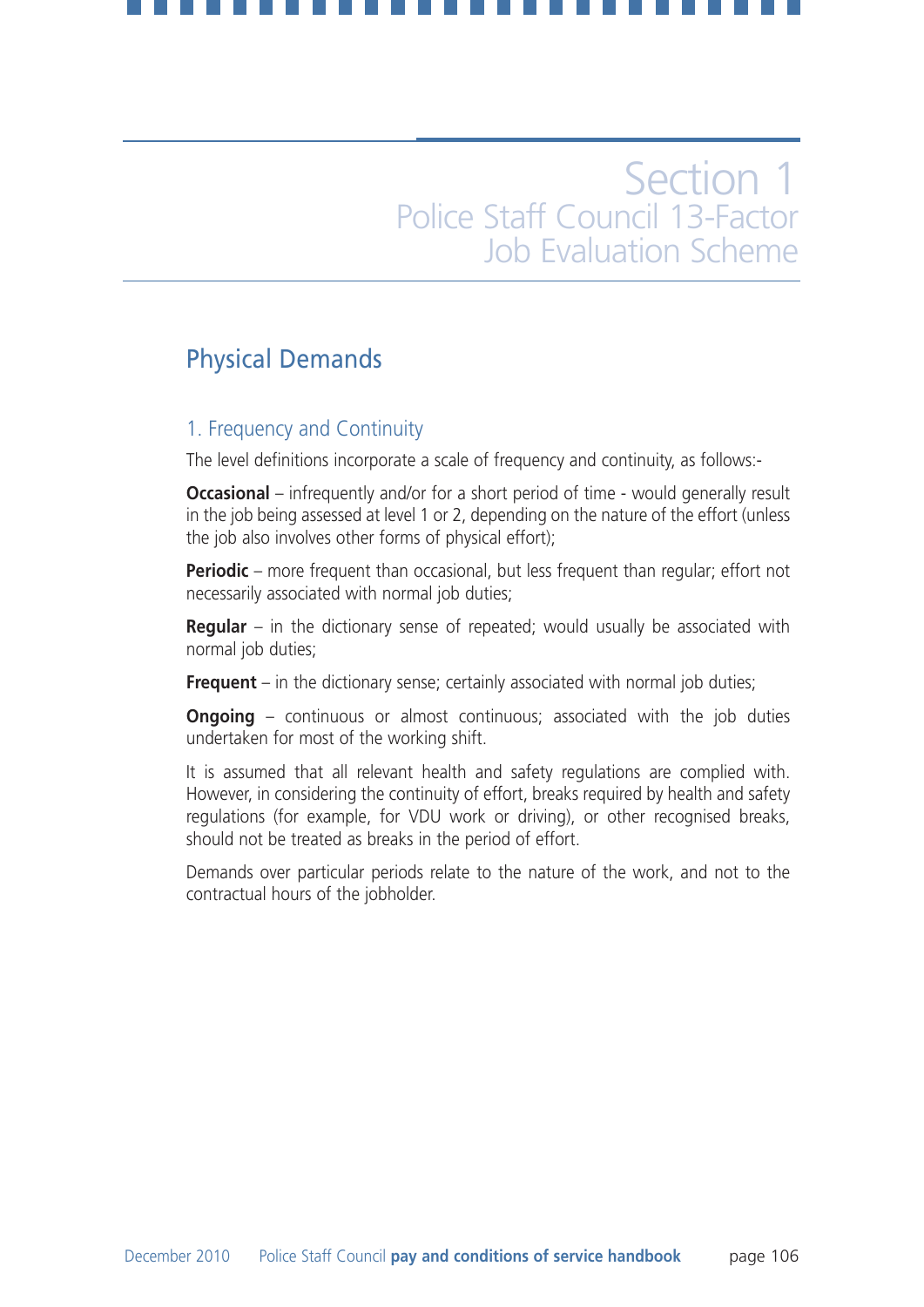## 2. Weights

Light, moderate and heavy, have their normal everyday meanings, and are to be applied consistently, regardless of the physical characteristics of the jobholder and whether the duties are normally carried out by women or by men; or by small people or large people; or by fit or unfit people. So, a sack of cement or a sack of potatoes is a heavy weight, even if it is lifted and carried without obvious exertion by a tall, fit, young person.

Where mechanical aids are available, these should be taken into account when assessing the level of demand. For instance, other things being equal, moving boxes of paper with the aid of a trolley involves less demand than lifting and carrying the boxes over the same distance.

## 3. Constrained Position

This is where the jobholder has to remain in a fixed and tensed position, in order to be able to carry out the job duties efficiently. For example, sitting in a fixed and tensed position at a keyboard, in order to type most efficiently and at speed; sitting in a vehicle driving seat in a position which is constrained by driving wheel, gear controls, brake and accelerator, in order to drive properly.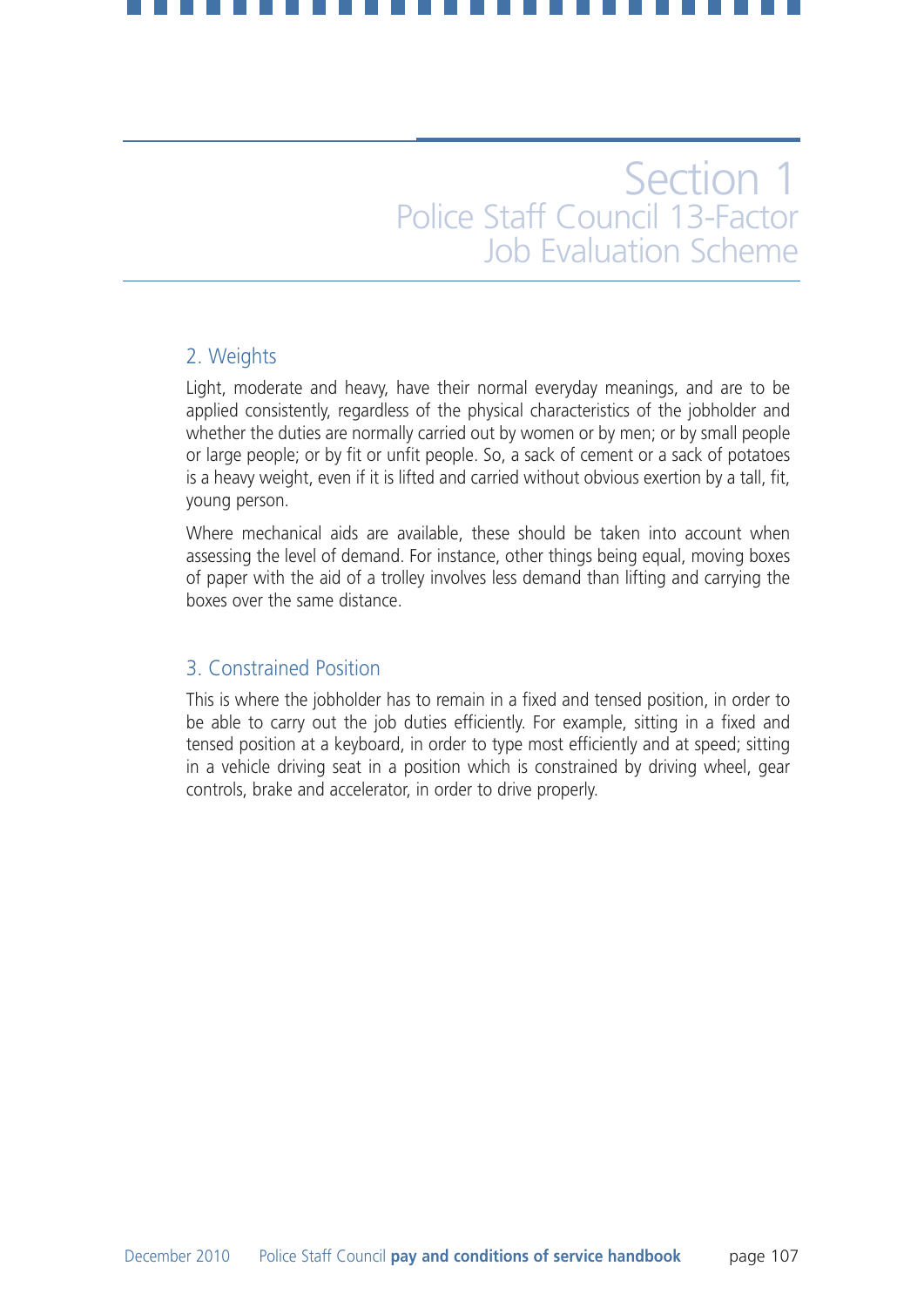## Working Conditions

### 1. Scope of Factor

Covers all **people related behaviour,** including any form of verbal abuse and aggression from people other than immediate work colleagues; and **environmental working conditions**, including the risk of injury from people, dirt, smells and noise resulting from both the physical environment and contact or work with people.

The emphasis is on the **degree of unpleasantness or discomfort** encountered, which is affected by the frequency, intensity and duration of exposure to particular conditions.

## 2. The Factor has four levels

From minimal to high. "Minimal" includes **either** occasional exposure to disagreeable conditions (environmental or people related) **or** more frequent exposure to marginally unpleasant conditions. "Considerable" includes regular exposure to disagreeable conditions. "High" covers continuous (or almost continuous) exposure to disagreeable conditions.

### 3. Indoor/Outdoor Work

Outdoor work generally involves more exposure to disagreeable conditions than indoor work, but consideration must be given to all other features, for example:

- whether or not the outdoor work can be organised to minimise exposure to cold and wet and maximise exposure to sun and warmth;
- other unpleasant aspects e.g. fumes, smells, noise, abuse;
- whether or not the indoor work involves exposure to heat, cold, dirt, excreta or abuse from people;
- the extent to which the work can be organised by the jobholder to lessen the exposure to unpleasant conditions, and the level of control over the conditions.